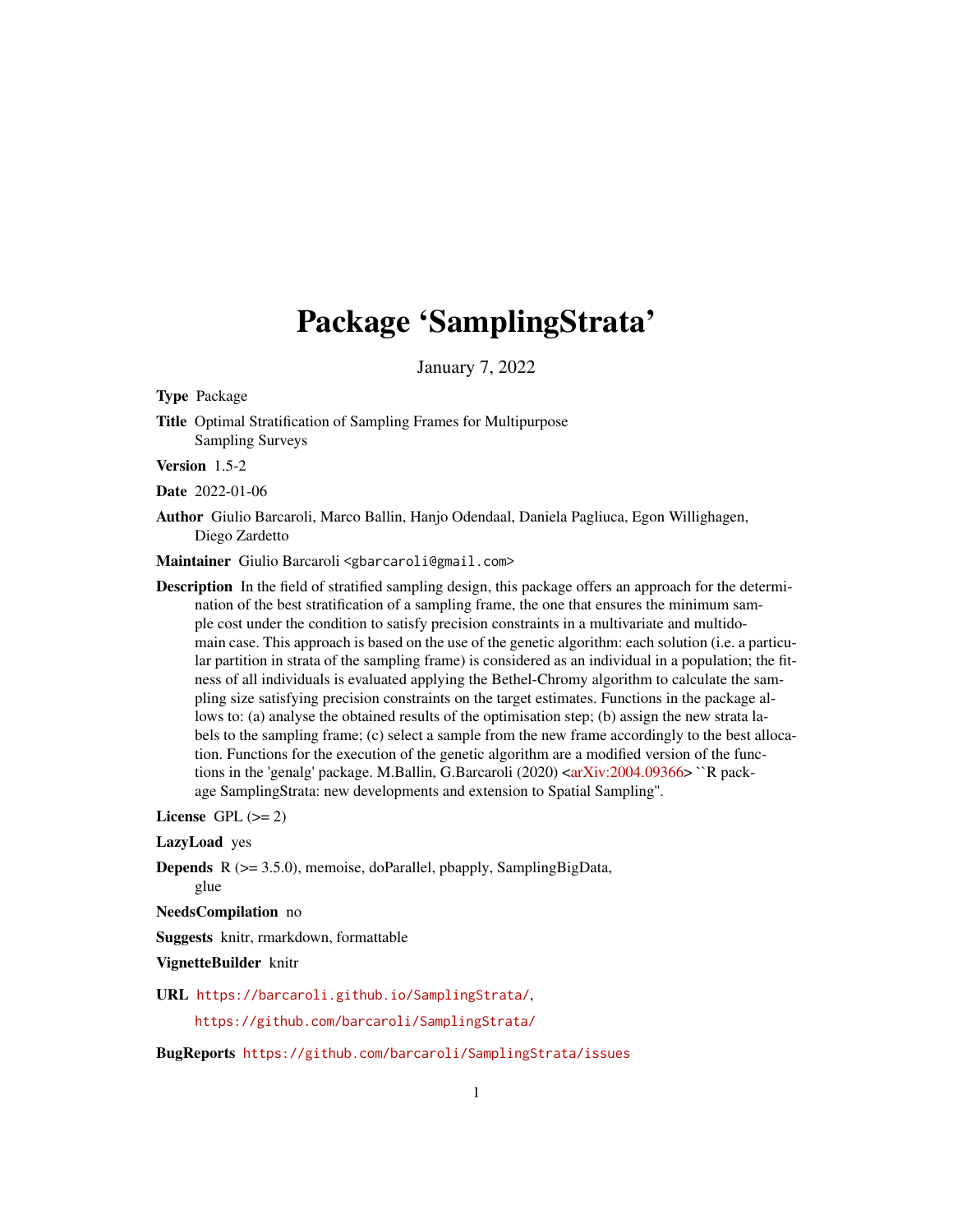RoxygenNote 6.1.1 Repository CRAN Date/Publication 2022-01-07 14:02:50 UTC

## R topics documented:

| 3                                                                                                                    |
|----------------------------------------------------------------------------------------------------------------------|
| $\overline{4}$                                                                                                       |
| 5                                                                                                                    |
| 6                                                                                                                    |
| $\overline{7}$                                                                                                       |
| 8                                                                                                                    |
| 9                                                                                                                    |
| 11                                                                                                                   |
| 13                                                                                                                   |
| 15                                                                                                                   |
| 16                                                                                                                   |
| 17                                                                                                                   |
| 18                                                                                                                   |
| 19                                                                                                                   |
| 20                                                                                                                   |
| 21                                                                                                                   |
| 23                                                                                                                   |
| 26                                                                                                                   |
| 27                                                                                                                   |
| 30                                                                                                                   |
| 33                                                                                                                   |
| 36                                                                                                                   |
| 40                                                                                                                   |
| 41                                                                                                                   |
| 42<br>$prepareSuggestion \ldots \ldots \ldots \ldots \ldots \ldots \ldots \ldots \ldots \ldots \ldots \ldots \ldots$ |
| 43                                                                                                                   |
| 45                                                                                                                   |
| 46                                                                                                                   |
| 48                                                                                                                   |
| 50                                                                                                                   |
| 51                                                                                                                   |
| 52                                                                                                                   |
| 53                                                                                                                   |
| 54                                                                                                                   |
| 55                                                                                                                   |
| 56                                                                                                                   |
| 59                                                                                                                   |
| 60                                                                                                                   |
| 61                                                                                                                   |

 $\blacksquare$  Index  $\blacksquare$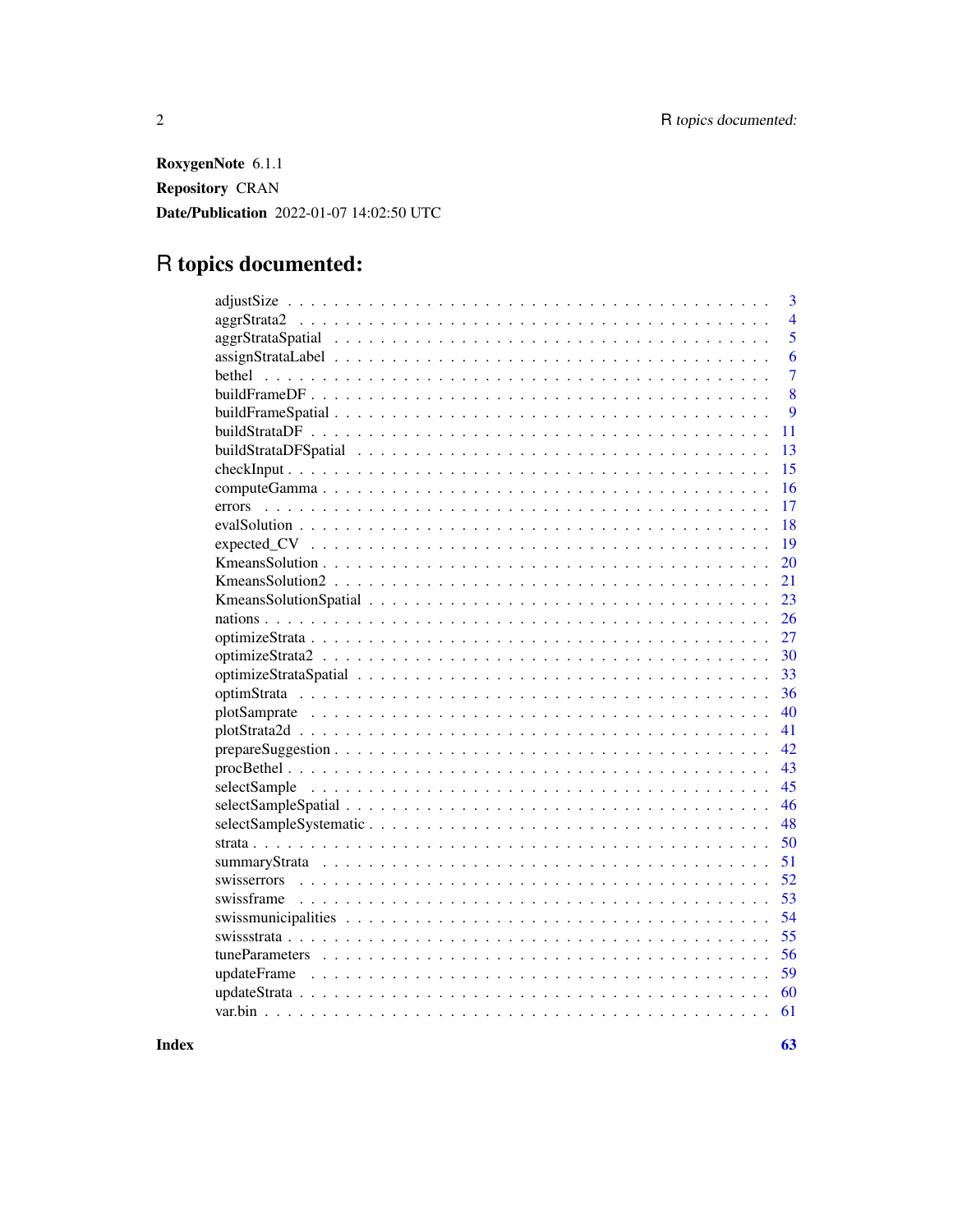## Description

The optimisation step finds the best stratification that minimises the sample size under given precision constraints. In some cases, the goal is not the minimisation of the sample size, as this value is given externally. Nonetheless, it is still possible to perform the optimisation of the stratification, and then to proceed to an adjustment of the sample size by increasing or decreasing it proportionally in each resulting stratum.

## Usage

```
adjustSize(size, strata, cens=NULL, minnumstr=2)
```
## Arguments

| size      | The value of the sample size given externally                                                  |
|-----------|------------------------------------------------------------------------------------------------|
| strata    | The new (aggregated) strata generated by the function 'optimizeStrata'                         |
| cens      | Flag indicating the presence of a take-all stratum                                             |
| minnumstr | Indicates the minimum number of units that must be allocated in each stratum.<br>Default is 2. |

#### Value

The strata generated by the function 'optimizeStrata', where the variable 'SOLUZ' has been adjusted by taking into account the total required sample size

#### Author(s)

Giulio Barcaroli

```
## Not run:
library(SamplingStrata)
data(swisserrors)
data(swissstrata)
solution <- optimizeStrata (
errors = swisserrors,
strata = swissstrata,
)
#
sum(solution$aggr_strata$SOLUZ)
# Adjustment of total sample size (decreasing)
adjustedStrata <- adjustSize(size=300,strata=solution$aggr_strata)
sum(adjustedStrata$SOLUZ)
# Adjustment of total sample size (increasing)
```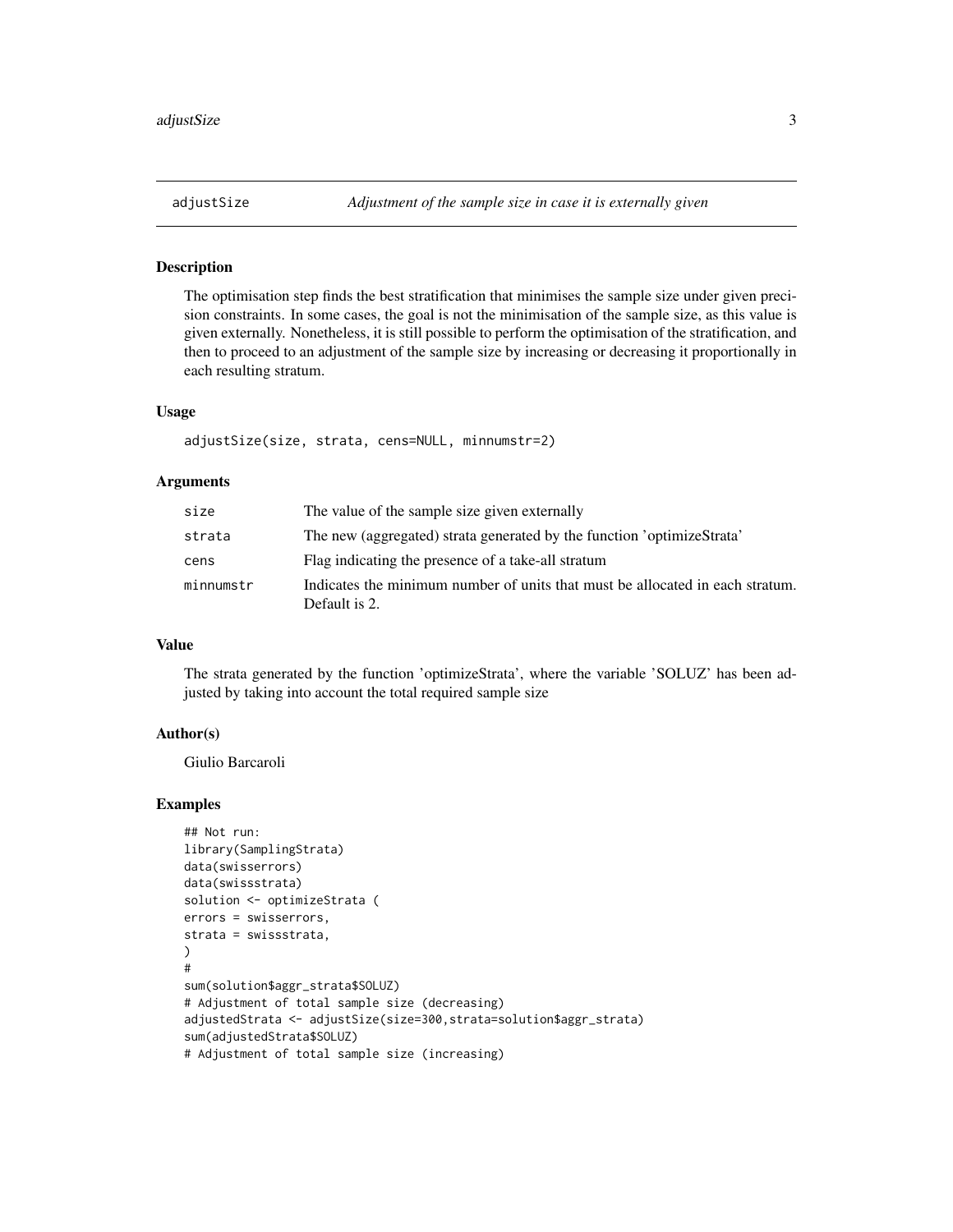<span id="page-3-0"></span>4 aggrStrata2

```
adjustedStrata <- adjustSize(size=500,strata=solution$aggr_strata)
sum(adjustedStrata$SOLUZ)
```
## End(Not run)

aggrStrata2 *Builds the "strata" dataframe containing information on target variables Y's distributions in the different strata, starting from a frame*

## Description

This function builds the dataframe "strata" considering as input a given domain in the sampling frame. In case a dataframe "model" is given, the anticipated variance in the strata for each target variable is calculated

#### Usage

```
aggrStrata2(dataset,
            model=NULL,
            vett,
            dominio)
```
## Arguments

| dataset | This is the name of the data frame containing the sample data, or the frame data.<br>It is strictly required that auxiliary information is organised in variables named<br>as $X1, X2, \ldots, Xm$ (there should be at least one of them) and the target variables<br>are denoted by $Y1, Y2, \ldots, Yn$ . In addition, in case of sample data, a variable<br>named 'WEIGHT' must be present in the dataframe, containing the weigths<br>associated to each sampling unit |
|---------|----------------------------------------------------------------------------------------------------------------------------------------------------------------------------------------------------------------------------------------------------------------------------------------------------------------------------------------------------------------------------------------------------------------------------------------------------------------------------|
| model   | Data frame with the parameters of the model(s) to be used to calculate anticipated<br>variance. Default is null.                                                                                                                                                                                                                                                                                                                                                           |
| vett    | vector of values indicating how the units in the dataset must be aggregated in<br>strata.                                                                                                                                                                                                                                                                                                                                                                                  |
| dominio | Value indicating the domain in the dataset to be processed.                                                                                                                                                                                                                                                                                                                                                                                                                |

## Value

A dataframe containing strata

## Author(s)

Giulio Barcaroli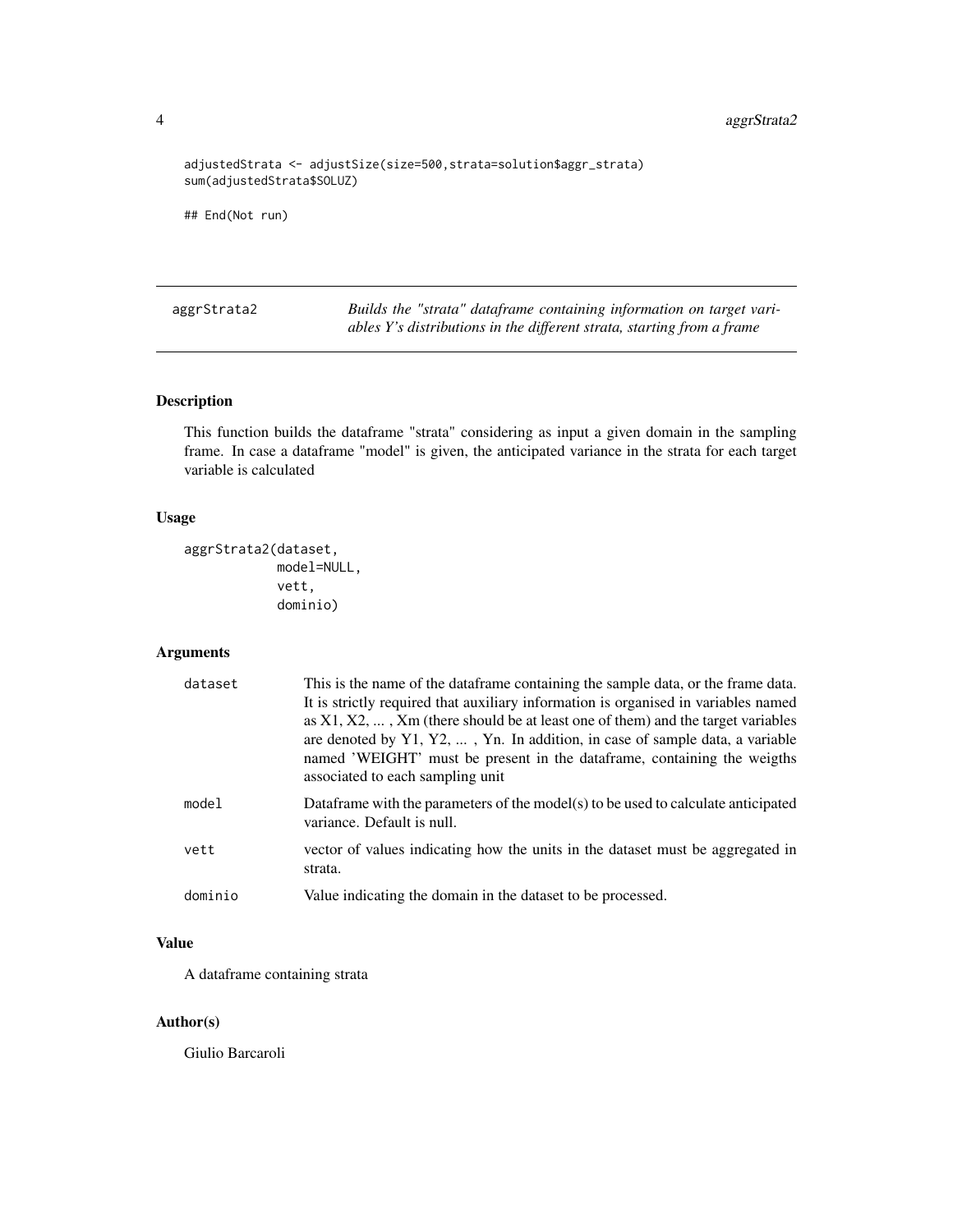## <span id="page-4-0"></span>aggrStrataSpatial 5

## Examples

```
## Not run:
strata <- aggrStrata2(dataset=frame,
                      model=NULL,
                      vett,
                      dominio=1)
## End(Not run)
```

| aggrStrataSpatial | Builds the "strata" dataframe containing information on target vari-   |
|-------------------|------------------------------------------------------------------------|
|                   | ables Y's distributions in the different strata, starting from a frame |
|                   | where units are spatially correlated.                                  |

## Description

This function builds the dataframe "strata" considering as input a given domain in the sampling frame. The variance in each stratum is calculated by considering also the component of spatial autocorrelation.

## Usage

```
aggrStrataSpatial(dataset,
            fitting,
            range,
            kappa,
            vett,
            dominio)
```
## Arguments

| dataset | This is the name of the data frame containing the sample data, or the frame data.<br>It is strictly required that auxiliary information is organised in variables named<br>as $X1, X2, \ldots, Xm$ (there should be at least one of them) and the target variables<br>are denoted by $Y1, Y2, \ldots, Yn$ . In addition, in case of sample data, a variable<br>named 'WEIGHT' must be present in the dataframe, containing the weigths<br>associated to each sampling unit |
|---------|----------------------------------------------------------------------------------------------------------------------------------------------------------------------------------------------------------------------------------------------------------------------------------------------------------------------------------------------------------------------------------------------------------------------------------------------------------------------------|
| fitting | Fitting of the model(s). Default is 1.                                                                                                                                                                                                                                                                                                                                                                                                                                     |
| range   | Maximum range for spatial autocorrelation                                                                                                                                                                                                                                                                                                                                                                                                                                  |
| kappa   | Factor used in evaluating spatial autocorrelation. Default is 3.                                                                                                                                                                                                                                                                                                                                                                                                           |
| vett    | vector of values indicating how the units in the dataset must be aggregated in<br>strata.                                                                                                                                                                                                                                                                                                                                                                                  |
| dominio | Value indicating the domain in the dataset to be processed.                                                                                                                                                                                                                                                                                                                                                                                                                |

## Value

A dataframe containing strata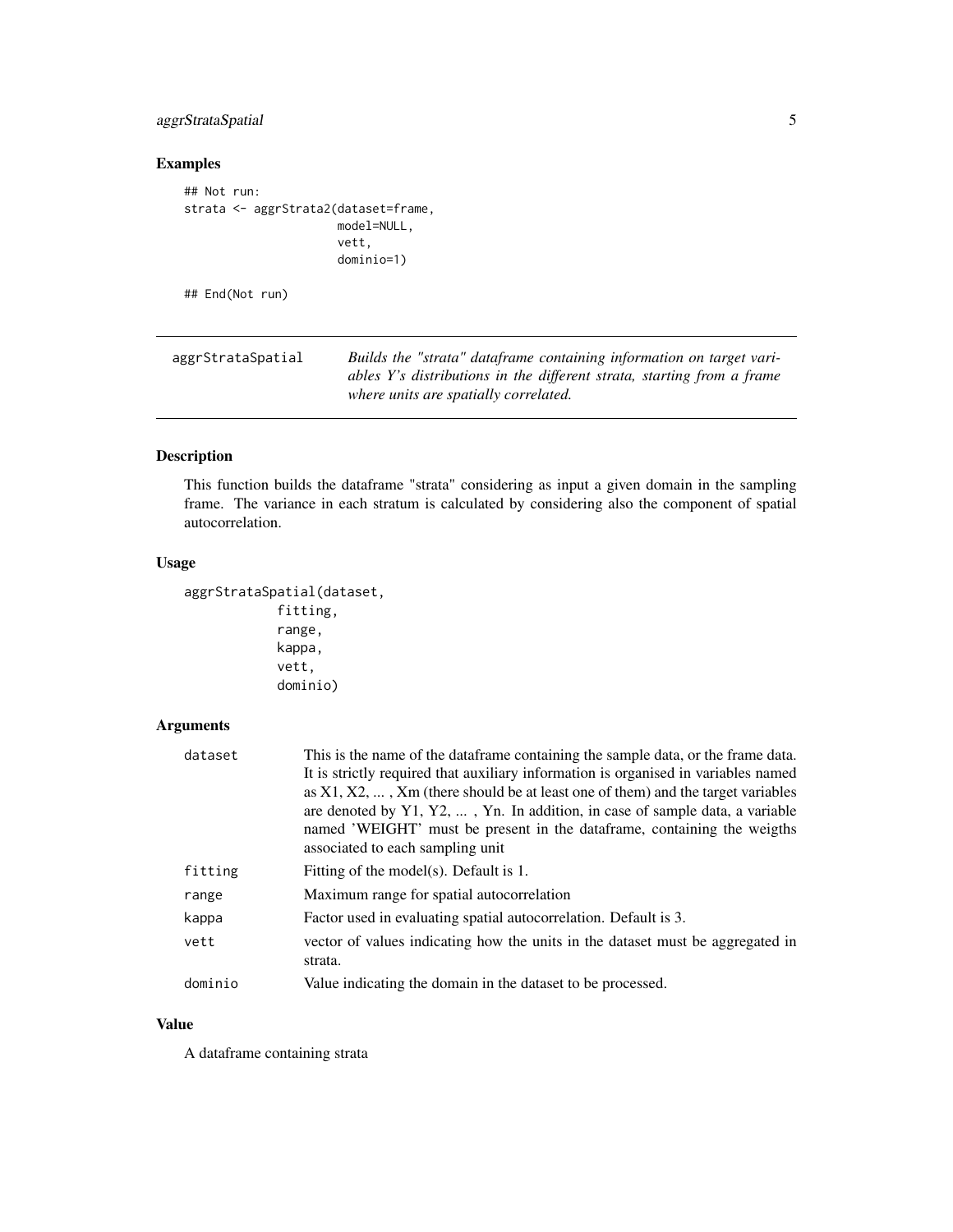#### Author(s)

Giulio Barcaroli

## Examples

```
## Not run:
strata <- aggrStrataSpatial(dataset=frame,
                             fitting=1,
                             range=800,
                            kappa=1)
```
## End(Not run)

assignStrataLabel *Function to assign the optimized strata labels*

## Description

Function to assign the optimized strata labels to new sampling units in the frame on the basis of the strata structure obtained by executing the function 'summaryStrata' after optimizing with 'optimizeStrata2'

## Usage

assignStrataLabel(dataset, s)

## Arguments

| dataset      | dataset with new sampling units in the frame |
|--------------|----------------------------------------------|
| <sub>S</sub> | structure of the strata                      |

#### Value

The same dataset in input with the label of the optimized stratum

```
## Not run:
library(SamplingStrata)
data("swissmunicipalities")
data("errors")
errors$CV1 <- 0.1
errors$CV2 <- 0.1
errors <- errors[rep(row.names(errors),7),]
errors$domainvalue <- c(1:7)
errors
swissmunicipalities$id <- c(1:nrow(swissmunicipalities))
swissmunicipalities$domain = 1
```
<span id="page-5-0"></span>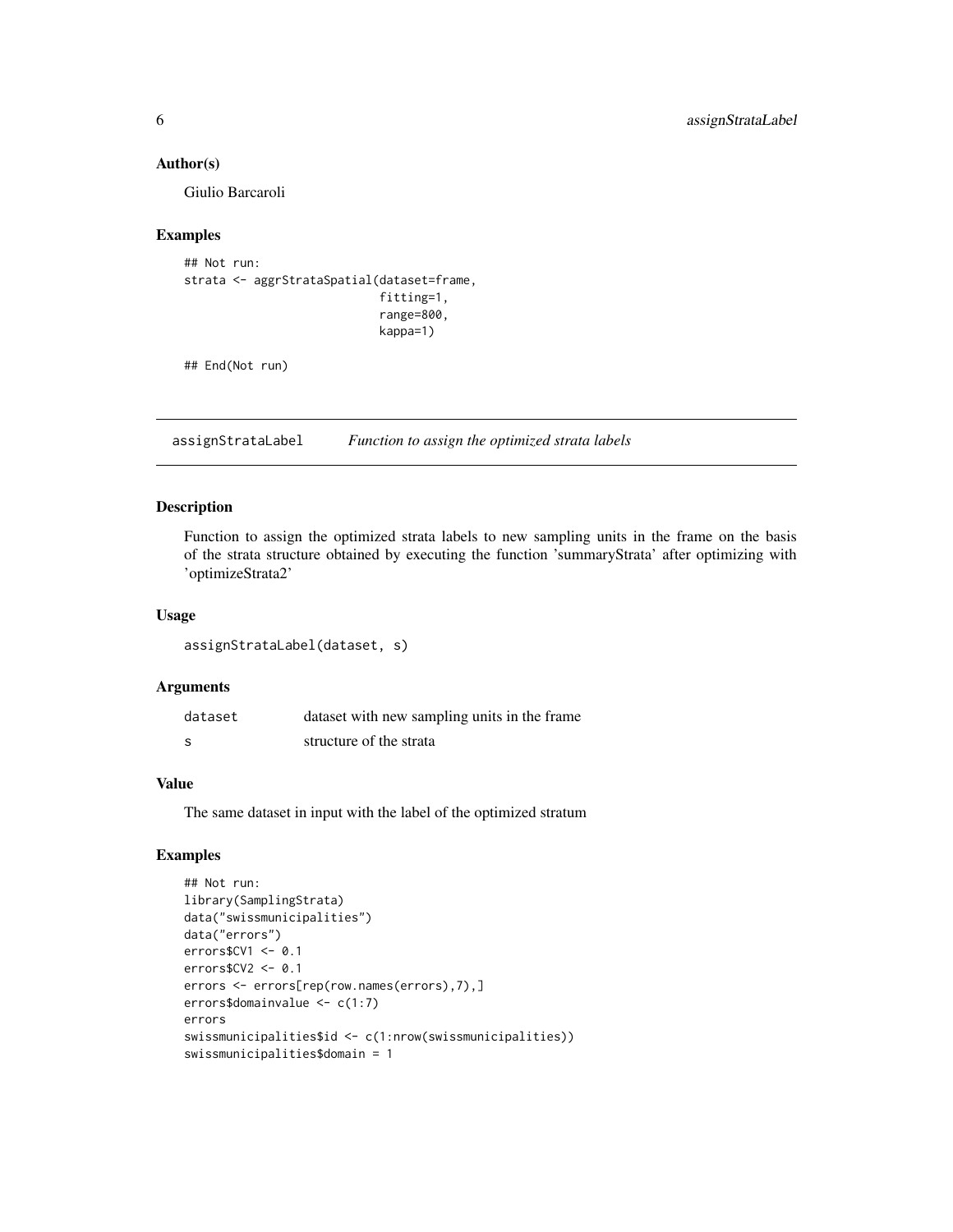#### <span id="page-6-0"></span>bethel 7

```
frame <- buildFrameDF(swissmunicipalities,
                      id = "id",domainvalue = "REG",
                      X = c("Surfacesbois","Surfacescult"),
                      Y = c("Pop020", "Pop2040")
)
solution <- optimizeStrata2 (
 errors,
 frame,
 nStrata = 5,
 iter = 10,
 pops = 10,
 writeFiles = FALSE,
 showPlot = TRUE,
 parallel = FALSE)
strataStructure <- summaryStrata(solution$framenew, solution$aggr_strata)
strataStructure
newset <- assignStrataLabel(solution$framenew,strataStructure)
## End(Not run)
```
bethel *Multivariate optimal allocation*

## Description

Multivariate optimal allocation for different domains of interest in stratified sample design under a given stratification of the sampling frame

## Usage

```
bethel (
          stratif,
          errors,
          minnumstrat=2,
          maxiter=200,
          maxiter1=25,
          printa=FALSE,
  realAllocation=FALSE,
          epsilon=1e-11
          )
```
## Arguments

| errors  | Data frame of coefficients of variation for each domain |
|---------|---------------------------------------------------------|
| stratif | Data frame of survey strata                             |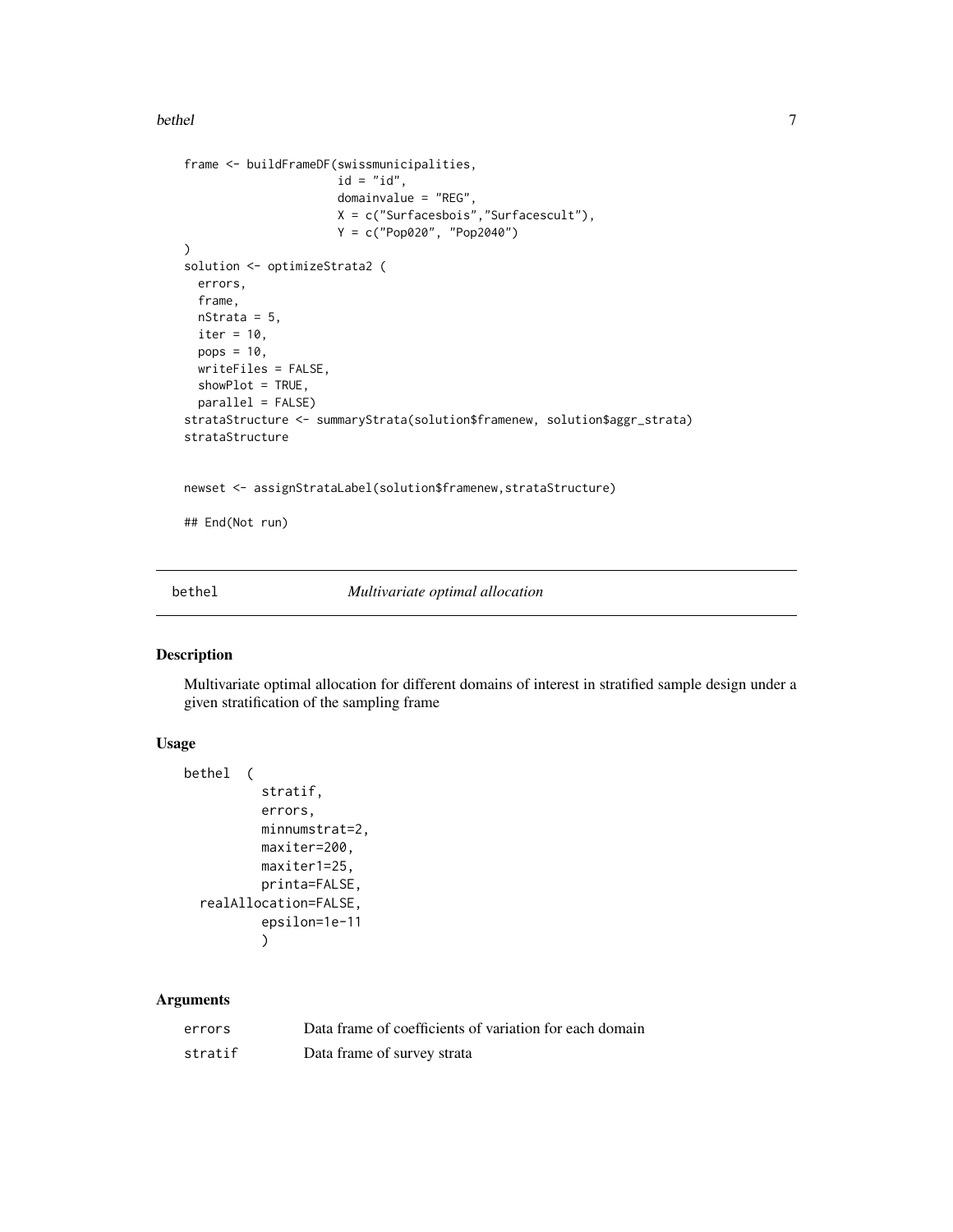<span id="page-7-0"></span>

| minnumstrat | Minimum number of units per strata (default=2)                                                                                                                                                                                                                                                                  |  |
|-------------|-----------------------------------------------------------------------------------------------------------------------------------------------------------------------------------------------------------------------------------------------------------------------------------------------------------------|--|
| maxiter     | Maximum number of iterations of the algorithm (default=200)                                                                                                                                                                                                                                                     |  |
| maxiter1    | Maximum number of iterations (default=25) of the general procedure. This kind<br>of iteration may be required by the fact that when in a stratum the number of<br>allocated units is greater or equal to its population, that stratum is set as "census"<br>stratum", and the whole procedure is re-initialised |  |
| printa      | If TRUE then two attributes are added to the resulting vector. The first ('confr')<br>is a comparison between results obtained with 3 different allocation methods:<br>Bethel, proportional and equal. The second ('outcv') is a table reporting planned<br>and actual CV, together with a sensitivity analysis |  |
|             | real Allocation If FALSE, the allocation is based on INTEGER values; if TRUE, the allocation<br>is based on REAL values                                                                                                                                                                                         |  |
| epsilon     | Epsilon (default=1e-11)): this value is used to compare the difference in results<br>from one iteration to the other; if it it is lower than "epsilon", then the procedure<br>stops                                                                                                                             |  |

## Value

A vector containing the computed optimal allocation

## Author(s)

Daniela Pagliuca with contributions from Teresa Buglielli and Giulio Barcaroli

## Examples

```
## Not run:
library(SamplingStrata)
data(strata)
data(errors)
n <- bethel(strata, errors, printa=TRUE)
sum(n)
attributes(n)$confr
attributes(n)$outcv
```
## End(Not run)

buildFrameDF *Builds the "sampling frame" dataframe from a dataset containing information on all the units in the population of reference*

## Description

This function allows to build the information regarding the sampling frame of the population of reference. Mandatory variables are: (i) the name of the dataset containing the sampling frame of the population of reference (ii) an identifier (Id) (iii) a set of auxiliary variables X (iv) a set of target variables Y (v) the indicator of the domain to which the unit belongs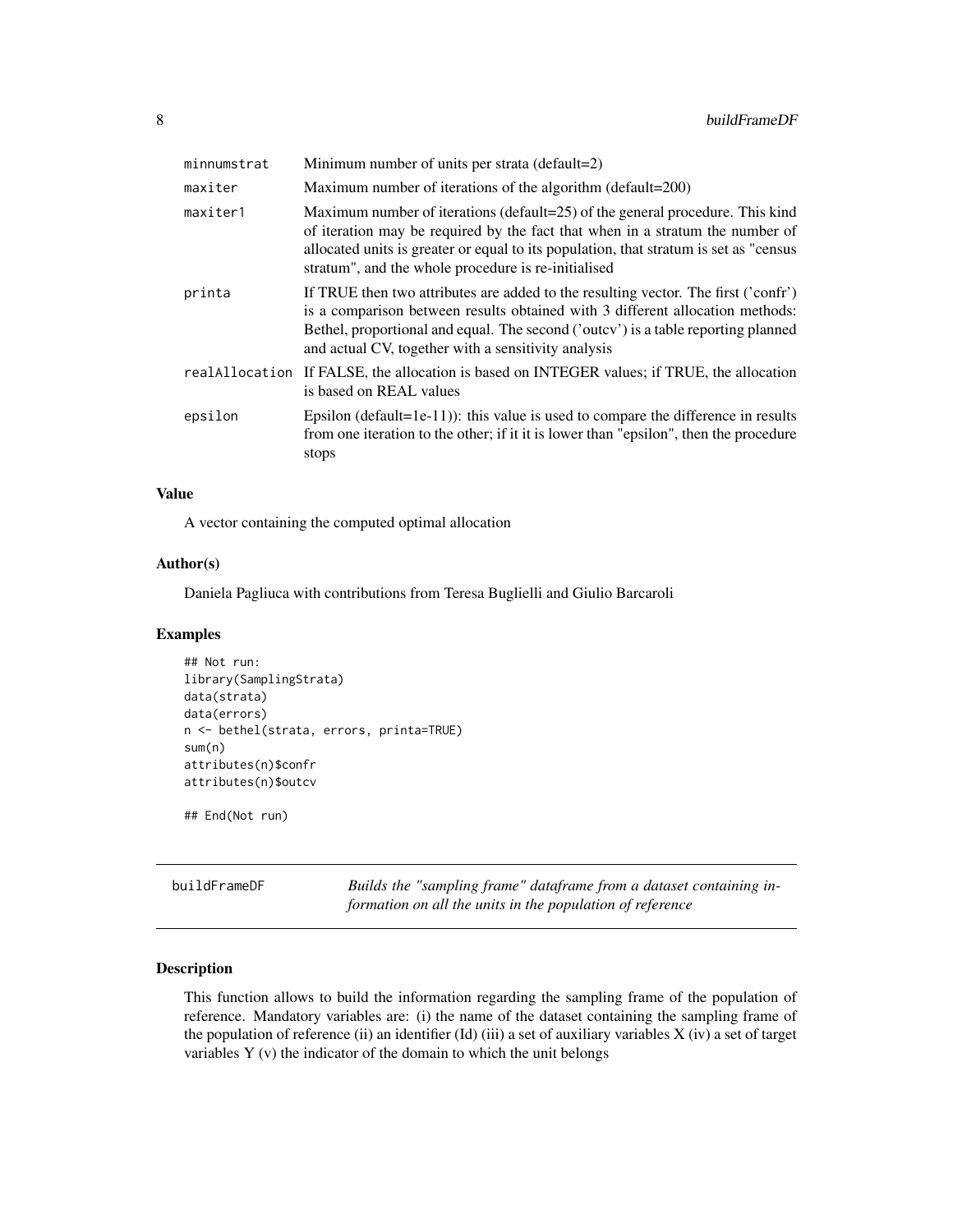## <span id="page-8-0"></span>buildFrameSpatial 9

#### Usage

buildFrameDF(df, id, X, Y, domainvalue)

#### Arguments

| df          | This is the name of the dataframe containing the information on all the units in<br>population of reference.            |
|-------------|-------------------------------------------------------------------------------------------------------------------------|
| id          | This is the name of the identifier in the sampling frame.                                                               |
| X           | A character vector containing the names of the auxiliary variables in the frame<br>dataset                              |
| Y           | A character vector containing the names of the target variables in the frame<br>dataset                                 |
| domainvalue | The name of the variable in the frame dataset that contains the indication of the<br>domains to which the units belong. |

#### Value

A dataframe

## Author(s)

Giulio Barcaroli

#### Examples

```
## Not run:
data(swissmunicipalities)
id = "Nom"
X = c("Surfacesbois","Surfacescult")
Y = c("Pop020","Pop2040")
domainvalue = "REG"
frame <- buildFrameDF(swissmunicipalities,id,X,Y,domainvalue)
head(frame)
```
## End(Not run)

buildFrameSpatial *Builds the "sampling frame" dataframe from a dataset containing information all the units in the population of reference including spatial*

## Description

This function allows to build the information regarding the sampling frame of the population of reference. Mandatory variables are: (i) the name of the dataset containing the sampling frame of the population of reference (ii) an identifier (Id) (iii) a set of auxiliary variables 'X' (iv) a set of target variables 'Y' (v) a set of prediction errors variables 'variance' (vi) longitude (vii) latitude (viii) the indicator of the domain to which the unit belongs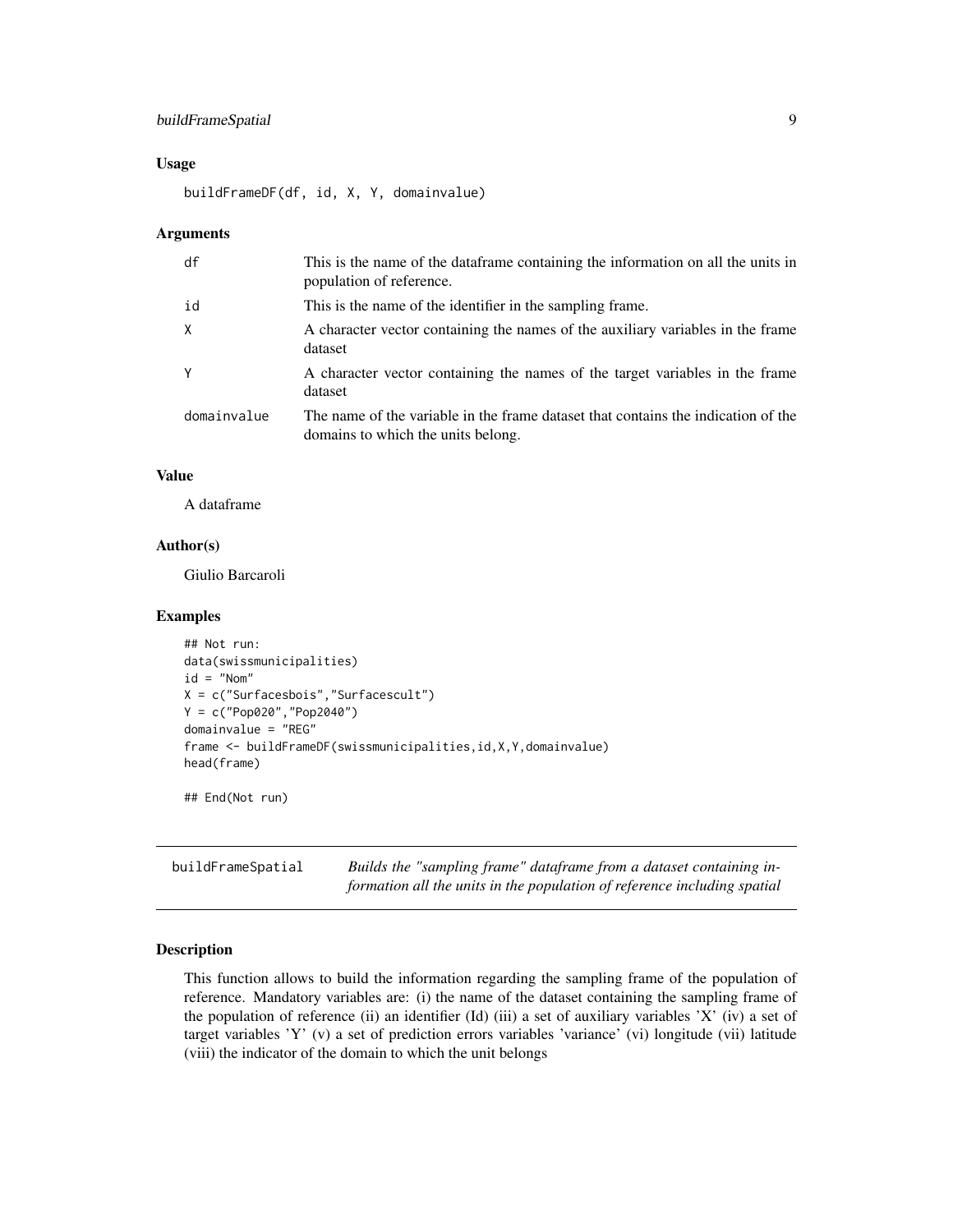buildFrameSpatial(df, id, X, Y, variance, lon, lat, domainvalue)

## Arguments

| df          | This is the name of the dataframe containing the information on all the units in<br>population of reference.            |
|-------------|-------------------------------------------------------------------------------------------------------------------------|
| id          | This is the name of the identifier in the sampling frame.                                                               |
| X           | A character vector containing the names of the auxiliary variables in the frame<br>dataset                              |
| Y           | A character vector containing the names of the target variables in the frame<br>dataset                                 |
| variance    | A character vector containing the names of the prediction error variables in the<br>frame dataset                       |
| lon         | Longitude of the unit                                                                                                   |
| lat         | Latitude of the unit                                                                                                    |
| domainvalue | The name of the variable in the frame dataset that contains the indication of the<br>domains to which the units belong. |

## Value

A dataframe

## Author(s)

Giulio Barcaroli

```
## Not run:
library(sp)
library(gstat)
library(automap)
library(SamplingStrata)
data("meuse")
data("meuse.grid")
meuse.grid$id <- c(1:nrow(meuse.grid))
coordinates(meuse)<-c("x","y")
coordinates(meuse.grid)<-c("x","y")
#################
# kriging
#################
v <- variogram(lead ~ dist + soil, data=meuse)
fit.vgm <- autofitVariogram(lead ~ elev + soil, meuse, model = "Exp")
plot(v, fit.vgm$var_model)
fit.vgm$var_model
g <- NULL
g \leftarrow gstat(g, "Pb", lead \sim dist + soil, meuse)
```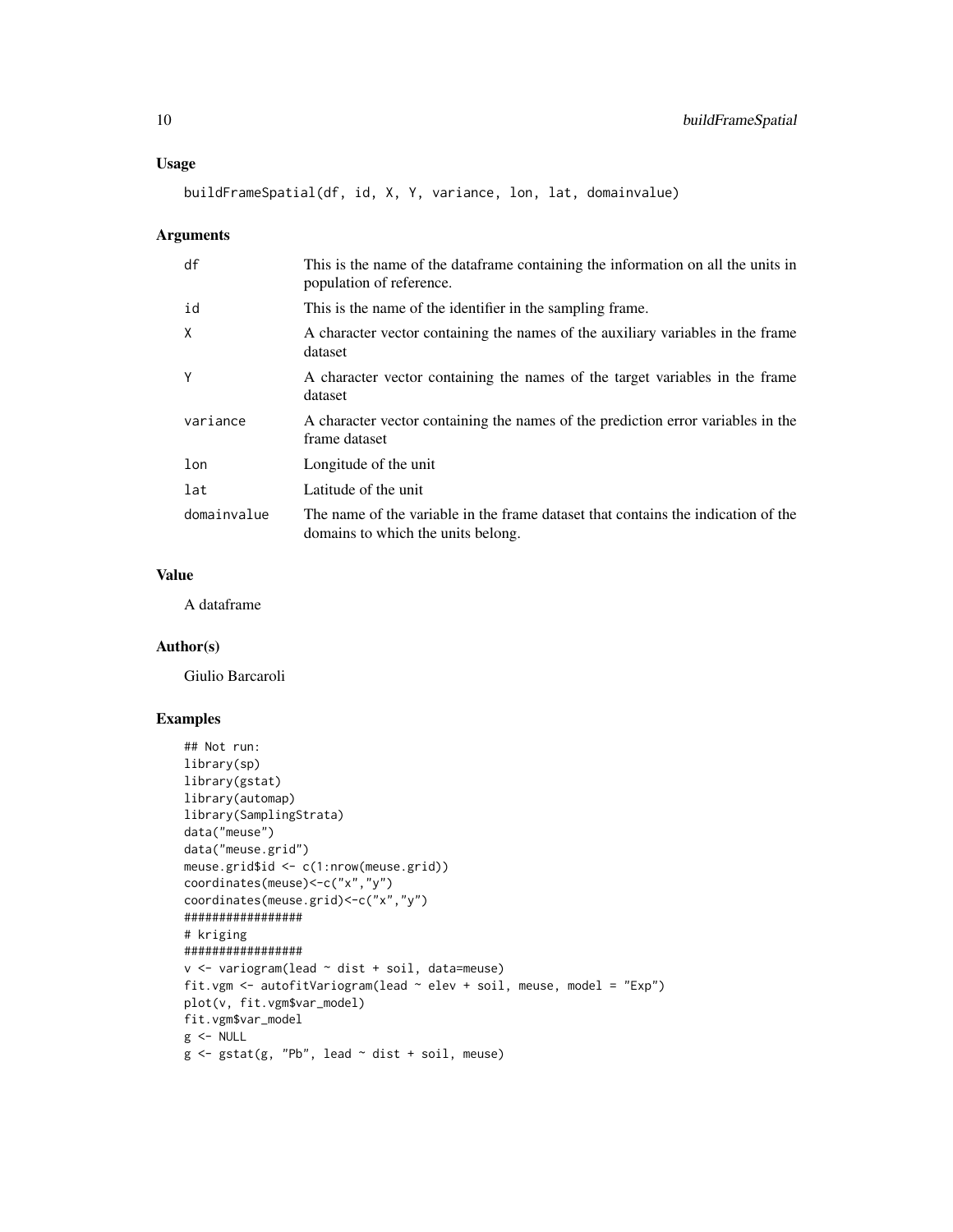<span id="page-10-0"></span>buildStrataDF 11

```
g
 vm <- variogram(g)
 vm.fit <- fit.lmc(vm, g, vgm(psill=fit.vgm$var_model$psill[2],
                               model="Exp", range=fit.vgm$var_model$range[2],
                               nugget=fit.vgm$var_model$psill[1]))
 # Prediction on the whole grid
 preds <- predict(vm.fit, meuse.grid)
 names(preds)
 # [1] "Pb.pred" "Pb.var"
 preds$Pb.pred <- ifelse(preds$Pb.pred < 0,0,preds$Pb.pred)
 df <- NULL
 df$id <- meuse.grid$id
 df$Pb.pred <- preds@data$Pb.pred
 df$Pb.var <- preds@data$Pb.var
 df$lon <- meuse.grid$x
 df$lat <- meuse.grid$y
 df$dom1 <- 1
 df <- as.data.frame(df)
 frame <- buildFrameSpatial(df=df,
                        id="id",
                        X=c("Pb.pred"),
                        Y=c("Pb.pred"),
                        variance=c("Pb.var"),
                        lon="lon",
                        lat="lat",
                        domainvalue = "dom1")
 head(frame)
 ## End(Not run)
buildStrataDF Builds the "strata" dataframe containing information on target vari-
                          ables Y's distributions in the different strata, starting from sample data
```
*or from a frame*

## Description

This function allows to build the information regarding strata in the population required as an input by the algorithm of Bethel for the optimal allocation. In order to estimate means and standard deviations for target variables Y's, we need data coming from:  $(1)$  a previous round of the survey whose sample we want to plan; (2) sample data from a survey with variables that are proxy to the ones we are interested to;  $(3)$  a frame containing values of Y's variables (or proxy variables) for all the population. In all cases, each unit in the dataset must contain auxiliary information (X's variables) and also target variables Y's (or proxy variables) values: under these conditions it is possible to build the dataframe "strata", containing information on the distribution of Y's in the different strata (namely, means and standard deviations), together with information on strata (total population, if it is to be censused or not, the cost per single interview). If the information is contained in a sample dataset, a variable named WEIGHT is expected to be present. In case of a frame, no such variable is given, and the function will define a WEIGHT variable for each unit,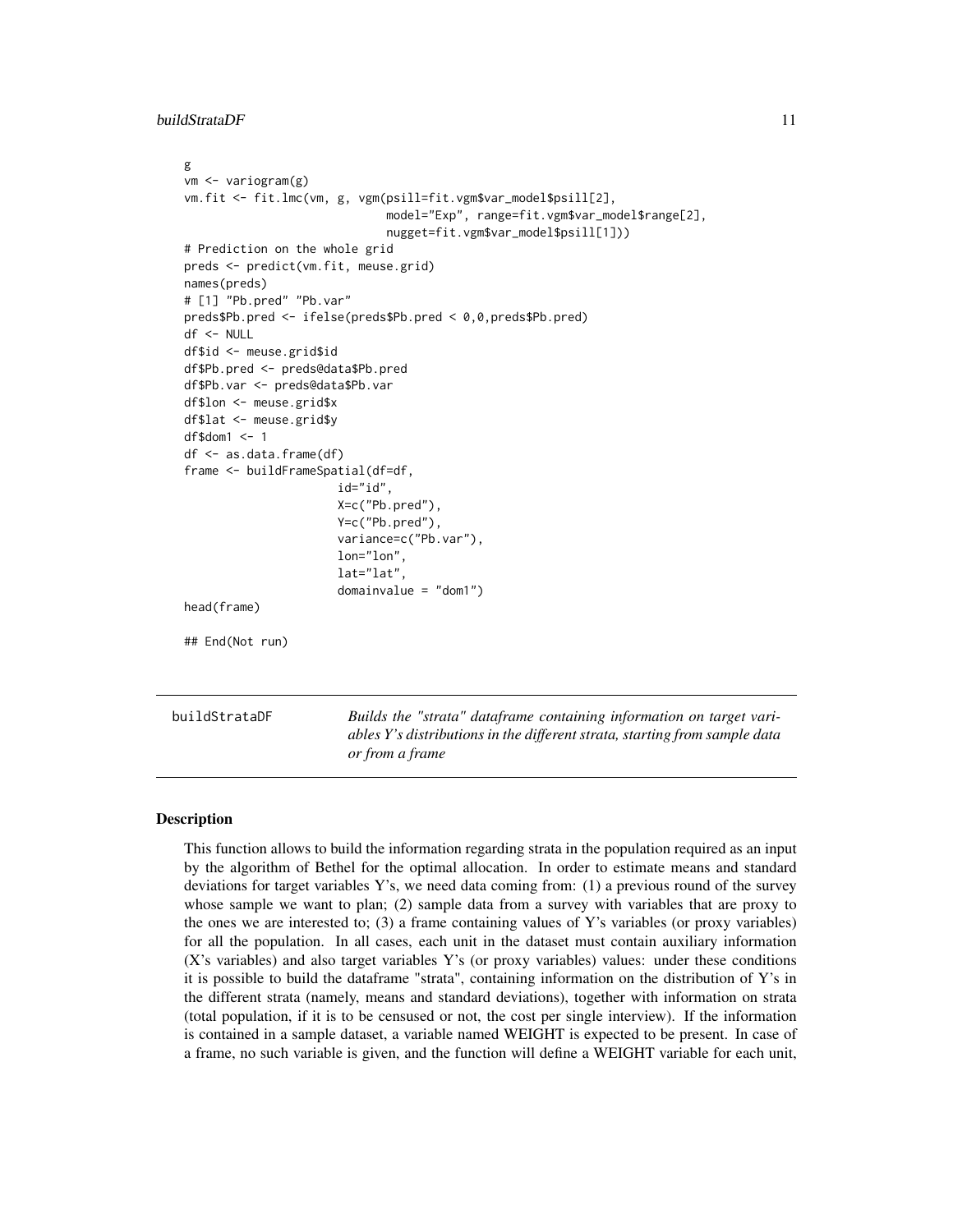whose value is always '1'. Missing values for each Y variable will not be taken into account in the computation of means and standard deviations (in any case, NA's can be present in the dataset). The dataframe "strata" is written to an external file (tab delimited, extension "txt"), and will be used as an input by the function "optimizeStrata".

## Usage

```
buildStrataDF(dataset,
              model=NULL,
              progress=TRUE,
              verbose=TRUE)
```
## Arguments

| dataset  | This is the name of the dataframe containing the sample data, or the frame data.<br>It is strictly required that auxiliary information is organised in variables named<br>as $X1, X2, \ldots$ , $Xm$ (there should be at least one of them) and the target variables<br>are denoted by $Y1, Y2, \ldots$ , Yn. In addition, in case of sample data, a variable<br>named 'WEIGHT' must be present in the data frame, containing the weigths<br>associated to each sampling unit |
|----------|-------------------------------------------------------------------------------------------------------------------------------------------------------------------------------------------------------------------------------------------------------------------------------------------------------------------------------------------------------------------------------------------------------------------------------------------------------------------------------|
| model    | In case the Y variables are not directly observed, but are estimated by means<br>of other explicative variables, in order to compute the anticipated variance, in-<br>formation on models are given by a dataframe "model" with as many rows as<br>the target variables. Each row contains the indication if the model is linear o<br>loglinear, and the values of the model parameters beta, $sig2$ , gamma ( $> 1$ in case<br>of heteroscedasticity). Default is NULL.      |
| progress | If set to TRUE, a progress bar is visualised during the execution. Default is<br>TRUE.                                                                                                                                                                                                                                                                                                                                                                                        |
| verbose  | If set to TRUE, information is given about the number of strata generated. De-<br>fault is TRUE.                                                                                                                                                                                                                                                                                                                                                                              |

## Value

A dataframe containing strata

## Author(s)

Giulio Barcaroli

```
## Not run:
# Plain example without model
data(swissframe)
strata <- buildStrataDF(dataset=swissframe,model=NULL)
head(strata)
# More complex example with models
```

```
library(SamplingStrata)
```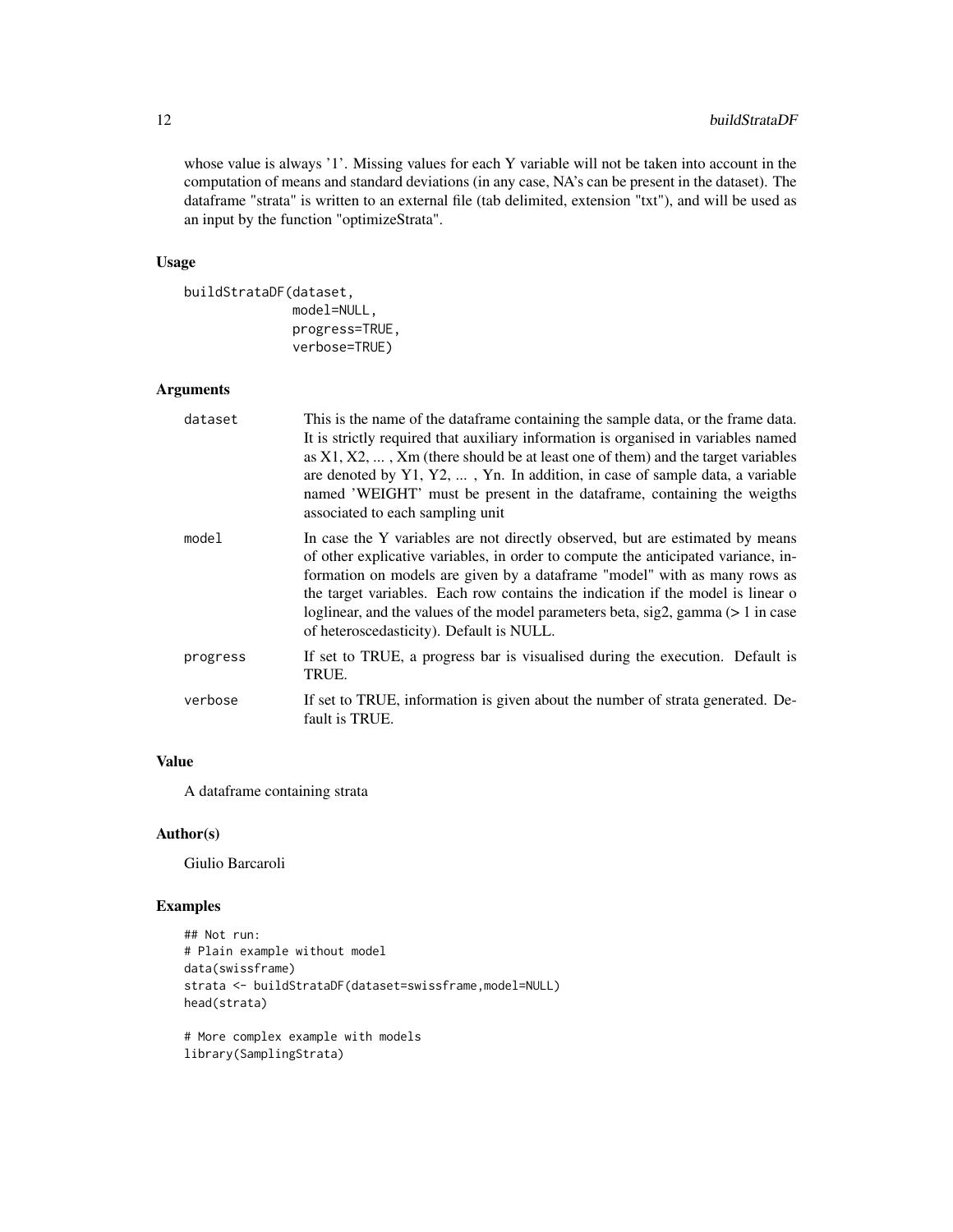```
data(swissmunicipalities)
swiss <- swissmunicipalities[,c("HApoly","Surfacesbois","Airind","POPTOT")]
Y1 = swiss$Surfacesbois
X1 = swiss$HApoly
mod1 <- lm( Y1 ~ X1 )summary(mod1)
mod1$coefficients[2]
summary(mod1)$sigma
Y2 = swiss$Airind
X2 = swiss$POPTOT
plot(log(X2[X2>0]),log(Y2[X2>0]))
mod2 <- lm( log(Y2[X2 > 0 & Y2>0]) ~ log(X2[X2 > 0 & Y2>0]) )
summary(mod2)
mod2$coefficients[2]
summary(mod2)$sigma
swiss$id <- c(1:nrow(swiss))
swiss$dom <- 1
frame <- buildFrameDF(swiss,id="id",X="id",Y=c("HApoly","POPTOT"),domainvalue="dom")
model <- NULL
model$type[1] <- "linear"
model$beta[1] <- mod1$coefficients[2]
model$sig2[1] <- summary(mod1)$sigma
model$gamma[1] = 2
model$type[2] <- "loglinear"
model$beta[2] <- mod2$coefficients[2]
model$sig2[2] <- summary(mod2)$sigma
model$gamma[2] = NA
model <- as.data.frame(model)
strata <- buildStrataDF(dataset=frame, model=model)
## End(Not run)
```
buildStrataDFSpatial *Builds the "strata" dataframe containing information on target variables Y's distributions in the different strata, starting from sample data or from a frame*

## Description

This function allows to build the information regarding strata in the population required as an input by the algorithm of Bethel for the optimal allocation. In order to estimate means and standard deviations for target variables Y's, we need data coming from: (1) a previous round of the survey whose sample we want to plan; (2) sample data from a survey with variables that are proxy to the ones we are interested to; (3) a frame containing values of Y's variables (or proxy variables) for all the population. In all cases, each unit in the dataset must contain auxiliary information (X's variables) and also target variables Y's (or proxy variables) values: under these conditions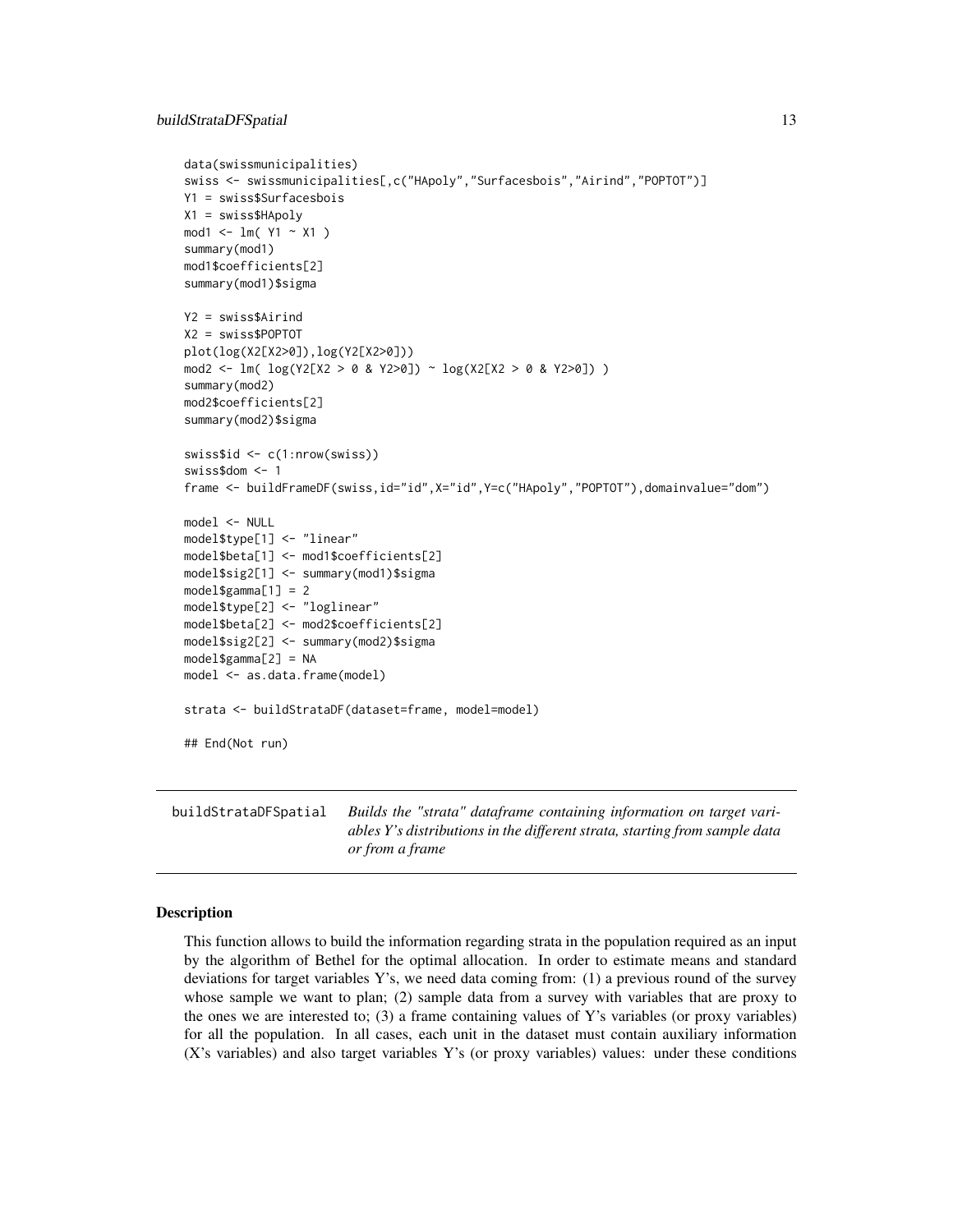it is possible to build the dataframe "strata", containing information on the distribution of Y's in the different strata (namely, means and standard deviations), together with information on strata (total population, if it is to be censused or not, the cost per single interview). If the information is contained in a sample dataset, a variable named WEIGHT is expected to be present. In case of a frame, no such variable is given, and the function will define a WEIGHT variable for each unit, whose value is always '1'. Missing values for each Y variable will not be taken into account in the computation of means and standard deviations (in any case, NA's can be present in the dataset). The dataframe "strata" is written to an external file (tab delimited, extension "txt"), and will be used as an input by the function "optimizeStrata".

#### Usage

```
buildStrataDFSpatial(dataset,
                     fitting=c(1),
```

```
range=c(0),
kappa=3,
progress=FALSE,
verbose=FALSE)
```
## Arguments

| dataset  | This is the name of the dataframe containing the sample data, or the frame data.                  |
|----------|---------------------------------------------------------------------------------------------------|
|          | It is strictly required that auxiliary information is organised in variables named                |
|          | as $X1, X2, \ldots, Xm$ (there should be at least one of them) and the target variables           |
|          | are denoted by $Y1, Y2, \ldots$ , Yn. In addition, in case of sample data, a variable             |
|          | named 'WEIGHT' must be present in the dataframe, containing the weigths                           |
|          | associated to each sampling unit                                                                  |
| fitting  | Fitting of the model(s). Default is 1.                                                            |
| range    | Maximum range for spatial autocorrelation                                                         |
| kappa    | Factor used in evaluating spatial autocorrelation. Default is 3.                                  |
| progress | If set to TRUE, a progress bar is visualised during the execution. Default is<br>FALSE.           |
| verbose  | If set to TRUE, information is given about the number of strata generated. De-<br>fault is FALSE. |

#### Value

A dataframe containing strata

## Author(s)

Giulio Barcaroli

## Examples

```
## Not run:
strata <- buildStrataDFSpatial(dataset=frame, range=800)
```
## End(Not run)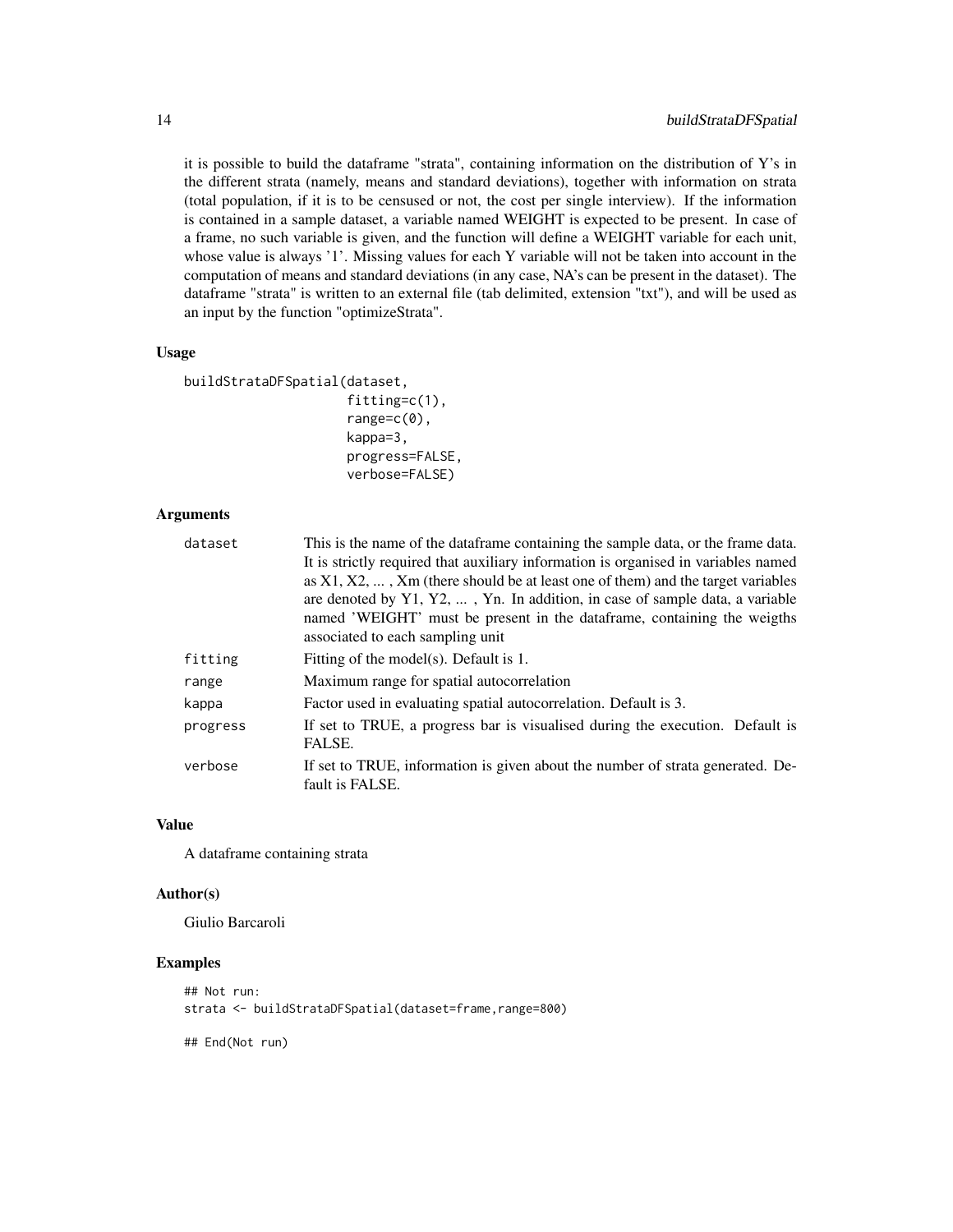<span id="page-14-0"></span>

## Description

This functions checks the internal structure of the different input dataframes ("errors", "strata" and "sampling frame"), and also the correctness of the relationships among them.

## Usage

```
checkInput(errors=NULL, strata=NULL, sampframe=NULL)
```
## Arguments

| errors    | Dataframe containing the precision levels expressed in terms of maximum ac-<br>ceptable coefficients of variation that estimates of target variables Y's of the<br>survey must comply. |
|-----------|----------------------------------------------------------------------------------------------------------------------------------------------------------------------------------------|
| strata    | Dataframe containing the information related to strata.                                                                                                                                |
| sampframe | Dataframe containing the information related to all the units belonging to the<br>population of interest.                                                                              |

## Author(s)

Giulio Barcaroli

## Examples

```
## Not run:
library(SamplingStrata)
data(swisserrors)
data(swissstrata)
data(swissframe)
checkInput(swisserrors,swissstrata,swissframe)
checkInput(strata=swissstrata,sampframe=swissframe)
checkInput(strata=swissstrata)
```
## End(Not run)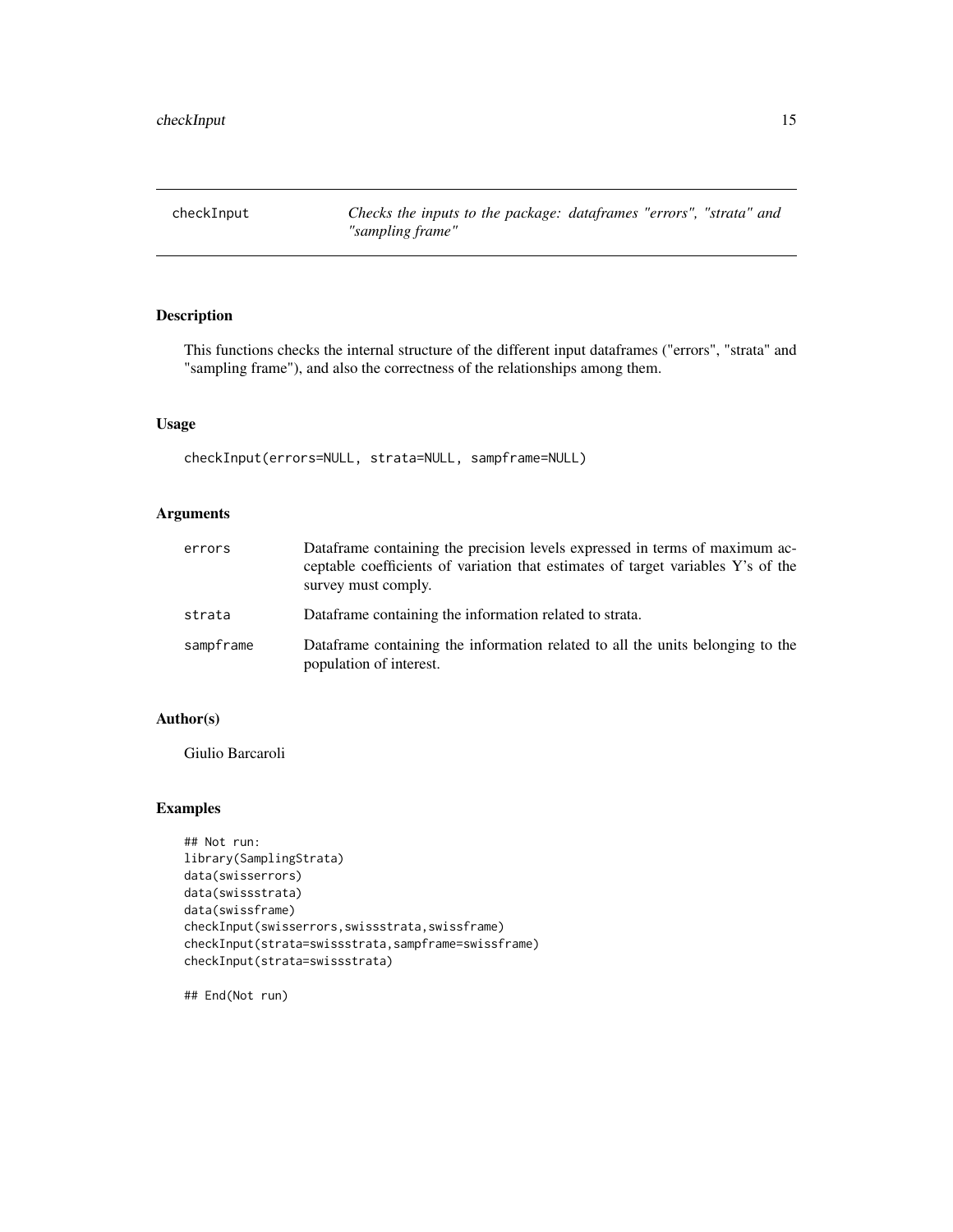<span id="page-15-0"></span>computeGamma *Function that allows to calculate a heteroscedasticity index, together with associate prediction variance, to be used by the optimization step to correctly evaluate the standard deviation in the strata due to prediction errors.*

#### Description

When the anticipated variance has to be calculated during the execution of the optimization step, his function allows to calculate a heteroscedasticity index, together with associate prediction variance, to be used to correctly evaluate the variance in the strata. The function returns a list where the first object is the heteroscedasticity index and the second is the associated standard deviation in the strata due to prediction errors. The two parameters are calculated in this way: (i) residuals 'e' are grouped in clusters defined by values of the explanatory variable 'x'; (ii) a model is fitted by considering  $log(e)$  and  $log(mean(x))$  values; (iii) the intercept is the value of standard deviation of residuals; (iv) the slope is the value of the heteroscedasticity index. These two values can be passed as parameters of the model, or used to calculate prediction errors for ach unit in the frame.

## Usage

```
computeGamma(e,x,nbins,showPlot)
```
#### Arguments

| e            | This is the variable that contains prediction errors (residuals) of the model. |
|--------------|--------------------------------------------------------------------------------|
| $\mathsf{x}$ | This is the variable that contains explanatory variable in the model.          |
| nbins        | Number of bins to be passed to the 'var.bin' function. Default is 6.           |
| showPlot     | Visualization of plots. Default is TRUE.                                       |

## Value

A list containing: (i) the value of the heteroscedasticity index, (ii) associated standard deviation, (iii)  $R^2$  of the interpolating model.

#### Author(s)

Marco Ballin, Giulio Barcaroli

```
## Not run:
data("swissmunicipalities")
swiss_sample <- swissmunicipalities[sample(c(1:nrow(swissmunicipalities)),500),]
mod_Airind_POPTOT <- lm(swiss_sample$Airind ~ swiss_sample$POPTOT)
computeGamma(mod_Airind_POPTOT$residuals,
             swiss_sample$POPTOT,
             nbins = 8
```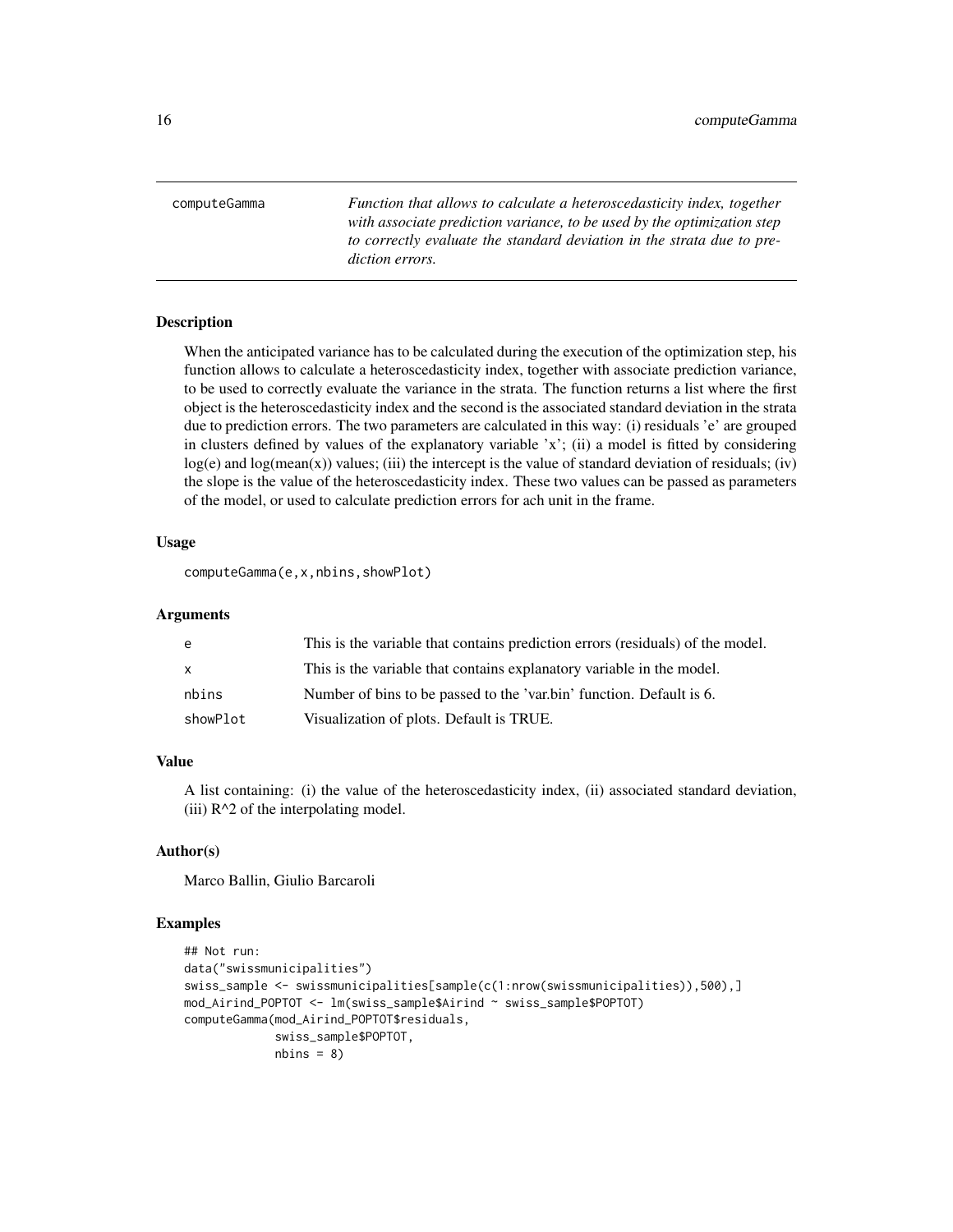#### <span id="page-16-0"></span>errors and the contract of the contract of the contract of the contract of the contract of the contract of the contract of the contract of the contract of the contract of the contract of the contract of the contract of the

```
# gamma sigma r.square
# 0.8029292 0.0150446 0.9598539
## End(Not run)
```
errors *Precision constraints (maximum CVs) as input for Bethel allocation*

## Description

Dataframe containing precision levels (expressed in terms of acceptable CV's)

## Usage

data(errors)

## Format

The constraint data frame (errors) contains a row per each domain value with the following variables:

DOM Type of domain code (factor)

CV1 Planned coefficient of variation for first variable Y1 (numeric)

CVj Planned coefficient of variation for j-th variable Yj (numeric)

CVn Planned coefficient of variation for last variable Yn (numeric)

domainvalue Value of the domain to which the constraints refer (numeric)

## Details

Note: the names of the variables must be the ones indicated above

```
## data(errors)
## errors
```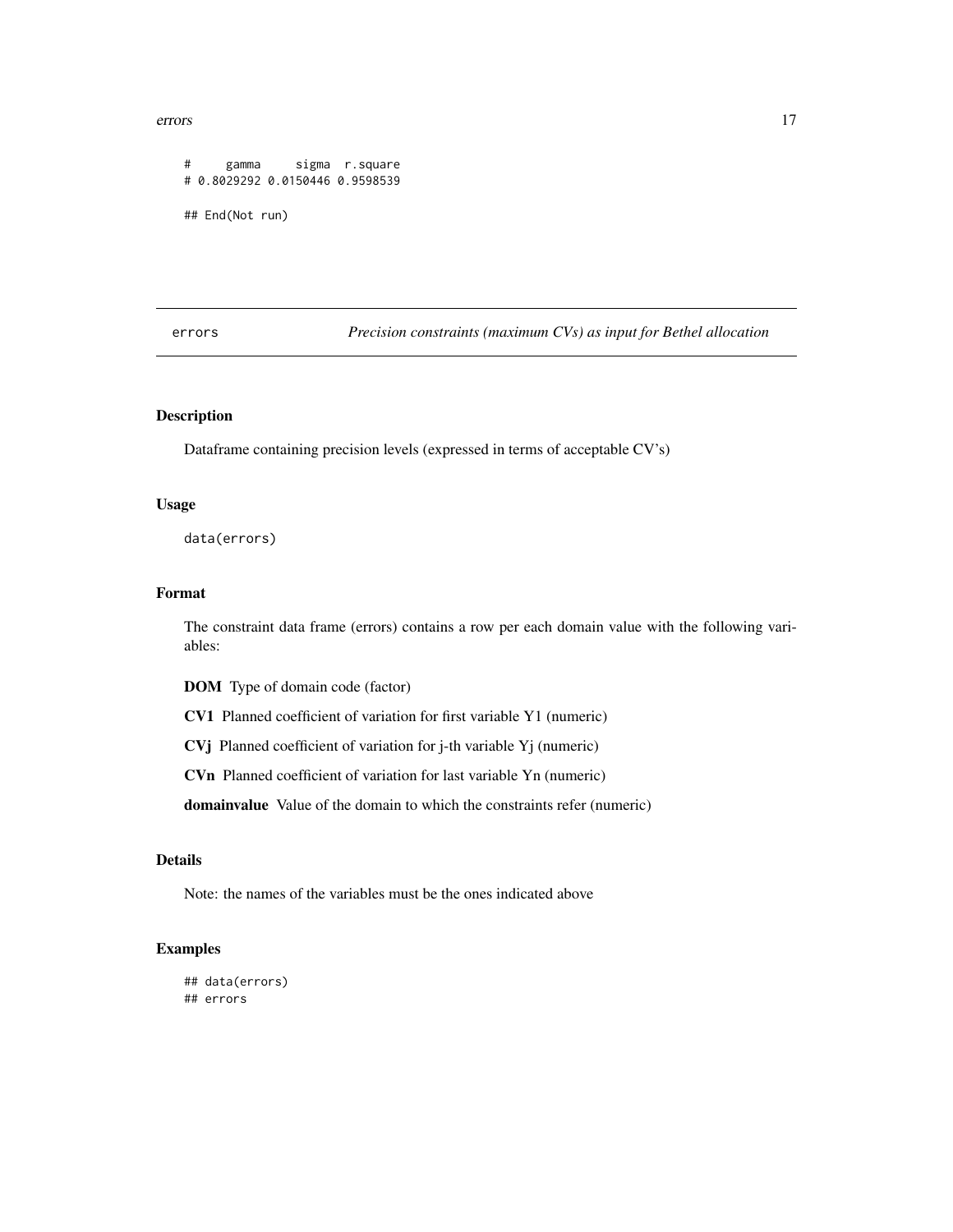<span id="page-17-0"></span>evalSolution *Evaluation of the solution produced by the function 'optimizeStrata' by selecting a number of samples from the frame with the optimal stratification, and calculating average CV's on the target variables Y's.*

## Description

The user can indicate the number of samples that must be selected by the optmized frame. First, the true values of the parameters are calculated from the frame. Then, for each sample the sampling estimates are calculated, together with the differences between them and the true values of the parameters. At the end, an estimate of the CV is produced for each target variable, in order to compare them with the precision constraints set at the beginning of the optimization process. If the flag 'writeFiles' is set to TRUE, boxplots of distribution of the CV's in the different domains are produced for each Y variable ('cv.pdf'), together with boxplot of the distributions of differences between estimates and values of the parameters in the population ('differences.pdf').

#### Usage

```
evalSolution(frame,
outstrata,
nsampl=100,
cens=NULL,
writeFiles=TRUE,
progress=TRUE)
```
## Arguments

| frame      | The frame to which the optimal stratification has been applied.                        |
|------------|----------------------------------------------------------------------------------------|
| outstrata  | The new (aggregated) strata generated by the function 'optimizeStrata'.                |
| nsampl     | The number of samples to be drawn from the frame.                                      |
| cens       | A data frame containing units to be selected in any cases.                             |
| writeFiles | A flag to write in the work directory the outputs of the function. Default is<br>TRUE. |
| progress   | If set to TRUE, a progress bar is visualised during the execution. Default is<br>TRUE. |

## Value

A list containing (i) the CV distribution in the domains, (ii) the bias distribution in the domains, (iii) the dataframe containing the sampling estimates by domain

#### Author(s)

Giulio Barcaroli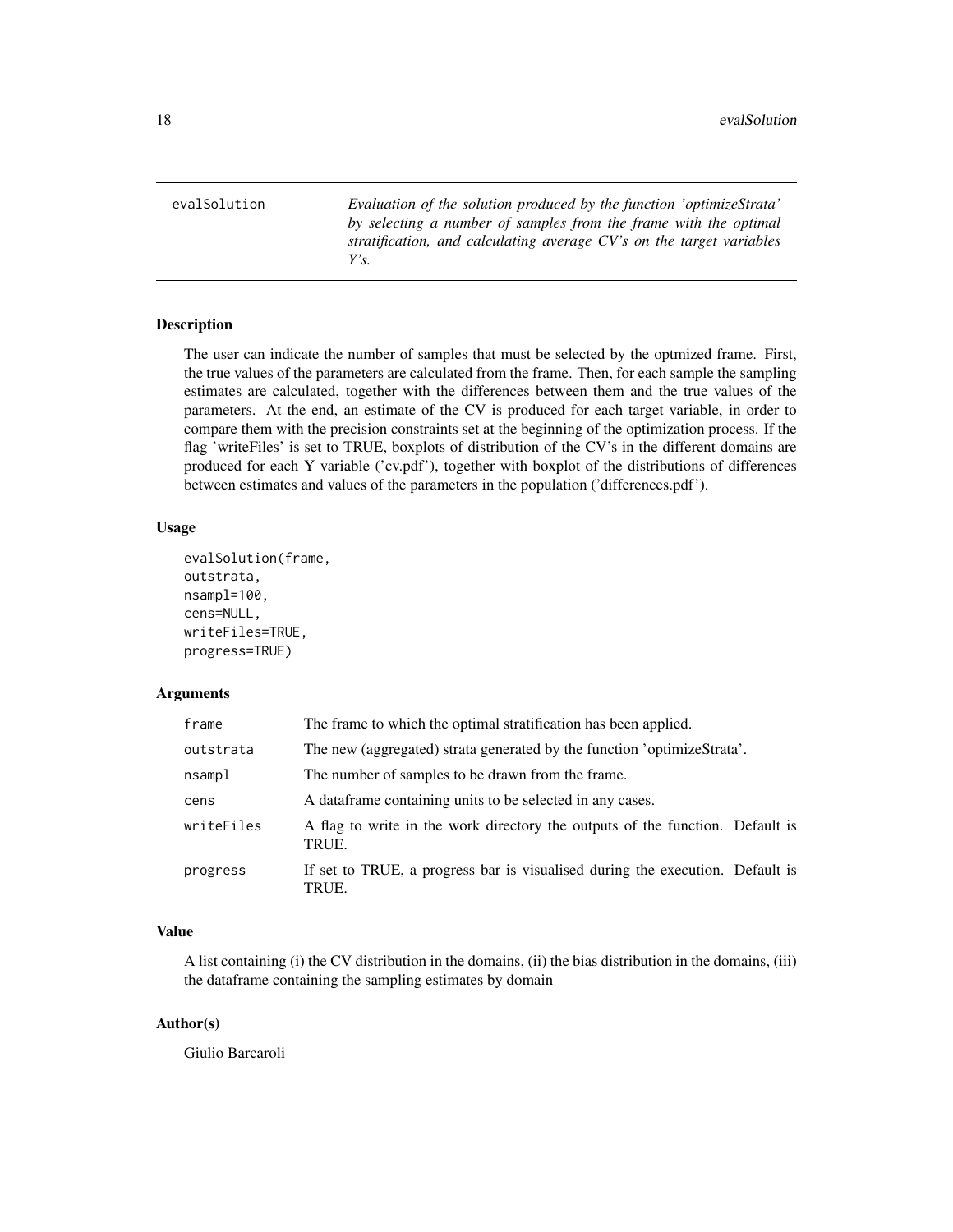## <span id="page-18-0"></span>expected\_CV 19

#### Examples

```
## Not run:
library(SamplingStrata)
data(swisserrors)
data(swissstrata)
solution <- optimizeStrata (
errors = swisserrors,
strata = swissstrata,
)
# update sampling strata with new strata labels
newstrata <- updateStrata(swissstrata, solution, writeFiles = TRUE)
# update sampling frame with new strata labels
data(swissframe)
framenew <- updateFrame(frame=swissframe,newstrata=newstrata,writeFile=TRUE)
samp <- selectSample(framenew, solution$aggr_strata,writeFiles=TRUE)
# evaluate the current solution
results <- evalSolution(framenew, solution$aggr_strata, 10, cens=NULL, writeFiles = TRUE)
results$coeff_var
results$rel_bias
## End(Not run)
```
expected\_CV *Expected coefficients of variation of target variables Y*

## Description

Once optimized the sampling frame, this function allows to calculate the expected coefficients of variation on the aggregated strata of the current optimized solution, and to compare them to the precision constraints.

## Usage

```
expected_CV(strata)
```
## Arguments

strata Aggregated strata in the solution obtained by the execution of the 'optimized-Strata' function

## Value

Matrix containing values of the CV's in the different domains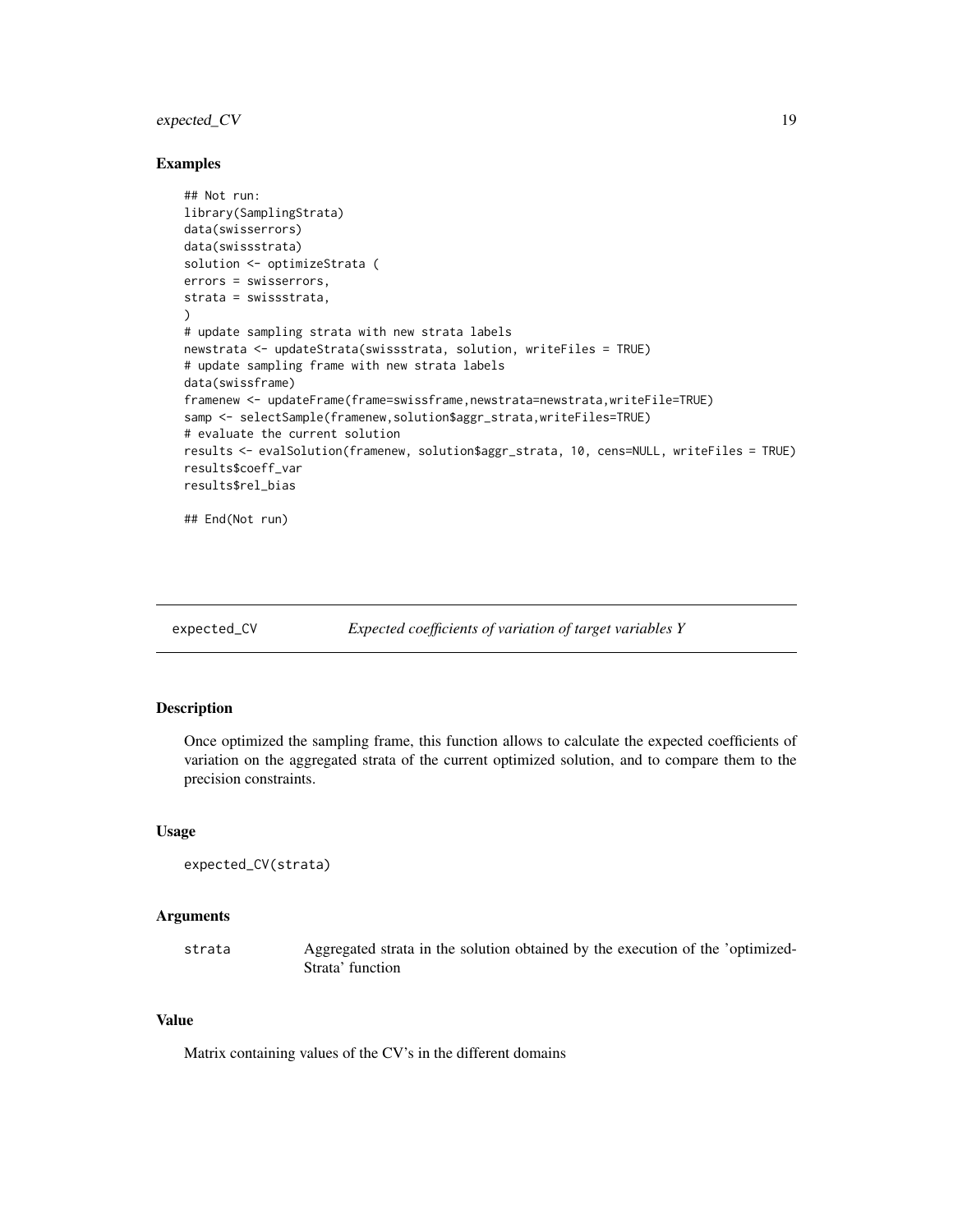## Examples

```
## Not run:
library(SamplingStrata)
data(swisserrors)
data(swissstrata)
# optimisation of sampling strata
solution <- optimizeStrata (
    errors = swisserrors,
    strata = swissstrata,
)
# calculate CV's on Y's
expected_CV(solution$aggr_strata)
# compare to precision constraints
swisserrors
## End(Not run)
```
KmeansSolution *Initial solution obtained by applying kmeans clustering of atomic strata*

## Description

In order to speed the convergence towards the optimal solution, an initial one can be given as "suggestion" to "optimizeStrata" function. The function "KmeansSolution" produces this initial solution using the k-means algorithm by clustering atomic strata on the basis of the values of the means of target variables in them. Also, if the parameter "nstrata" is not indicated, the optimal number of clusters is determined inside each domain, and the overall solution is obtained by concatenating optimal clusters obtained in domains. The result is a dataframe with two columns: the first indicates the clusters, the second the domains.

#### Usage

```
KmeansSolution(strata,
               errors,
               nstrata=NA,
         minnumstrat=2,
               maxclusters = NA,
               showPlot=TRUE)
```
## Arguments

| strata  | The (mandatory) data frame containing the information related to atomic strata.                                                                  |
|---------|--------------------------------------------------------------------------------------------------------------------------------------------------|
| errors  | The (mandatory) dataframe containing the precision constraints on target vari-<br>ables.                                                         |
| nstrata | Number of aggregate strata (if NULL, it is optimized by varying the number of<br>cluster from 2 to half number of atomic strata). Default is NA. |

<span id="page-19-0"></span>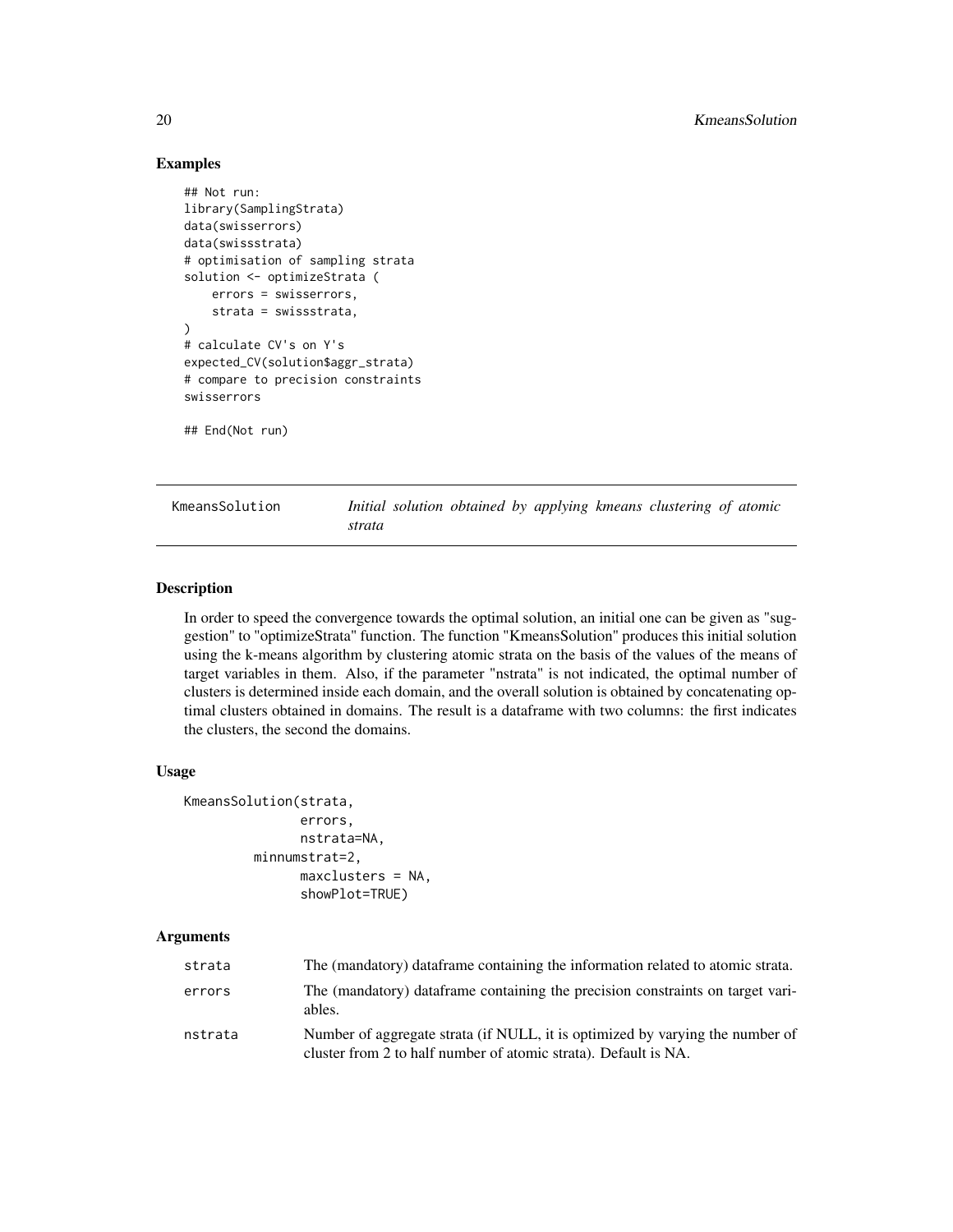## <span id="page-20-0"></span>KmeansSolution2 21

| minnumstrat | Minimum number of units to be selected in each stratum. Default is 2.                                                                                                          |
|-------------|--------------------------------------------------------------------------------------------------------------------------------------------------------------------------------|
| maxclusters | Maximum number of clusters to be considered in the execution of kmeans algo-<br>rithm. If not indicated it will be set equal to the number of atomic strata divided<br>$bv$ 2. |
| showPlot    | Allows to visualise on a plot the different sample sizes for each number of ag-<br>gregate strata. Default is TRUE.                                                            |

## Value

A dataframe containing the solution

## Author(s)

Giulio Barcaroli

## Examples

```
## Not run:
library(SamplingStrata)
data(swisserrors)
data(swissstrata)
# suggestion
solutionKmean <- KmeansSolution(strata=swissstrata,
errors=swisserrors,
nstrata=NA,
showPlot=TRUE)
# number of strata to be obtained in each domain
nstrat <- tapply(solutionKmean$suggestions,
                 solutionKmean$domainvalue,
                 FUN=function(x) length(unique(x)))
# optimisation of sampling strata
solution <- optimStrata (
 method = "atomic",
 errors = swisserrors,
 strata = swissstrata,
 nStrata = nstrat,
 suggestions = solutionKmean
)
## End(Not run)
```
KmeansSolution2 *Initial solution obtained by applying kmeans clustering of frame units*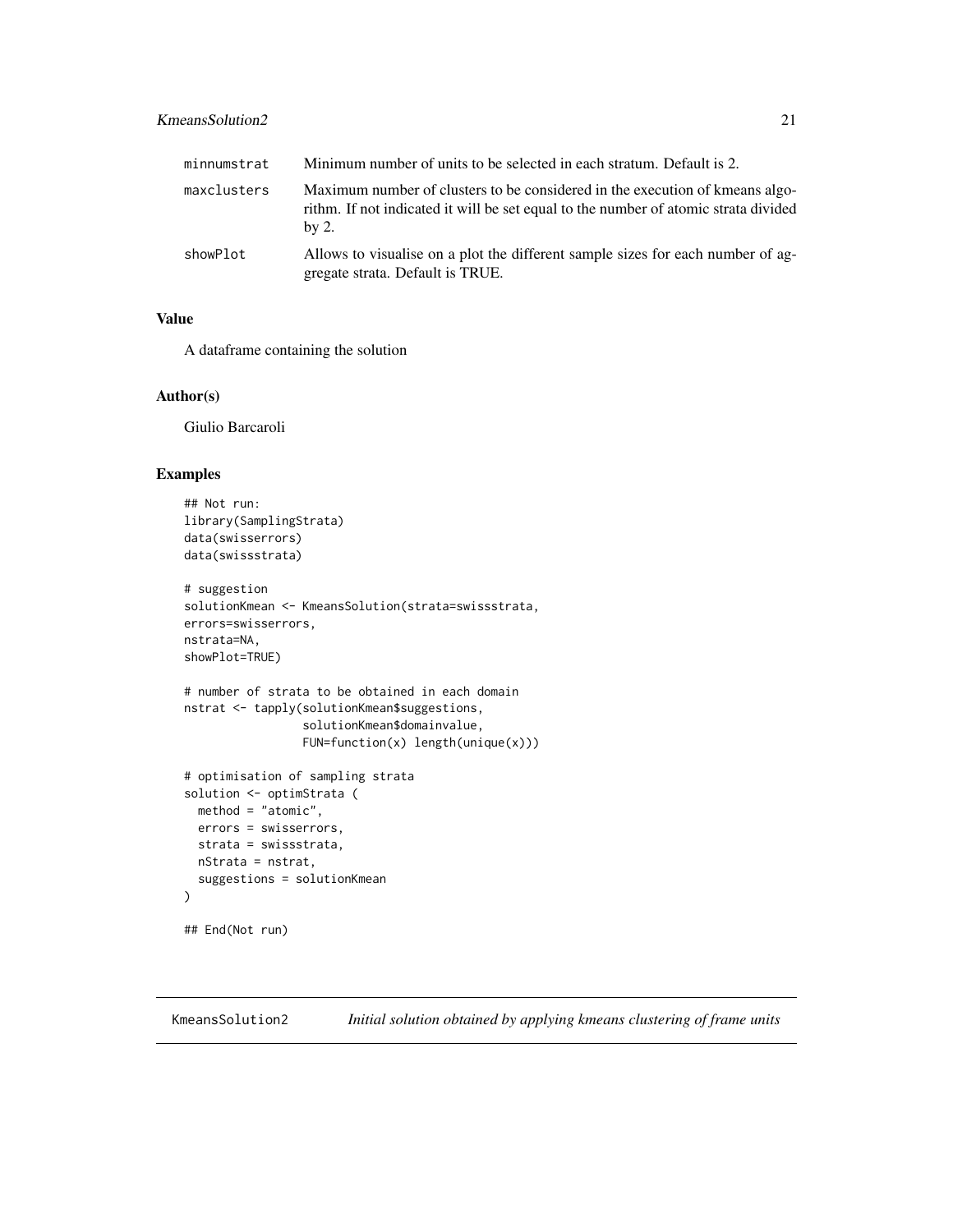## Description

This function has to be used only in conjunction with "optimizeStrata2", or with "optimStrata" when method = "continuous", i.e. in the case of optimizing with only continuous stratification variables. The function "KmeansSolution2" has a twofold objective: - to give indication about a possible best number of final strata (by fixing a convenient value for "maxclusters", and leaving NA to "nstrata"; - to give an initial solution fo the optimization step. If the parameter "nstrata" is not indicated, the optimal number of clusters is determined inside each domain, and the overall solution is obtained by concatenating optimal clusters obtained in domains. The result is a dataframe with two columns: the first indicates the clusters, the second the domains.

#### Usage

```
KmeansSolution2(frame,
```

```
model=NULL,
errors,
nstrata = NA,
minnumstrat =2,
maxclusters = NA,
showPlot = TRUE)
```
## Arguments

| frame       | The (mandatory) dataframe containing the information related to each unit in<br>the sampling frame.                                                                             |
|-------------|---------------------------------------------------------------------------------------------------------------------------------------------------------------------------------|
| model       | The (optional) data frame containing the information related to models used to<br>predict values of the target variables.                                                       |
| errors      | The (mandatory) dataframe containing the precision constraints on target vari-<br>ables.                                                                                        |
| nstrata     | Number of aggregate strata (if NULL, it is optimized by varying the number of<br>cluster from 2 to half number of atomic strata). Default is NA.                                |
| minnumstrat | Minimum number of units to be selected in each stratum. Default is 2.                                                                                                           |
| maxclusters | Maximum number of clusters to be considered in the execution of kmeans algo-<br>rithm. If not indicated it will be set equal to the number of atomic strata divided<br>by $2$ . |
| showPlot    | Allows to visualise on a plot the different sample sizes for each number of ag-<br>gregate strata. Default is TRUE.                                                             |

## Value

A dataframe containing the solution

#### Author(s)

Giulio Barcaroli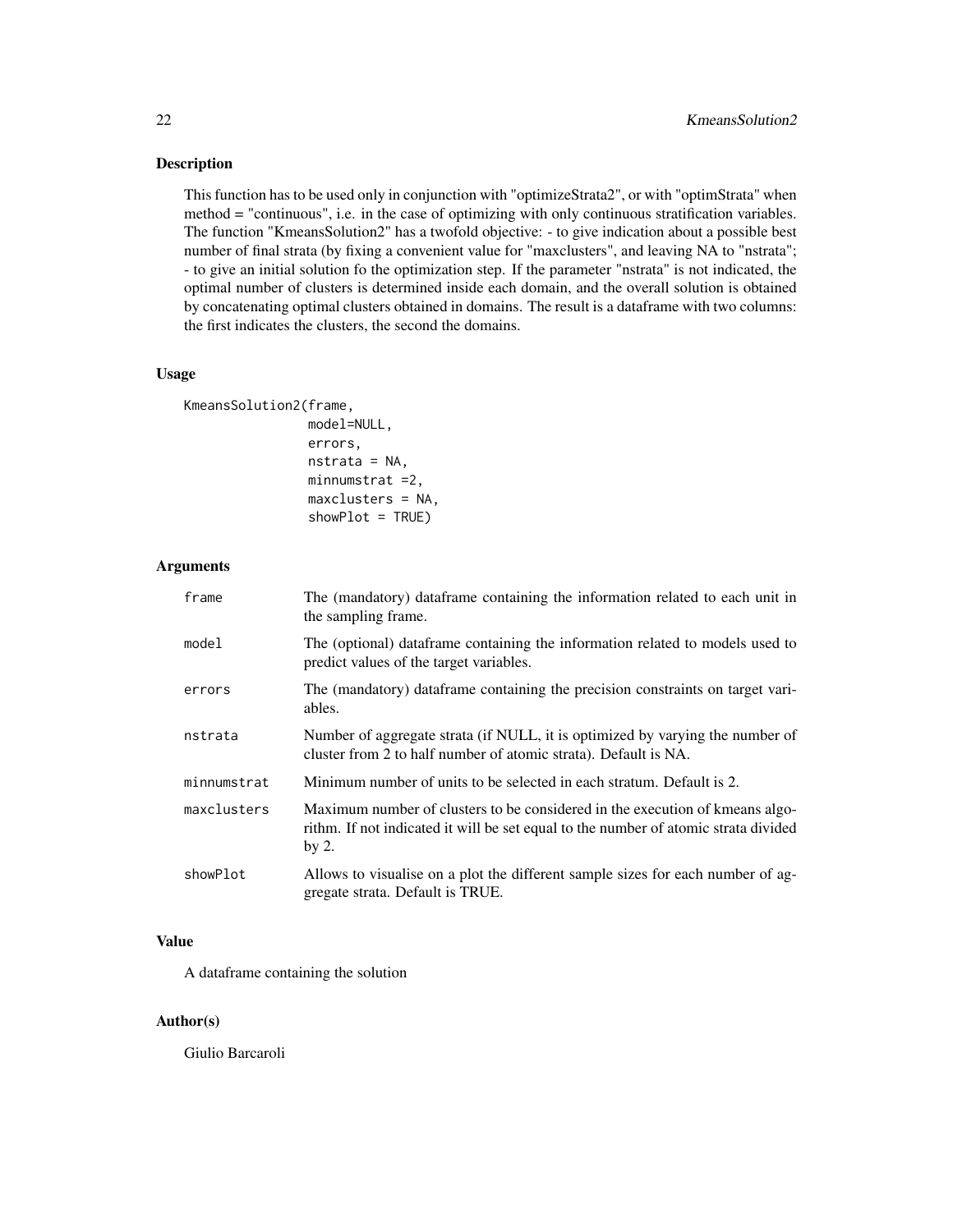## <span id="page-22-0"></span>KmeansSolutionSpatial 23

#### Examples

```
## Not run:
library(SamplingStrata)
data("swissmunicipalities")
swissmunicipalities$id <- c(1:nrow(swissmunicipalities))
swissmunicipalities$dom <- 1
frame <- buildFrameDF(swissmunicipalities,
                      id = "id",domainvalue = "REG",
                      X = c("Pop020", "Pop2040"),
                      Y = c("Pop020", "Pop2040")
)
cv <- NULL
cv$DOM <- "DOM1"
cv$CV1 <- 0.1
cv$CV2 <- 0.1
cv <- as.data.frame(cv)
cv \leq cv [rep(row.names(cv),7),]
cv$domainvalue <- c(1:7)cv
# Solution with kmean clustering
kmean <- KmeansSolution2(frame,model=NULL,errors=cv,nstrata=NA,maxclusters=4)
# number of strata to be obtained in each domain in final solution
nstrat <- tapply(solutionKmean$suggestions,
                 solutionKmean$domainvalue,
                 FUN=function(x) length(unique(x)))
# Prepare suggestion for optimization
sugg <- prepareSuggestion(kmean, frame, nstrat)
# Optimization
# Attention: number of strata must be the same than in kmeans
solution <- optimStrata (
  method = "continuous",
  cv,
  framesamp=frame,
  iter = 50,
  pops = 20,nStrata = nstrat,
  suggestions = sugg,
  writeFiles = FALSE,
  showPlot = FALSE,
  parallel = FALSE
\mathcal{L}## End(Not run)
```
KmeansSolutionSpatial *Initial solution obtained by applying kmeans clustering of frame units*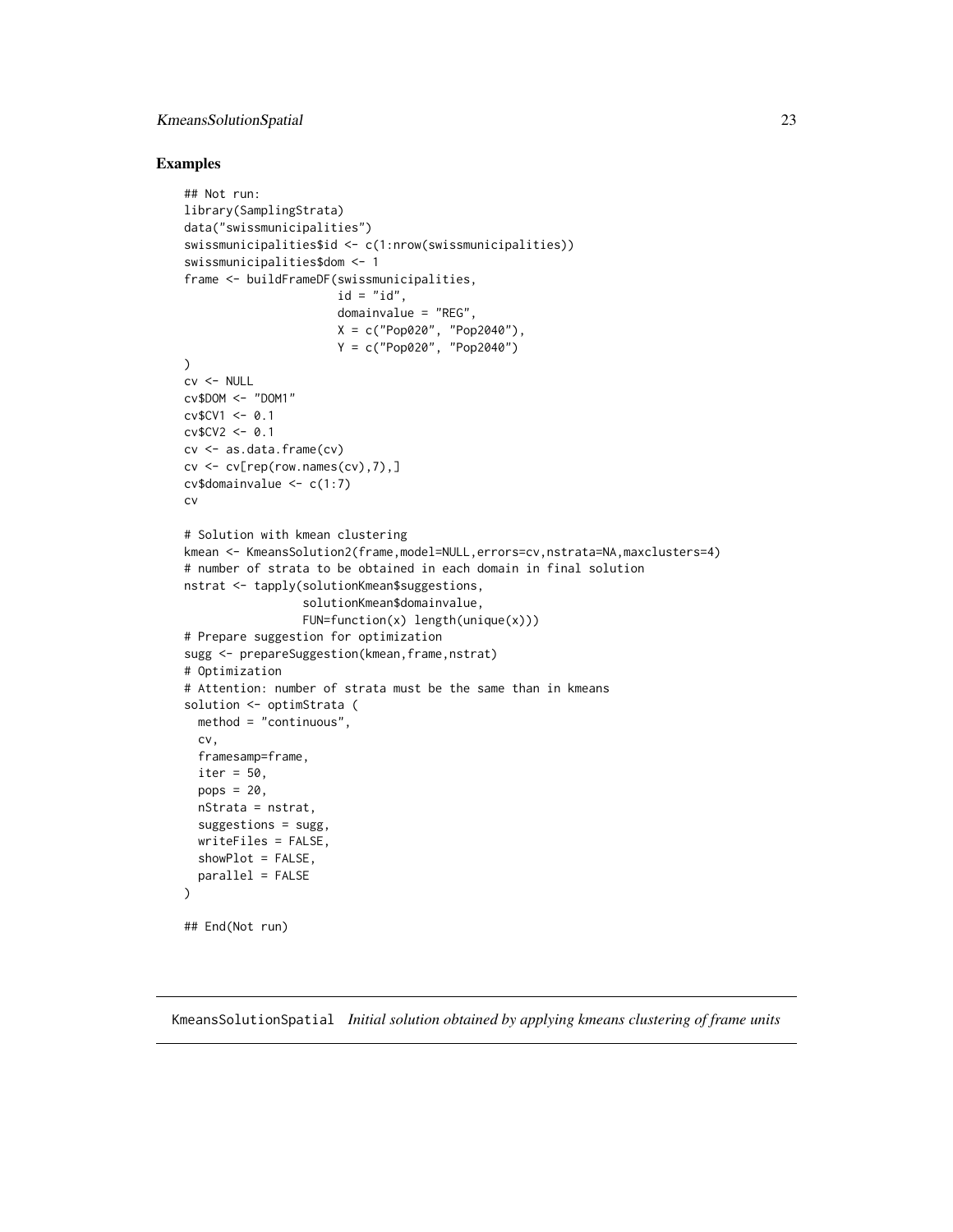## Description

This function has to be used only in conjunction with "optimizeStrataSpatial", i.e. in the case of optimizing with only continuous stratification variables and with a component of spatial autocorrelation. The function "KmeansSolutionSpatial" has a twofold objective: - to give indications about a possible best number of final strata (by fixing a convenient value for "maxclusters", and leaving NA to "nstrata"; - to give an initial solution fo the optimization step. If the parameter "nstrata" is not indicated, the optimal number of clusters is determined inside each domain, and the overall solution is obtained by concatenating optimal clusters obtained in domains. The result is a dataframe with two columns: the first indicates the clusters, the second the domains.

## Usage

```
KmeansSolutionSpatial(frame,
```

```
fitting = 1,
range = c(\theta),
kappa = 3,
errors,
nstrata = NA,
minnumstrat = 2,
maxclusters = NA,
showPlot = TRUE)
```
#### Arguments

| frame       | The (mandatory) dataframe containing the information related to each unit in<br>the sampling frame.                                                                            |
|-------------|--------------------------------------------------------------------------------------------------------------------------------------------------------------------------------|
| fitting     | Fitting of the model(s). Default is 1.                                                                                                                                         |
| range       | Maximum range for spatial autocorrelation                                                                                                                                      |
| kappa       | Factor used in evaluating spatial autocorrelation. Default is 3.                                                                                                               |
| errors      | The (mandatory) dataframe containing the precision constraints on target vari-<br>ables.                                                                                       |
| nstrata     | Number of aggregate strata (if NULL, it is optimized by varying the number of<br>cluster from 2 to half number of atomic strata). Default is NA.                               |
| minnumstrat | Minimum number of units to be selected in each stratum. Default is 2.                                                                                                          |
| maxclusters | Maximum number of clusters to be considered in the execution of kmeans algo-<br>rithm. If not indicated it will be set equal to the number of atomic strata divided<br>by $2.$ |
| showPlot    | Allows to visualise on a plot the different sample sizes for each number of ag-<br>gregate strata. Default is TRUE.                                                            |

## Value

A dataframe containing the solution

#### Author(s)

Giulio Barcaroli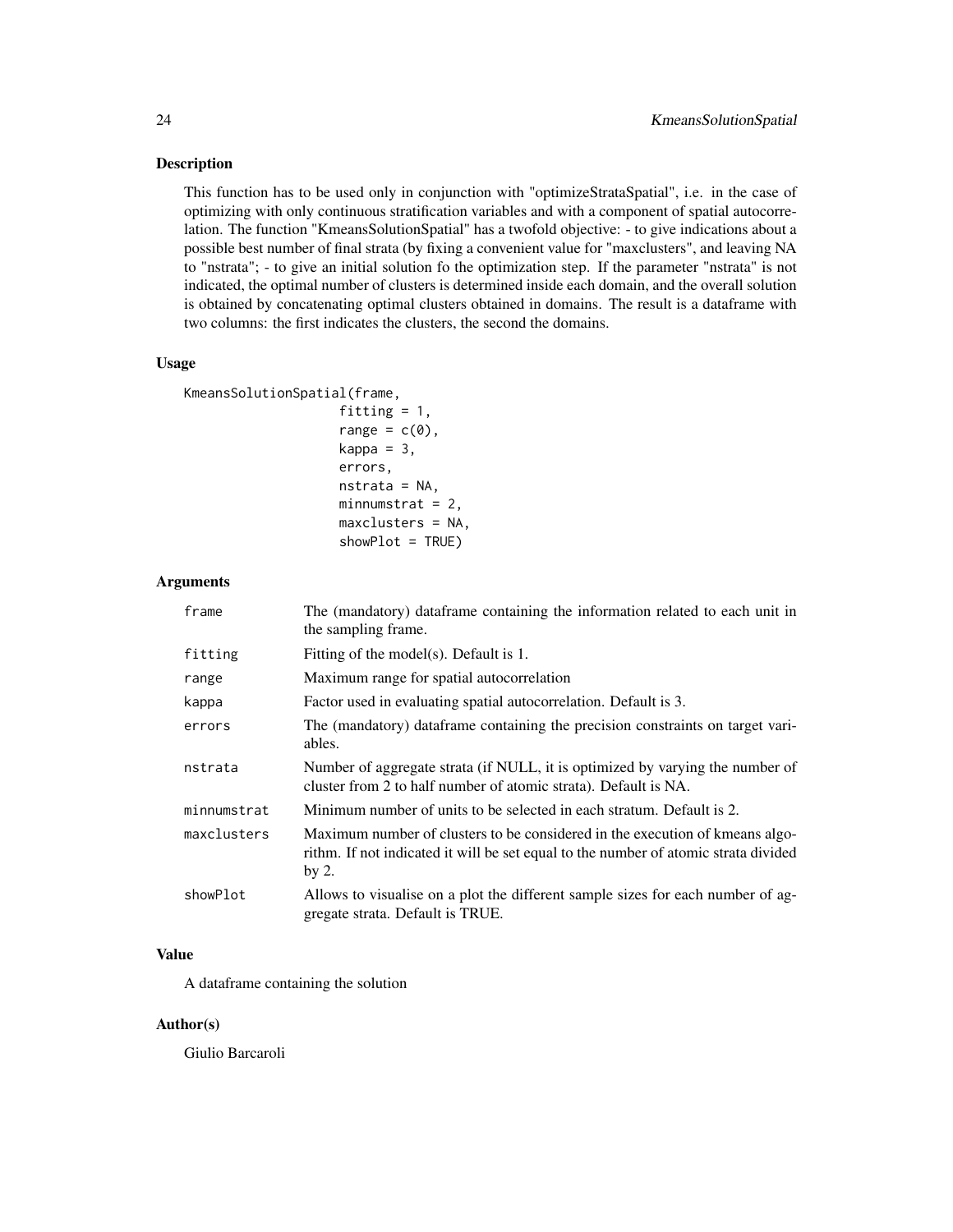## KmeansSolutionSpatial 25

```
## Not run:
library(sp)
library(gstat)
library(automap)
library(SamplingStrata)
#################
# data
#################
# locations (155 observed points)
data("meuse")
# grid of points (3103)
data("meuse.grid")
meuse.grid$id <- c(1:nrow(meuse.grid))
coordinates(meuse)<-c("x","y")
coordinates(meuse.grid)<-c("x","y")
#################
# kriging
#################
v \le variogram(lead \sim dist + soil, data=meuse)
fit.vgm \le autofitVariogram(lead \sim elev + soil, meuse, model = "Exp")
plot(v, fit.vgm$var_model)
fit.vgm$var_model
# model psill range
# 1 Nug 1524.895 0.0000
# 2 Exp 8275.431 458.3303
g <- NULL
g \leftarrow \text{gstat}(g, \text{ "Pb", lead} \sim \text{dist} + \text{soil}, \text{ meuse})g
vm <- variogram(g)
vm.fit <- fit.lmc(vm, g, vgm(psill=fit.vgm$var_model$psill[2],
                  model="Exp", range=fit.vgm$var_model$range[2],
                   nugget=fit.vgm$var_model$psill[1]))
# Prediction on the whole grid
preds <- predict(vm.fit, meuse.grid)
names(preds)
# [1] "Pb.pred" "Pb.var"
preds$Pb.pred <- ifelse(preds$Pb.pred < 0,0,preds$Pb.pred)
df <- NULL
df$Pb.pred <- preds@data$Pb.pred
df$Pb.var <- preds@data$Pb.var
df$dom1 <- 1
df <- as.data.frame(df)
df$id <- meuse.grid$id
#####################################
# Optimization with kmeans clustering
#####################################
frame <- buildFrameDF(df=df,
                       id="id",
                       X=c("Pb.pred"),
                       Y=c("Pb.pred"),
                       domainvalue = "dom1")
```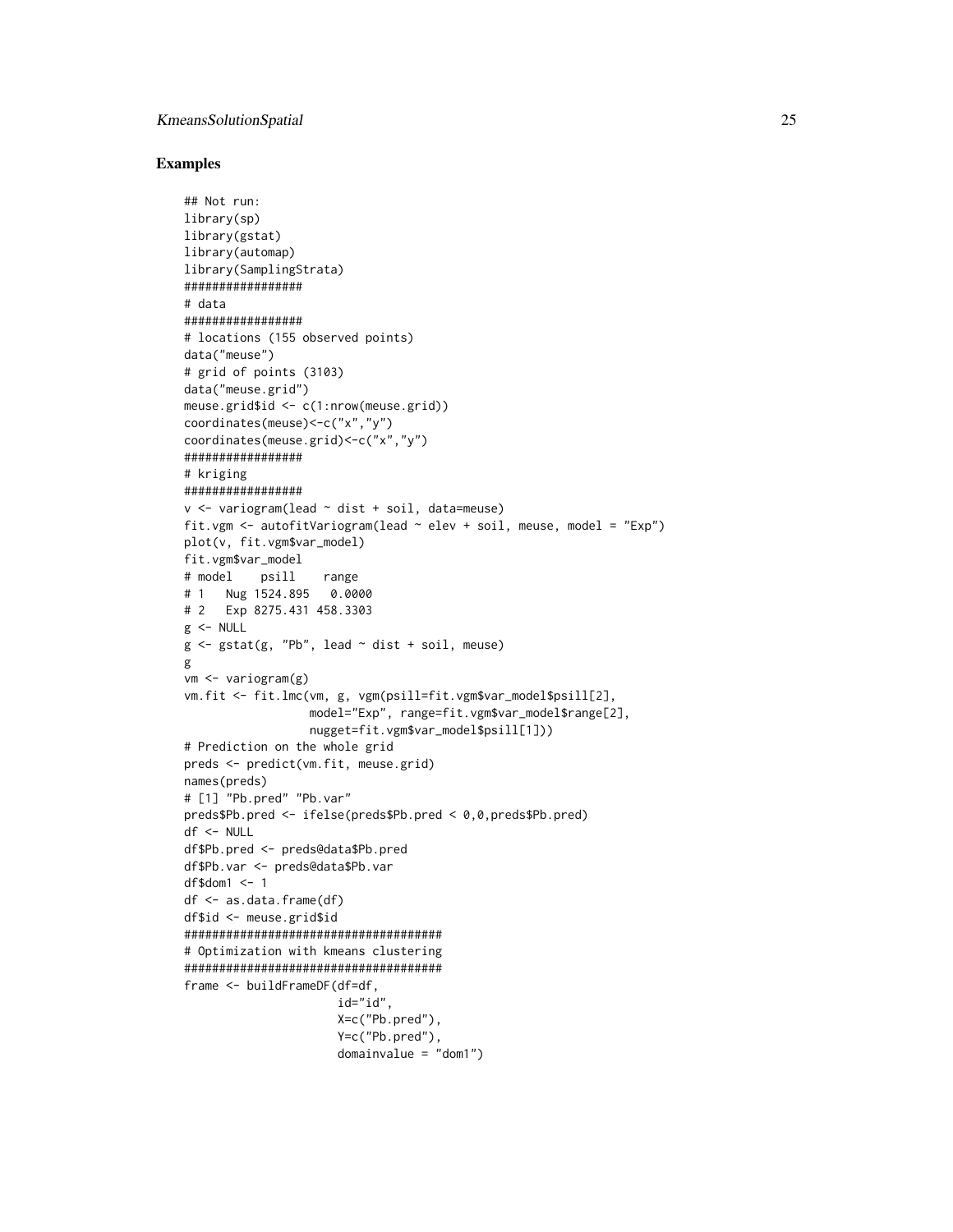26 nations and the contract of the contract of the contract of the contract of the contract of the contract of the contract of the contract of the contract of the contract of the contract of the contract of the contract of

```
frame$var1 <- df$Pb.var
frame$lon <- meuse.grid$x
frame$lat <- meuse.grid$y
cv <- as.data.frame(list(DOM=rep("DOM1",1),
                         CV1=rep(0.05,1),
                         domainvalue=c(1:1) ))
km <- KmeansSolutionSpatial(frame,
                            errors = cv,
                            fitting = 1,
                            range = fit.vgm$var_model$range[2],
                            kappa=1,
                            nstrata=NA,
                            maxclusters = 5)
############################
# Analysis and visualization
############################
strataKm <- aggrStrataSpatial(dataset=frame,
                        fitting = 1,
                        range = fit.vgm$var_model$range[2],
                        kappa=1,
                        vett=km$suggestions,
                        dominio=1)
strataKm$SOLUZ <- bethel(strataKm,cv)
sum(strataKm$SOLUZ)
framenew <- frame
framenew$LABEL <- km$suggestions
strataKm$STRATO <- strataKm$stratum
ssKm <- summaryStrata(framenew,strataKm)
ssKm
frameres <- SpatialPointsDataFrame(data=framenew,
                                   coords=cbind(framenew$lon,framenew$lat) )
frameres2 <- SpatialPixelsDataFrame(points=frameres[c("lon","lat")],
                                    data=framenew)
frameres2$LABEL <- as.factor(frameres2$LABEL)
spplot(frameres2,c("LABEL"), col.regions=bpy.colors(5))
```
## End(Not run)

nations *Dataset 'nations'*

#### Description

Dataset containing data on 207 countries (from 'nations.txt' in Rcmdr, with missing values imputed)

#### Usage

data(nations)

<span id="page-25-0"></span>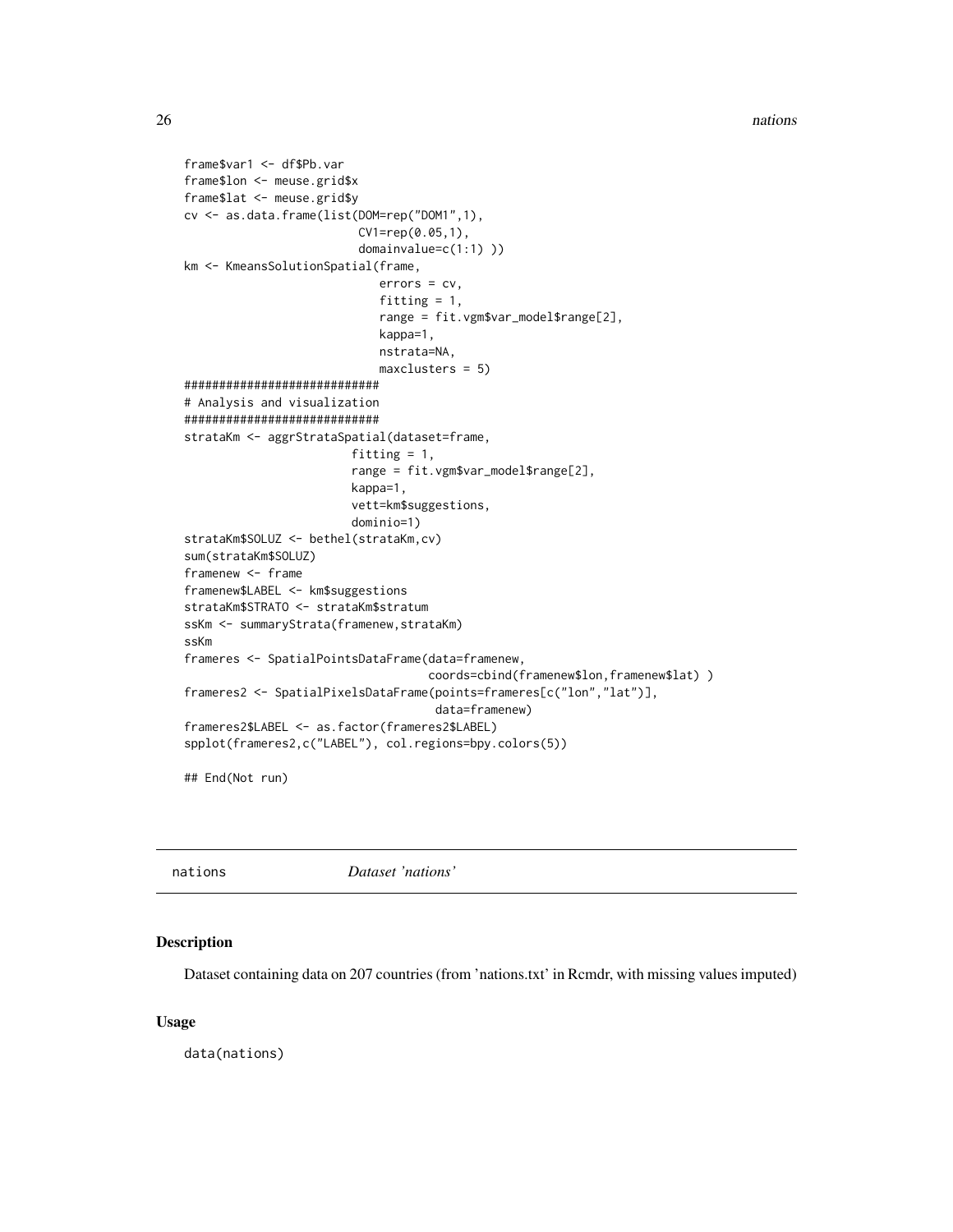## <span id="page-26-0"></span>optimizeStrata 27

## Format

A data frame with 207 observations on the following variables:

Country Name of the country TFR Total Fertility Rate contraception Rate of women making use of contraceptive means infant.mortality Infant mortality rate GDP Gross Domestic Product (\$ per capita) region Continent (description) Continent Continent (code)

## Source

Rcmdr package

optimizeStrata *Best stratification of a sampling frame for multipurpose surveys*

## Description

This function runs a set of other functions to optimise the stratification of a sampling frame

## Usage

```
optimizeStrata(
errors ,
strata ,
cens = NULL,
strcens = FALSE,
alldomains = TRUE,
dom = NULL,initialStrata = NA,
addStrataFactor = 0.0,
minnumstr = 2,
iter = 50,
pops = 20,
mut_chance = NA,
elitism_rate = 0.2,
highvalue = 1e+08,
suggestions = NULL,
realAllocation = TRUE,
writeFiles = FALSE,
showPlot = TRUE,
parallel = TRUE,
cores
)
```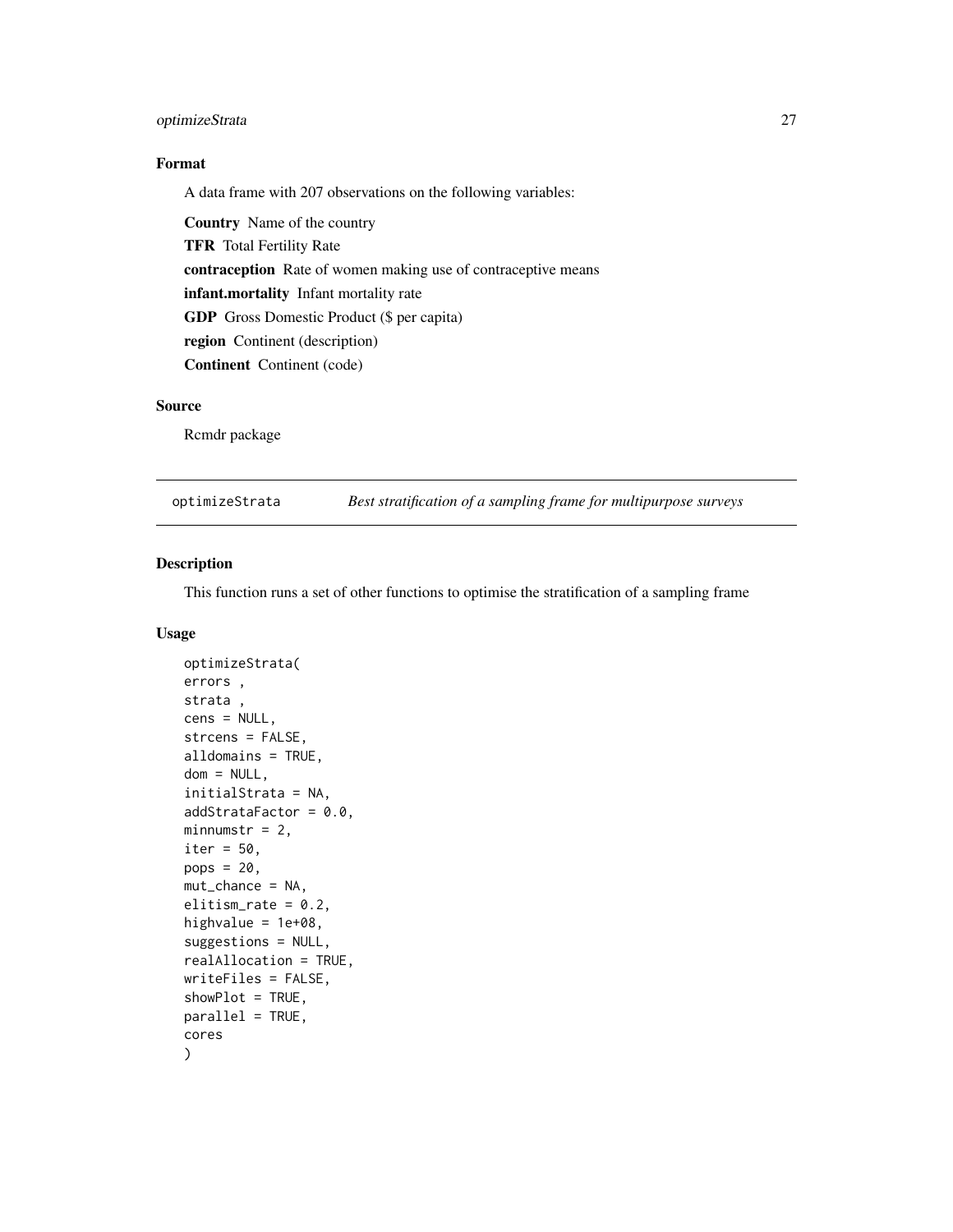## Arguments

| errors          | This is the (mandatory) dataframe containing the precision levels expressed in<br>terms of maximum expected value of the Coefficients of Variation related to<br>target variables of the survey.                                                                                                                                                                                                                                                                                                   |
|-----------------|----------------------------------------------------------------------------------------------------------------------------------------------------------------------------------------------------------------------------------------------------------------------------------------------------------------------------------------------------------------------------------------------------------------------------------------------------------------------------------------------------|
| strata          | This is the (mandatory) dataframe containing the information related to "atomic"<br>strata, i.e. the strata obtained by the Cartesian product of all auxiliary variables<br>X's. Information concerns the identifiability of strata (values of X's) and vari-<br>ability of Y's (for each Y, mean and standard error in strata).                                                                                                                                                                   |
| cens            | This the (optional) dataframe containing the takeall strata, those strata whose<br>units must be selected in whatever sample. It has same structure than "strata"<br>dataframe.                                                                                                                                                                                                                                                                                                                    |
| strcens         | Flag (TRUE/FALSE) to indicate if takeall strata do exist or not. Default is<br>FALSE.                                                                                                                                                                                                                                                                                                                                                                                                              |
| alldomains      | Flag (TRUE/FALSE) to indicate if the optimization must be carried out on all<br>domains (default is TRUE). If it is set to FALSE, then a value must be given to<br>parameter 'dom'.                                                                                                                                                                                                                                                                                                                |
| dom             | Indicates the domain on which the optimization must be carried. It is an inte-<br>ger value that has to be internal to the interval $(1 \le x$ number of domains). If<br>'alldomains' is set to TRUE, it is ignored.                                                                                                                                                                                                                                                                               |
| initialStrata   | This is the initial limit on the number of strata in the different domains for each<br>solution. Default is NA, and in this case it is set equal to the number of atomic<br>strata in each domain.                                                                                                                                                                                                                                                                                                 |
| addStrataFactor |                                                                                                                                                                                                                                                                                                                                                                                                                                                                                                    |
|                 | This parameter indicates the probability that at each mutation the number of<br>strata may increase with respect to the current value. Default is 0.0.                                                                                                                                                                                                                                                                                                                                             |
| minnumstr       | Indicates the minimum number of units that must be allocated in each stratum.<br>Default is 2.                                                                                                                                                                                                                                                                                                                                                                                                     |
| iter            | Indicated the maximum number of iterations (= generations) of the genetic al-<br>gorithm. Default is 50.                                                                                                                                                                                                                                                                                                                                                                                           |
| pops            | The dimension of each generations in terms of individuals. Default is 20.                                                                                                                                                                                                                                                                                                                                                                                                                          |
| mut_chance      | Mutation chance: for each new individual, the probability to change each single<br>chromosome, i.e. one bit of the solution vector. High values of this parameter<br>allow a deeper exploration of the solution space, but a slower convergence, while<br>low values permit a faster convergence, but the final solution can be distant from<br>the optimal one. Default is NA, in correspondence of which it is computed as<br>$1/(vars+1)$ where vars is the length of elements in the solution. |
| elitism_rate    | This parameter indicates the rate of better solutions that must be preserved from<br>one generation to another. Default is 0.2 (20                                                                                                                                                                                                                                                                                                                                                                 |
| highvalue       | Parameter for genetic algorithm. In should not be changed                                                                                                                                                                                                                                                                                                                                                                                                                                          |
| suggestions     | Optional parameter for genetic algorithm that indicates a suggested solution to<br>be introduced in the initial population. The most convenient is the one found by<br>the function "KmeanSolution". Default is NULL.                                                                                                                                                                                                                                                                              |
|                 | realAllocation If FALSE, the allocation is based on INTEGER values; if TRUE, the allocation<br>is based on REAL values. Default is TRUE.                                                                                                                                                                                                                                                                                                                                                           |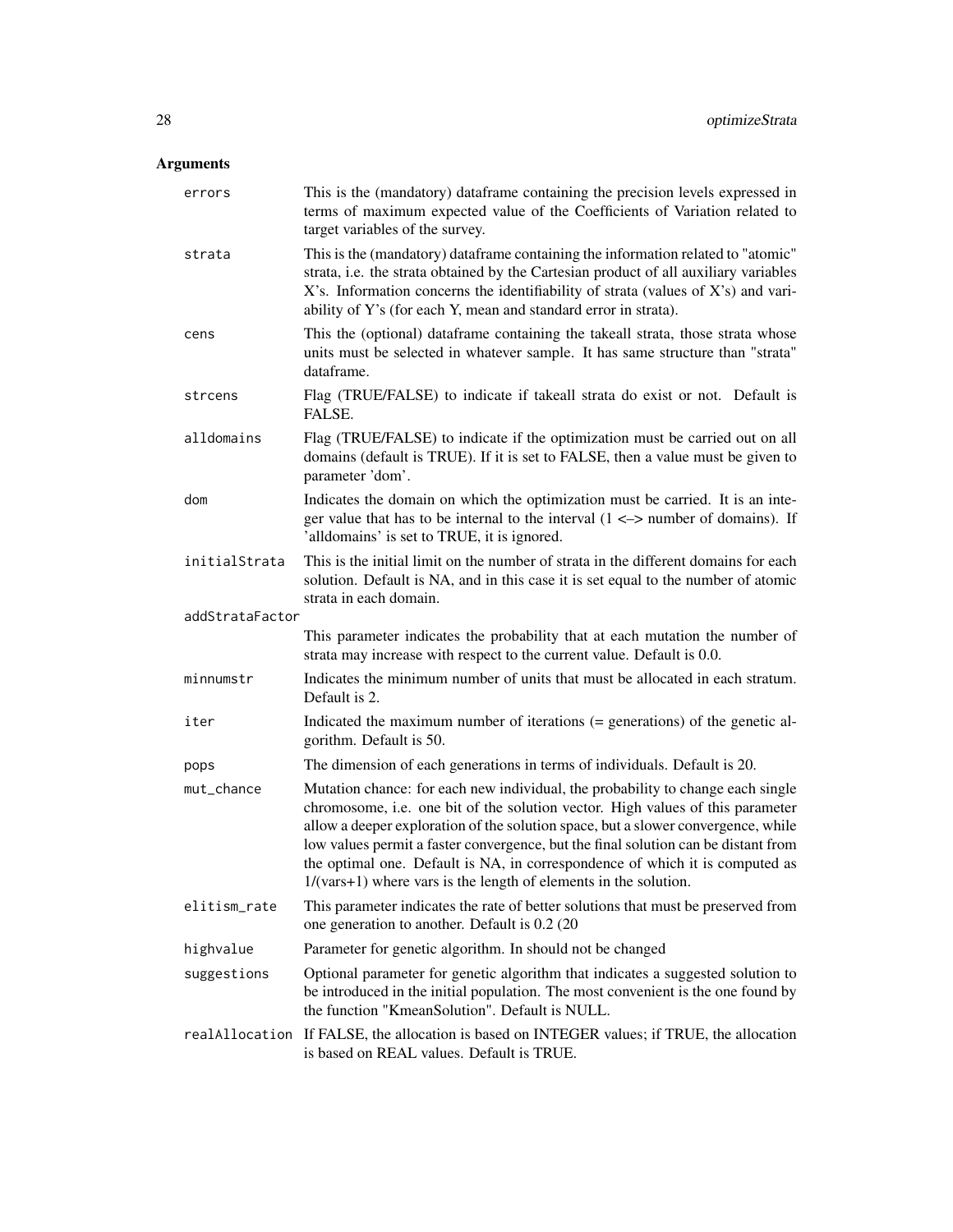## optimizeStrata 29

| writeFiles | Indicates if the various data frames and plots produced during the execution have<br>to be written in the working directory. Default is FALSE.                                                                                       |
|------------|--------------------------------------------------------------------------------------------------------------------------------------------------------------------------------------------------------------------------------------|
| showPlot   | Indicates if the plot showing the trend in the value of the objective function has<br>to be shown or not. In parallel = TRUE, this defaults to FALSE Default is TRUE.                                                                |
| parallel   | Should the analysis be run in parallel. Default is TRUE.                                                                                                                                                                             |
| cores      | If the analysis is run in parallel, how many cores should be used. If not specified<br>n-1 of total available cores are used OR if number of domains $\lt$ (n-1) cores, then<br>number of cores equal to number of domains are used. |

## Value

A list containing (1) the vector of the solution and (2) the optimal aggregated strata

#### Author(s)

Giulio Barcaroli

```
## Not run:
library(SamplingStrata)
############################
# Example of "atomic" method
############################
data(swissmunicipalities)
swissmunicipalities$id <- c(1:nrow(swissmunicipalities))
frame <- buildFrameDF(df = swissmunicipalities,
                      id = "id",domainvalue = "REG",
                      X = c("POPTOT", "HApoly"),Y = c("Surfacesbois", "Airind"))
ndom <- length(unique(frame$domainvalue))
cv \leq -as.data frame(list(DOM = rep("DOM1",ndom),CV1 = rep(0.1, ndom),CV2 = rep(0.1, ndom),domainvalue = c(1:ndom))strata <- buildStrataDF(frame)
kmean <- KmeansSolution(strata,cv,maxclusters=30)
nstrat <- tapply(kmean$suggestions, kmean$domainvalue,
                 FUN=function(x) length(unique(x)))
solution <- optimizeStrata(strata = strata,
                        errors = cv,initialStrata = nstrat,
                        suggestions = kmean,
                        iter = 50,
                        pops = 10)
outstrata <- solution$aggr_strata
newstrata <- updateStrata(strata,solution)
framenew <- updateFrame(frame, newstrata)
s <- selectSample(framenew, outstrata)
```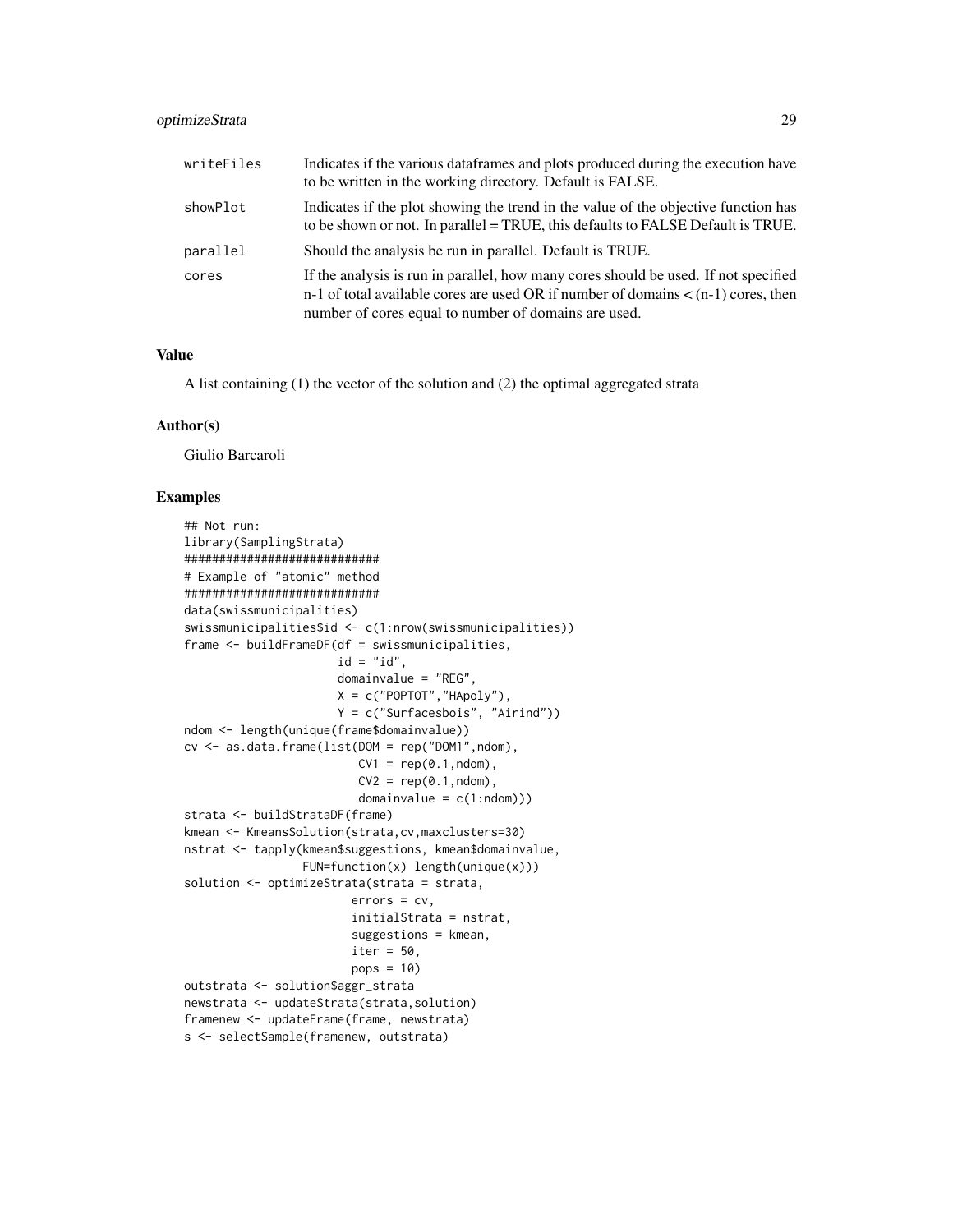<span id="page-29-0"></span>## End(Not run)

optimizeStrata2 *Best stratification of a sampling frame for multipurpose surveys (only with continuous stratification variables)*

## Description

This function runs a set of other functions to optimise the stratification of a sampling frame, only when stratification variables are of the continuous type. It differentiates from 'optimizeStrata' that accepts both continuous and categorical variables

## Usage

```
optimizeStrata2(
            errors,
            framesamp,
            framecens = NULL,
            strcens = FALSE,
            model = NULL,alldomains = TRUE,
            dom = NULL,nStrata = c(5),
            minnumstr = 2,
            iter = 50,
            pops = 20,
            mut_chance = NA,
            elitism_rate = 0.2,
            highvalue = 1e+08,
            suggestions = NULL,
            realAllocation = TRUE,
            writeFiles = FALSE,
            showPlot = TRUE,
            parallel = TRUE,
            cores = NA
```

```
)
```
## Arguments

| errors    | This is the (mandatory) dataframe containing the precision levels expressed in<br>terms of maximum expected value of the Coefficients of Variation related to<br>target variables of the survey. |
|-----------|--------------------------------------------------------------------------------------------------------------------------------------------------------------------------------------------------|
| framesamp | This is the (mandatory) dataframe containing the information related to the sam-<br>pling frame.                                                                                                 |
| framecens | This the (optional) dataframe containing the units to be selected in any case. It<br>has same structure than "frame" dataframe.                                                                  |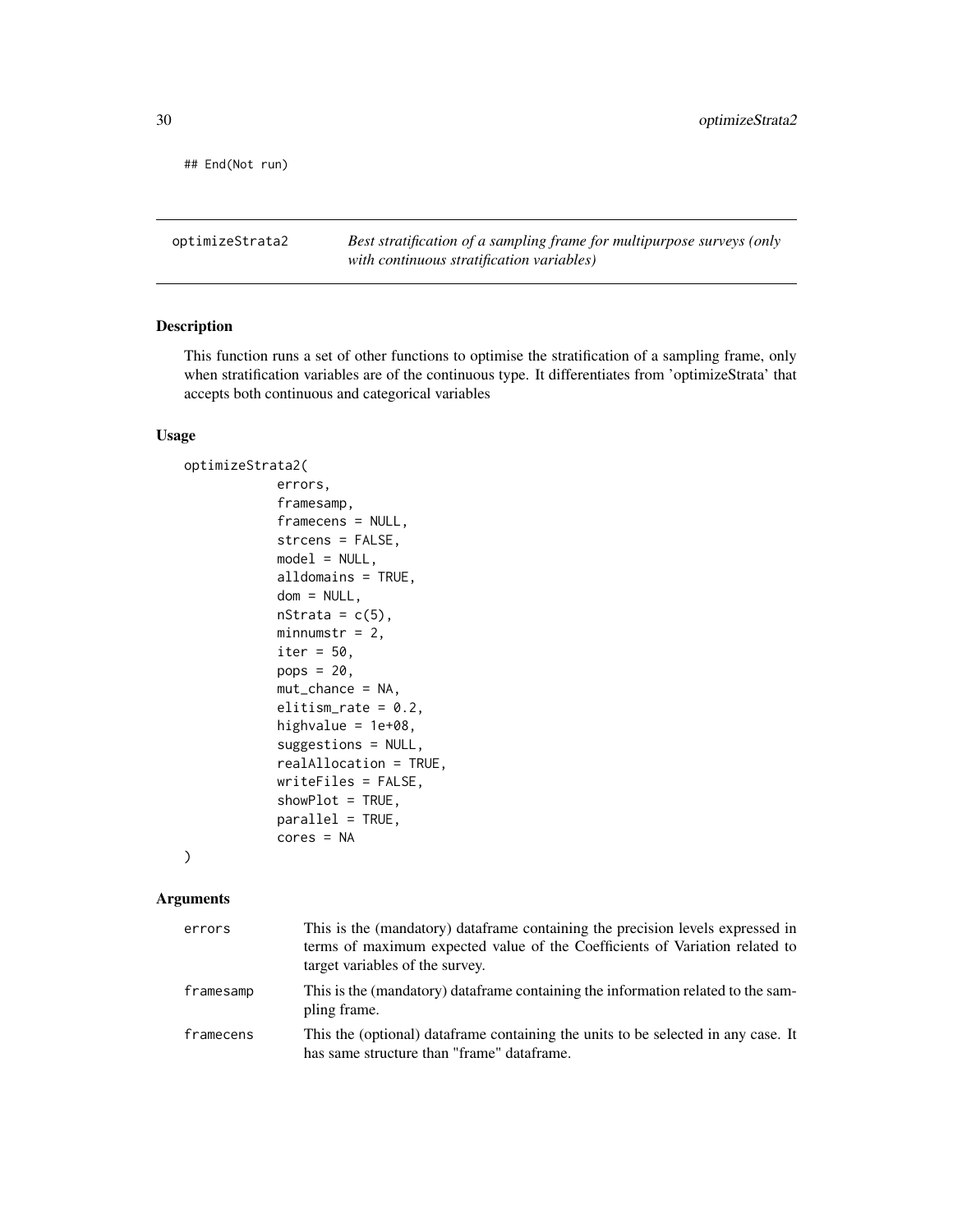| strcens    | Flag (TRUE/FALSE) to indicate if takeall strata do exist or not. Default is<br>FALSE.                                                                                                                                                                                                                                                                                                                                                                              |
|------------|--------------------------------------------------------------------------------------------------------------------------------------------------------------------------------------------------------------------------------------------------------------------------------------------------------------------------------------------------------------------------------------------------------------------------------------------------------------------|
| model      | In case the Y variables are not directly observed, but are estimated by means<br>of other explicative variables, in order to compute the anticipated variance, in-<br>formation on models are given by a dataframe "model" with as many rows as<br>the target variables. Each row contains the indication if the model is linear o<br>loglinear, and the values of the model parameters beta, sig2, gamma (> 1 in case<br>of heteroscedasticity). Default is NULL. |
| alldomains | Flag (TRUE/FALSE) to indicate if the optimization must be carried out on all<br>domains (default is TRUE). If it is set to FALSE, then a value must be given to<br>parameter 'dom'.                                                                                                                                                                                                                                                                                |
| dom        | Indicates the domain on which the optimization must be carried. It is an inte-<br>ger value that has to be internal to the interval $(1 \le x$ number of domains). If<br>'alldomains' is set to TRUE, it is ignored.                                                                                                                                                                                                                                               |
| nStrata    | Indicates the number of strata for each variable.                                                                                                                                                                                                                                                                                                                                                                                                                  |
| minnumstr  | Indicates the minimum number of units that must be allocated in each stratum.<br>Default is 2.                                                                                                                                                                                                                                                                                                                                                                     |
| iter       | Indicated the maximum number of iterations (= generations) of the genetic al-<br>gorithm. Default is 50.                                                                                                                                                                                                                                                                                                                                                           |
| pops       | The dimension of each generations in terms of individuals. Default is 20.                                                                                                                                                                                                                                                                                                                                                                                          |
| mut_chance | Mutation chance: for each new individual, the probability to change each single<br>chromosome, i.e. one bit of the solution vector. High values of this parameter<br>allow a deeper exploration of the solution space, but a slower convergence, while<br>$\mathbf{r} = \mathbf{r} \cdot \mathbf{r}$ , and $\mathbf{r} = \mathbf{r} \cdot \mathbf{r}$ , and $\mathbf{r} = \mathbf{r} \cdot \mathbf{r}$ , and $\mathbf{r} = \mathbf{r} \cdot \mathbf{r}$            |

chromosor. allow a dee low values permit a faster convergence, but the final solution can be distant from the optimal one. Default is NA, in correspondence of which it is computed as 1/(vars+1) where vars is the length of elements in the solution.

- elitism\_rate This parameter indicates the rate of better solutions that must be preserved from one generation to another. Default is 0.2 (20
- highvalue Parameter for genetic algorithm. In should not be changed
- suggestions Optional parameter for genetic algorithm that indicates a suggested solution to be introduced in the initial population. The most convenient is the one found by the function "KmeanSolution". Default is NULL.
- realAllocation If FALSE, the allocation is based on INTEGER values; if TRUE, the allocation is based on REAL values. Default is TRUE.
- writeFiles Indicates if the various dataframes and plots produced during the execution have to be written in the working directory. Default is FALSE.
- showPlot Indicates if the plot showing the trend in the value of the objective function has to be shown or not. In parallel = TRUE, this defaults to FALSE Default is TRUE.
- parallel Should the analysis be run in parallel. Default is TRUE.
- cores If the analysis is run in parallel, how many cores should be used. If not specified n-1 of total available cores are used OR if number of domains  $\lt$  (n-1) cores, then number of cores equal to number of domains are used.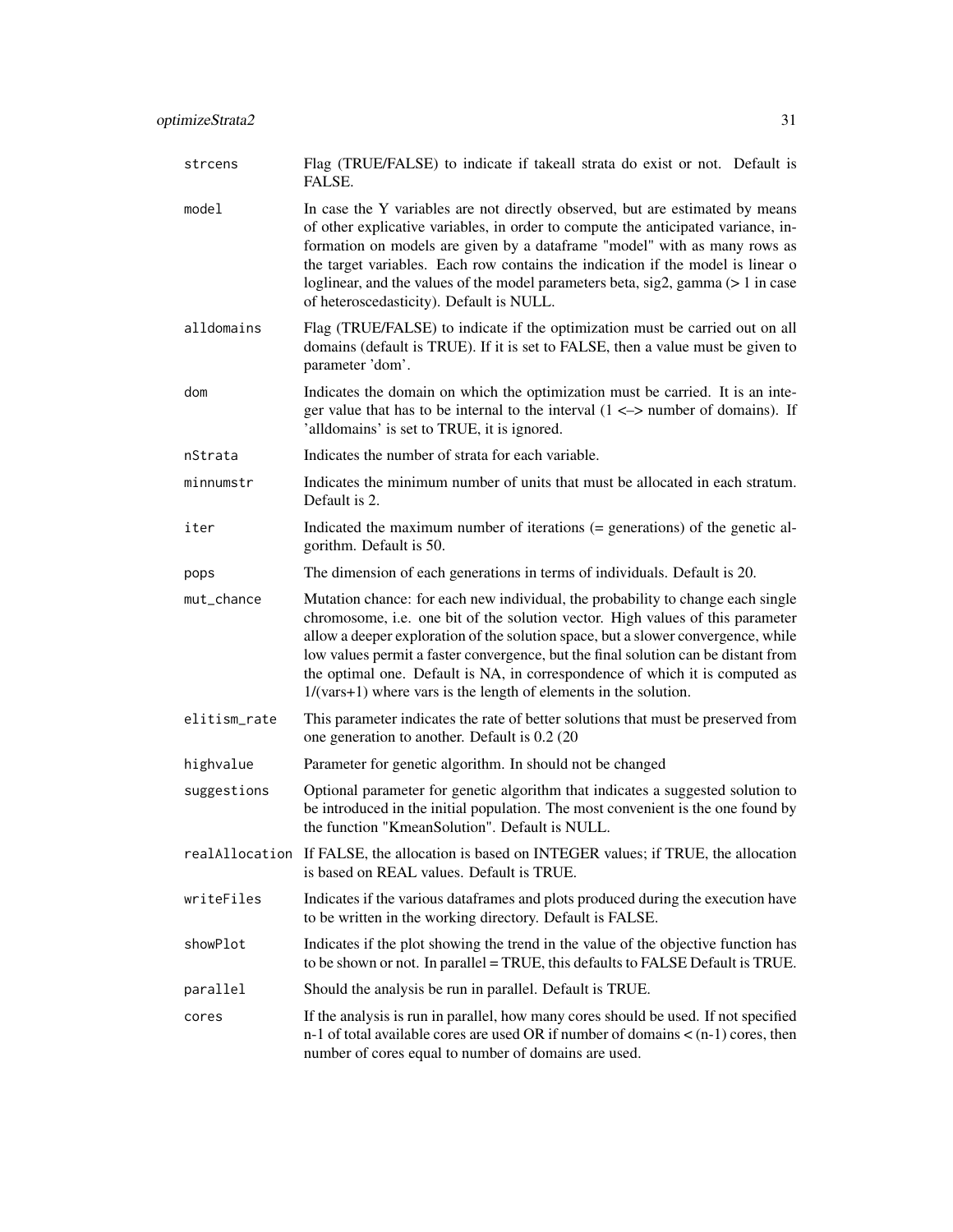## Value

A list containing (1) the vector of the solution, (2) the optimal aggregated strata, (3) the total sampling frame with the label of aggregated strata

## Author(s)

Giulio Barcaroli

#### Examples

```
## Not run:
library(SamplingStrata)
data(swissmunicipalities)
swissmunicipalities$id <- c(1:nrow(swissmunicipalities))
frame <- buildFrameDF(df = swissmunicipalities,
                      id = "id",domainvalue = "REG",
                      X = c("POPTOT", "HApoly"),
                      Y = c("Surfacesbois", "Airind"))
ndom <- length(unique(frame$domainvalue))
cv \leq -as.data frame(list(DOM = rep("DOM",ndom),CV1 = rep(0.1, ndom),CV2 = rep(0.1, ndom),domainvalue = c(1:ndom))################################
# Example of "continuous" method
################################
kmean <- KmeansSolution2(frame = frame,
                         errors = cv,
                         maxclusters = 10)
nstrat <- tapply(kmean$suggestions, kmean$domainvalue,
                 FUN=function(x) length(unique(x)))
sugg <- prepareSuggestion(kmean = kmean,
                          frame = frame,
                          nstrat = nstrat)
solution <- optimizeStrata2(framesamp = frame,
                        errors = cv,nStrata = nstrat,
                        iter = 50,
                        pops = 10,suggestions = sugg)
framenew <- solution$framenew
outstrata <- solution$aggr_strata
s <- selectSample(framenew,outstrata)
```
## End(Not run)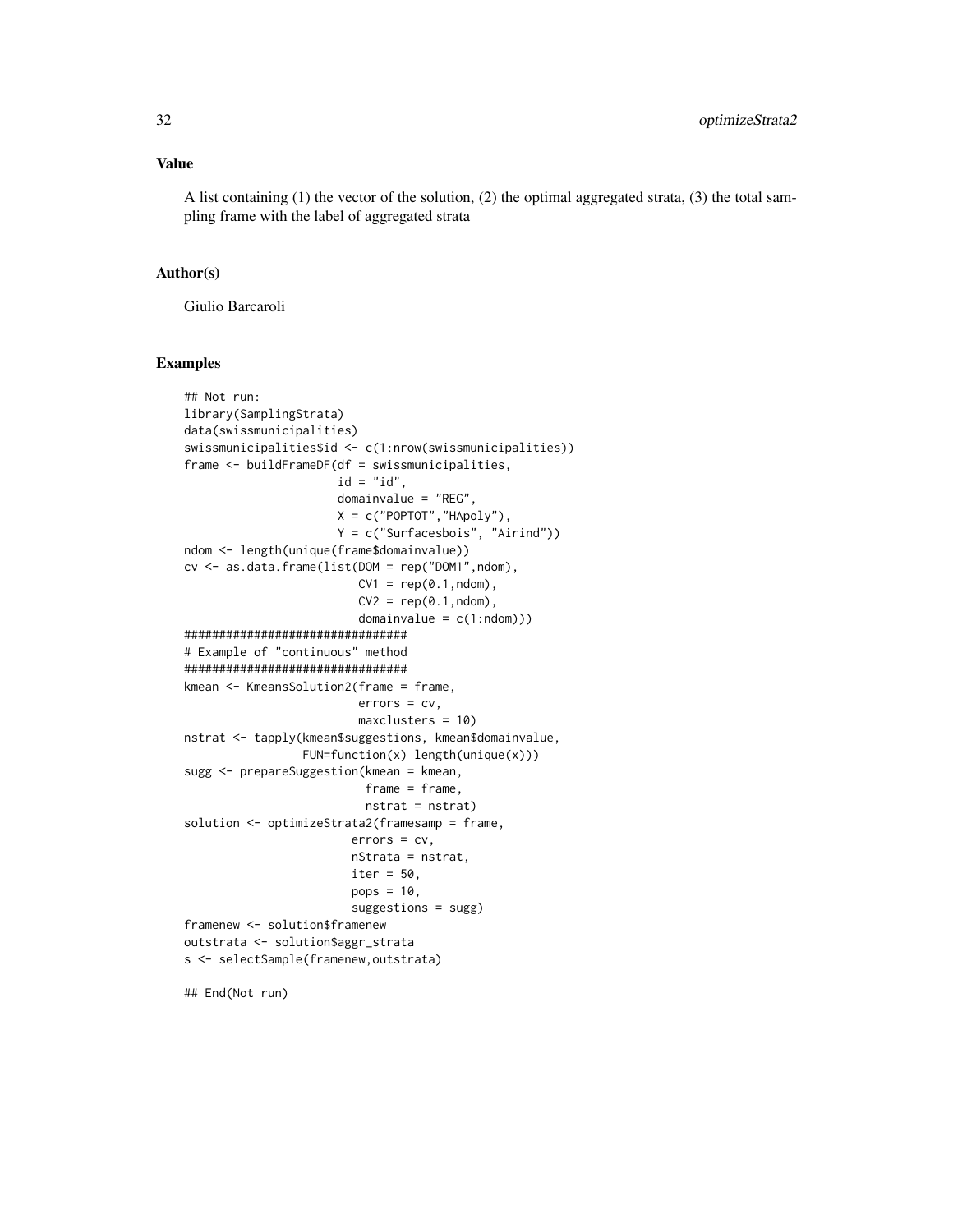<span id="page-32-0"></span>optimizeStrataSpatial *Best stratification of a sampling frame for multipurpose surveys considering also spatial correlation*

## Description

This function runs a set of other functions to optimise the stratification of a sampling frame, only when stratification variables are of the continuous type, and if there is also a component of spatial autocorrelation in frame units.

#### Usage

```
optimizeStrataSpatial(
            errors,
            framesamp,
            framecens = NULL,
            strcens = FALSE,
            alldomains = TRUE,
            dom = NULL,
            nStrata = c(5),
            fitting=c(1),
            range=c(0),
            kappa=3,
            minnumstr = 2,
            iter = 50,
            pops = 20,
            mut{\_}chance = NA,
            elitism_rate = 0.2,
            highvalue = 1e+08,
            suggestions = NULL,
            realAllocation = TRUE,
            writeFiles = FALSE,
            showPlot = TRUE,
            parallel = TRUE,
            cores
```
)

## Arguments

| errors    | This is the (mandatory) dataframe containing the precision levels expressed in<br>terms of maximum expected value of the Coefficients of Variation related to<br>target variables of the survey. |
|-----------|--------------------------------------------------------------------------------------------------------------------------------------------------------------------------------------------------|
| framesamp | This is the (mandatory) dataframe containing the information related to the sam-<br>pling frame.                                                                                                 |
| framecens | This the (optional) dataframe containing the units to be selected in any case. It<br>has same structure than "frame" dataframe.                                                                  |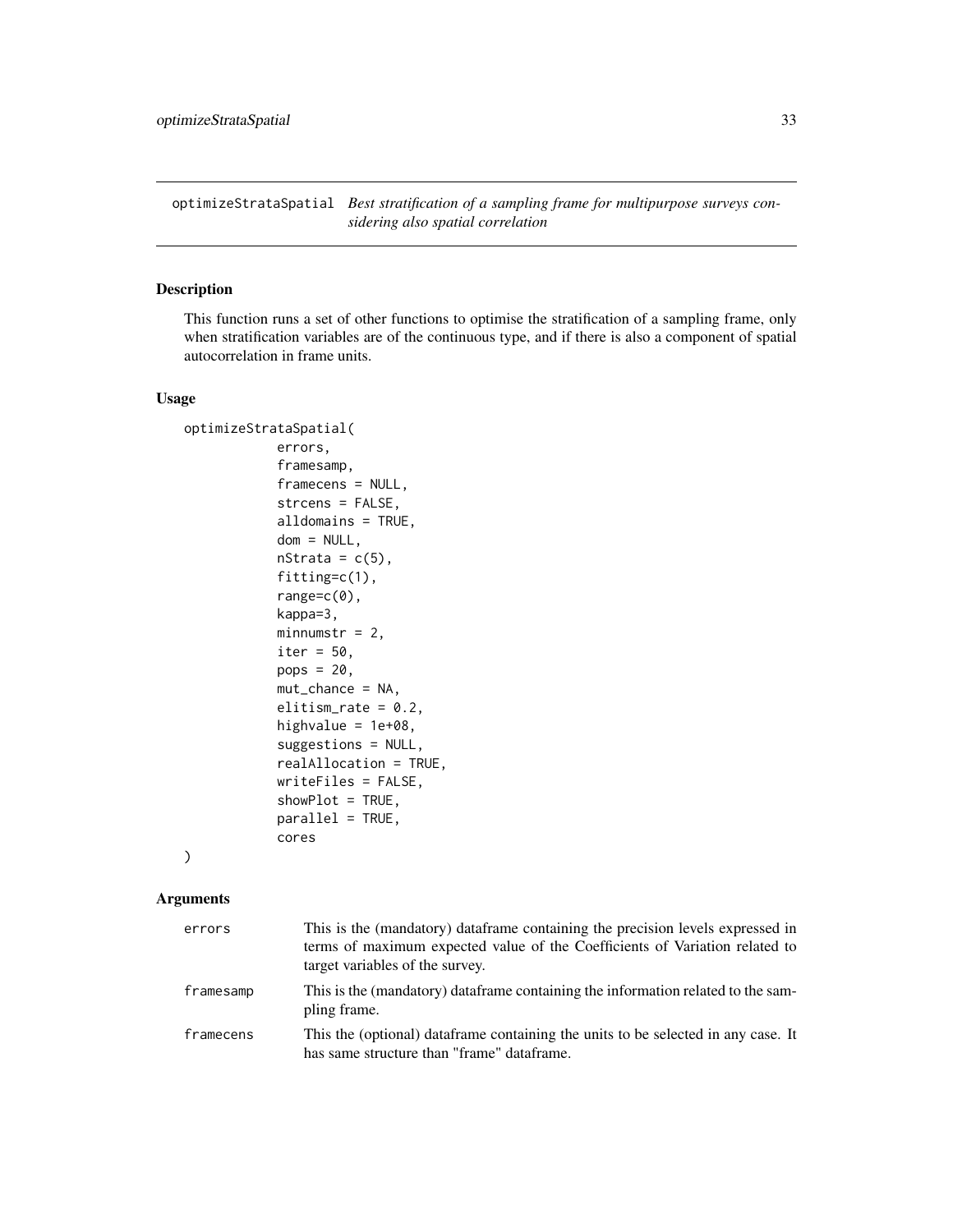| strcens      | Flag (TRUE/FALSE) to indicate if takeall strata do exist or not. Default is<br>FALSE.                                                                                                                                                                                                                                                                                                                                                                                                              |
|--------------|----------------------------------------------------------------------------------------------------------------------------------------------------------------------------------------------------------------------------------------------------------------------------------------------------------------------------------------------------------------------------------------------------------------------------------------------------------------------------------------------------|
| alldomains   | Flag (TRUE/FALSE) to indicate if the optimization must be carried out on all<br>domains (default is TRUE). If it is set to FALSE, then a value must be given to<br>parameter 'dom'.                                                                                                                                                                                                                                                                                                                |
| dom          | Indicates the domain on which the optimization must be carried. It is an inte-<br>ger value that has to be internal to the interval $(1 \le$ > number of domains). If<br>'alldomains' is set to TRUE, it is ignored.                                                                                                                                                                                                                                                                               |
| nStrata      | Indicates the number of strata for each variable.                                                                                                                                                                                                                                                                                                                                                                                                                                                  |
| fitting      | Fitting of the model(s). Default is 1.                                                                                                                                                                                                                                                                                                                                                                                                                                                             |
| range        | Maximum range for spatial autocorrelation. It is a vector with as many elements<br>as the number of target variables Y.                                                                                                                                                                                                                                                                                                                                                                            |
| kappa        | Factor used in evaluating spatial autocorrelation. Default is 3.                                                                                                                                                                                                                                                                                                                                                                                                                                   |
| minnumstr    | Indicates the minimum number of units that must be allocated in each stratum.<br>Default is 2.                                                                                                                                                                                                                                                                                                                                                                                                     |
| iter         | Indicated the maximum number of iterations (= generations) of the genetic al-<br>gorithm. Default is 50.                                                                                                                                                                                                                                                                                                                                                                                           |
| pops         | The dimension of each generations in terms of individuals. Default is 20.                                                                                                                                                                                                                                                                                                                                                                                                                          |
| mut chance   | Mutation chance: for each new individual, the probability to change each single<br>chromosome, i.e. one bit of the solution vector. High values of this parameter<br>allow a deeper exploration of the solution space, but a slower convergence, while<br>low values permit a faster convergence, but the final solution can be distant from<br>the optimal one. Default is NA, in correspondence of which it is computed as<br>$1/(vars+1)$ where vars is the length of elements in the solution. |
| elitism_rate | This parameter indicates the rate of better solutions that must be preserved from<br>one generation to another. Default is 0.2 (20)                                                                                                                                                                                                                                                                                                                                                                |
| highvalue    | Parameter for genetic algorithm. In should not be changed                                                                                                                                                                                                                                                                                                                                                                                                                                          |
| suggestions  | Optional parameter for genetic algorithm that indicates a suggested solution to<br>be introduced in the initial population. The most convenient is the one found by<br>the function "KmeanSolution". Default is NULL.                                                                                                                                                                                                                                                                              |
|              | realAllocation If FALSE, the allocation is based on INTEGER values; if TRUE, the allocation<br>is based on REAL values. Default is TRUE.                                                                                                                                                                                                                                                                                                                                                           |
| writeFiles   | Indicates if the various dataframes and plots produced during the execution have<br>to be written in the working directory. Default is FALSE.                                                                                                                                                                                                                                                                                                                                                      |
| showPlot     | Indicates if the plot showing the trend in the value of the objective function has<br>to be shown or not. In parallel = TRUE, this defaults to FALSE Default is TRUE.                                                                                                                                                                                                                                                                                                                              |
| parallel     | Should the analysis be run in parallel. Default is TRUE.                                                                                                                                                                                                                                                                                                                                                                                                                                           |
| cores        | If the analysis is run in parallel, how many cores should be used. If not specified<br>n-1 of total available cores are used OR if number of domains $\lt$ (n-1) cores, then<br>number of cores equal to number of domains are used.                                                                                                                                                                                                                                                               |

## Value

A list containing (1) the vector of the solution, (2) the optimal aggregated strata, (3) the total sampling frame with the label of aggregated strata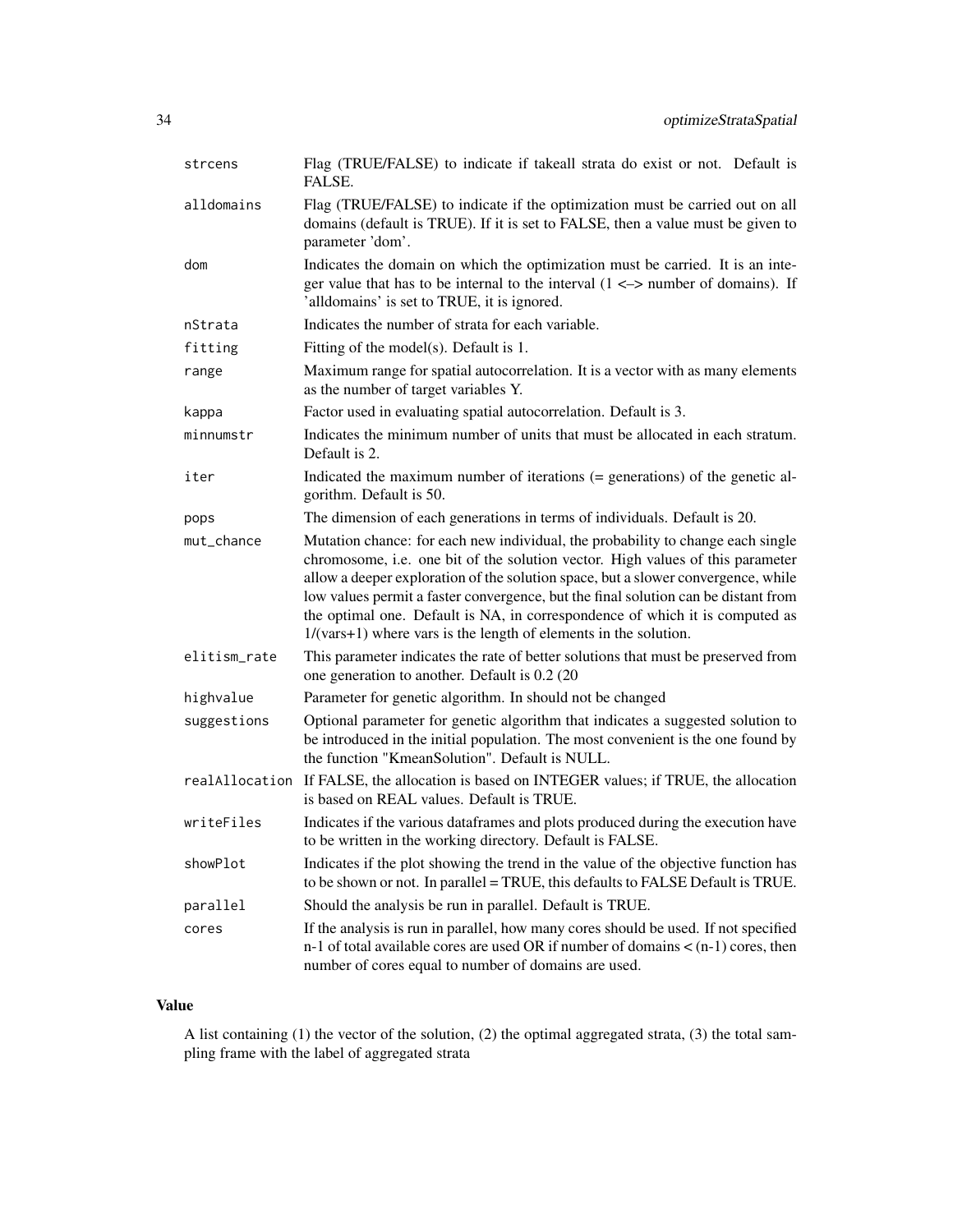## Author(s)

Giulio Barcaroli

```
## Not run:
#############################
# Example of "spatial" method
#############################
library(sp)
data("meuse")
data("meuse.grid")
meuse.grid$id <- c(1:nrow(meuse.grid))
coordinates(meuse) <- c('x','y')
coordinates(meuse.grid) <- c('x','y')
library(gstat)
library(automap)
v \le variogram(lead \sim dist + soil, data = meuse)
fit.vgm.lead <- autofitVariogram(lead ~ dist + soil,
                                 meuse,
                                 model = "Exp")plot(v, fit.vgm.lead$var_model)
lead.kr <- krige(lead ~ dist + soil, meuse, meuse.grid,
                model = fit.vgm.lead$var_model)
lead.pred <- ifelse(lead.kr[1]$var1.pred < 0,0, lead.kr[1]$var1.pred)
lead.var <- ifelse(lead.kr[2]$var1.var < 0, 0, lead.kr[2]$var1.var)
df \leq as.data.frame(list(dom = rep(1,nrow(meuse.grid)),
                         lead.pred = lead.pred,
                         lead.var = lead.var,
                         lon = meuse.grid$x,
                         lat = meuse.grid$y,
                         id = c(1:nrow(meuse.grid))))frame \le-buildFrameSpatial(df = df,
                          id = "id",X = c("lead.pred"),
                          Y = c("lead.pred"),
                          variance = c("lead.var"),
                          lon = "lon",lat = "lat",domainvalue = "dom")
cv \leq -as.data frame(list(DOM = rep("DOM1", 1),CV1 = rep(0.05, 1),domainvalue = c(1:1))
solution <- optimizeStrataSpatial(errors = cv,
                        framesamp = frame,
                        iter = 25,pops = 10,
                        nStrata = 5,
                        fitting = 1,
                        kappa = 1,
                        range = fit.vgm.lead$var_model$range[2])
framenew <- solution$framenew
```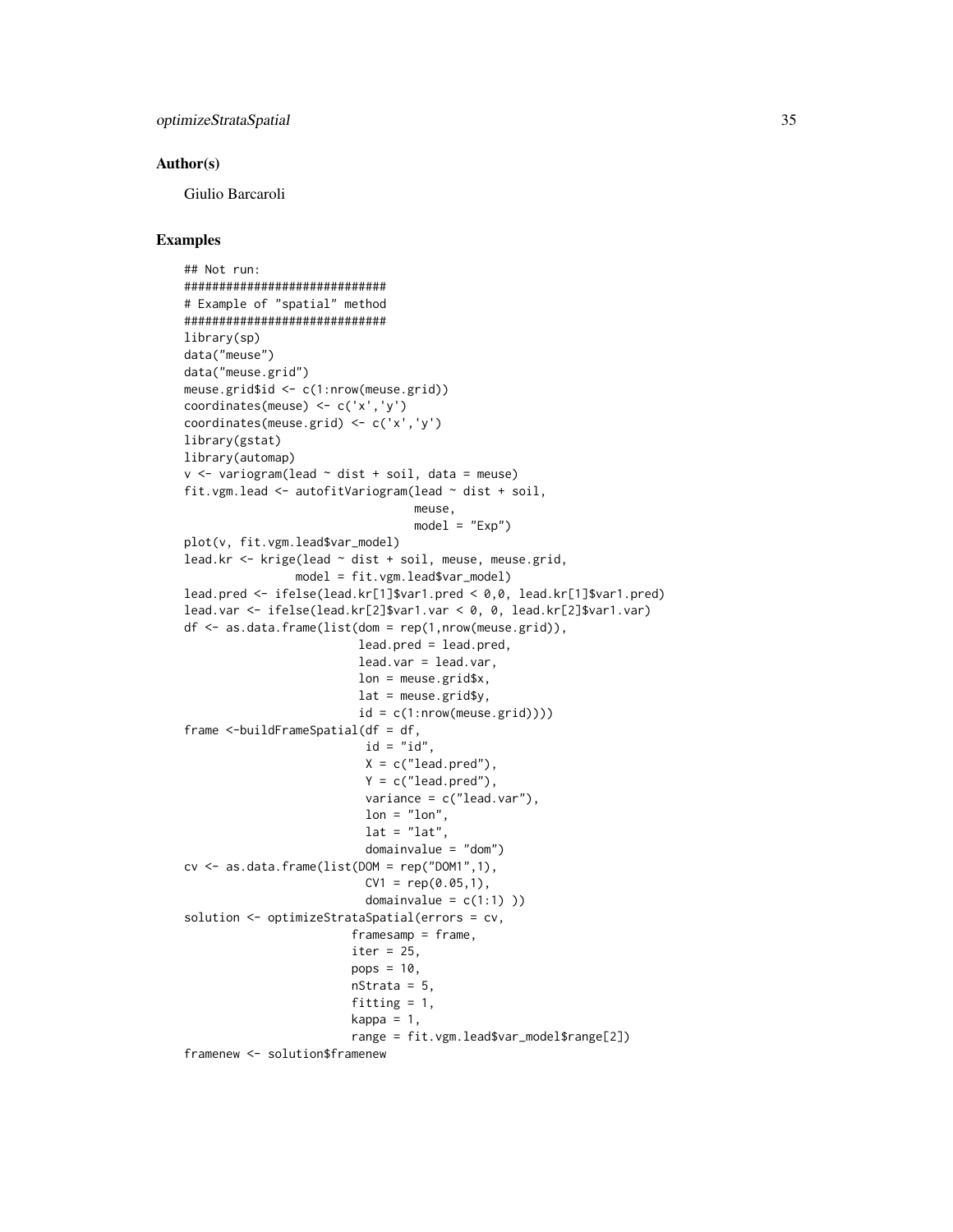```
outstrata <- solution$aggr_strata
frameres <- SpatialPixelsDataFrame(points = framenew[c("LON","LAT")],
                                   data = framenew)
frameres$LABEL <- as.factor(frameres$LABEL)
spplot(frameres,c("LABEL"), col.regions=bpy.colors(5))
s <- selectSample(framenew,outstrata)
```
## End(Not run)

| optimStrata | Optimization of the stratification of a sampling frame given a sample |
|-------------|-----------------------------------------------------------------------|
|             | survey                                                                |

## Description

Wrapper function to call the different optimization functions: (i) optimizeStrata (method = "atomic"); (ii) optimizeStrata2 (method = "continuous"); (iii) optimizeStrataSpatial (method = "spatial"). For continuity reasons, these functions are still available to be used standalone.

#### Usage

```
optimStrata(method=c("atomic","continuous","spatial"),
            # common parameters
            framesamp,
            framecens=NULL,
            model=NULL,
            nStrata=NA,
            errors,
            alldomains=TRUE,
            dom=NULL,
            strcens=FALSE,
            minnumstr=2,
            iter=50,
            pops=20,
            mut_chance=NA,
            elitism_rate=0.2,
            suggestions=NULL,
            writeFiles=FALSE,
            showPlot=TRUE,
            parallel=TRUE,
            cores=NA,
            # parameters only for optimizeStrataSpatial
            fitting=NA,
            range=NA,
            kappa=NA)
```
<span id="page-35-0"></span>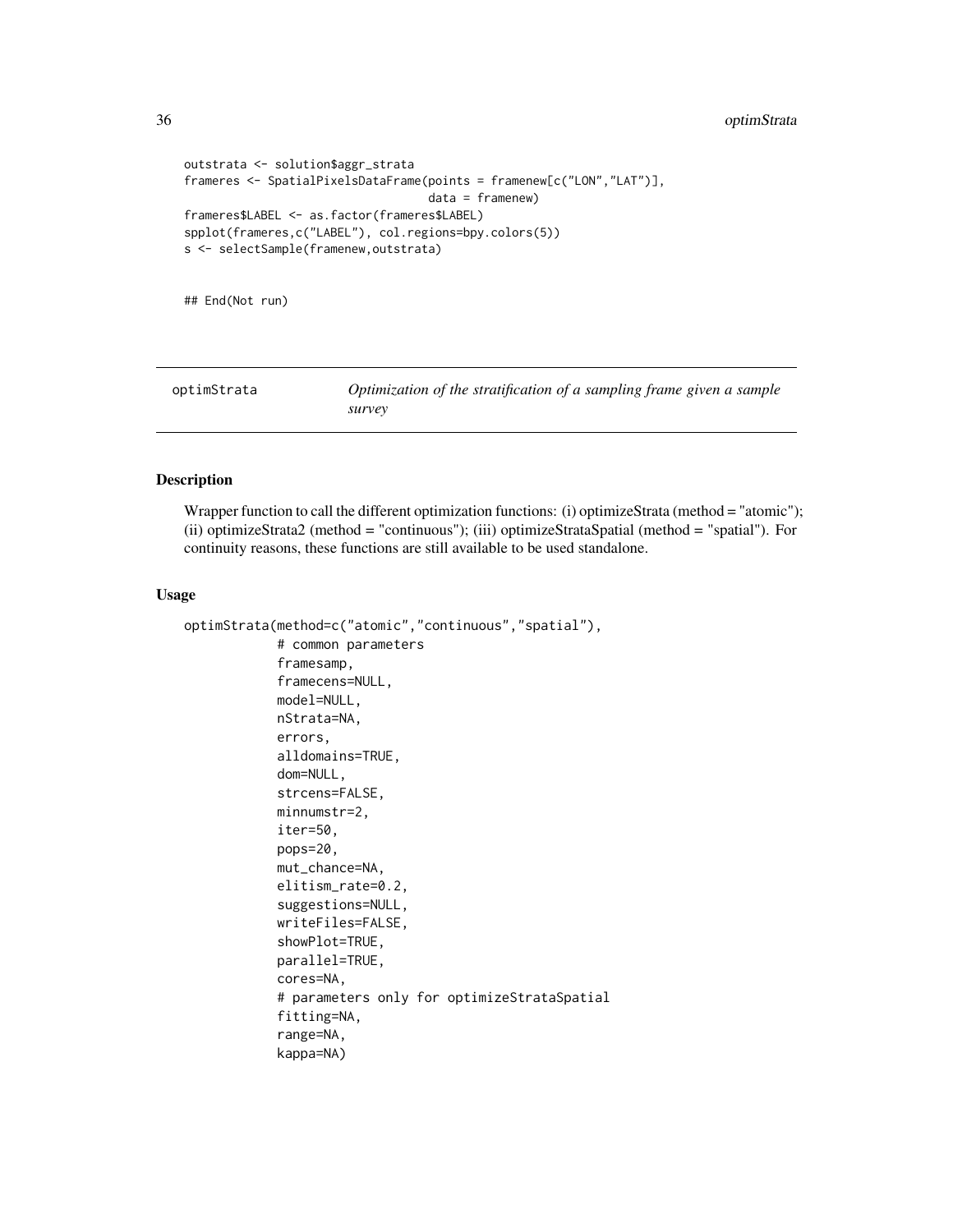## optimStrata 37

## Arguments

| method       | This parameter allows to choose the method to be applied in the optimization<br>step: (i) optimizeStrata (method = "atomic"); (ii) optimizeStrata (method =<br>"continuous"); (iii) optimizeStrata (method = "spatial")                                                                                                                                                                                                                                                                            |
|--------------|----------------------------------------------------------------------------------------------------------------------------------------------------------------------------------------------------------------------------------------------------------------------------------------------------------------------------------------------------------------------------------------------------------------------------------------------------------------------------------------------------|
| errors       | This is the (mandatory) dataframe containing the precision levels expressed in<br>terms of maximum expected value of the Coefficients of Variation related to<br>target variables of the survey.                                                                                                                                                                                                                                                                                                   |
| framesamp    | This is the dataframe containing the information related to the sampling frame.                                                                                                                                                                                                                                                                                                                                                                                                                    |
| framecens    | This the dataframe containing the units to be selected in any case. It has same<br>structure than "framesamp" dataframe.                                                                                                                                                                                                                                                                                                                                                                           |
| nStrata      | Indicates the number of strata to be obtained in the final solution.                                                                                                                                                                                                                                                                                                                                                                                                                               |
| model        | In case the Y variables are not directly observed, but are estimated by means<br>of other explicative variables, in order to compute the anticipated variance, in-<br>formation on models are given by a dataframe "model" with as many rows as<br>the target variables. Each row contains the indication if the model is linear o<br>loglinear, and the values of the model parameters beta, sig2, gamma (> 1 in case<br>of heteroscedasticity). Default is NULL.                                 |
| alldomains   | Flag (TRUE/FALSE) to indicate if the optimization must be carried out on all<br>domains (default is TRUE). If it is set to FALSE, then a value must be given to<br>parameter 'dom'.                                                                                                                                                                                                                                                                                                                |
| dom          | Indicates the domain on which the optimization must be carried. It is an inte-<br>ger value that has to be internal to the interval $(1 \le x$ number of domains). If<br>'alldomains' is set to TRUE, it is ignored.                                                                                                                                                                                                                                                                               |
| strcens      | Flag (TRUE/FALSE) to indicate if takeall strata do exist or not. Default is<br>FALSE.                                                                                                                                                                                                                                                                                                                                                                                                              |
| minnumstr    | Indicates the minimum number of units that must be allocated in each stratum.<br>Default is 2.                                                                                                                                                                                                                                                                                                                                                                                                     |
| iter         | Indicates the maximum number of iterations $(=$ generations) of the genetic algo-<br>rithm. Default is 50.                                                                                                                                                                                                                                                                                                                                                                                         |
| pops         | The dimension of each generations in terms of individuals. Default is 20.                                                                                                                                                                                                                                                                                                                                                                                                                          |
| mut_chance   | Mutation chance: for each new individual, the probability to change each single<br>chromosome, i.e. one bit of the solution vector. High values of this parameter<br>allow a deeper exploration of the solution space, but a slower convergence, while<br>low values permit a faster convergence, but the final solution can be distant from<br>the optimal one. Default is NA, in correspondence of which it is computed as<br>$1/(vars+1)$ where vars is the length of elements in the solution. |
| elitism_rate | This parameter indicates the rate of better solutions that must be preserved from<br>one generation to another. Default is 0.2 (20)                                                                                                                                                                                                                                                                                                                                                                |
| suggestions  | Optional parameter for genetic algorithm that indicates a suggested solution to<br>be introduced in the initial population. The most convenient is the one found by<br>the function "KmeanSolution". Default is NULL.                                                                                                                                                                                                                                                                              |
| writeFiles   | Indicates if the various dataframes and plots produced during the execution have<br>to be written in the working directory. Default is FALSE.                                                                                                                                                                                                                                                                                                                                                      |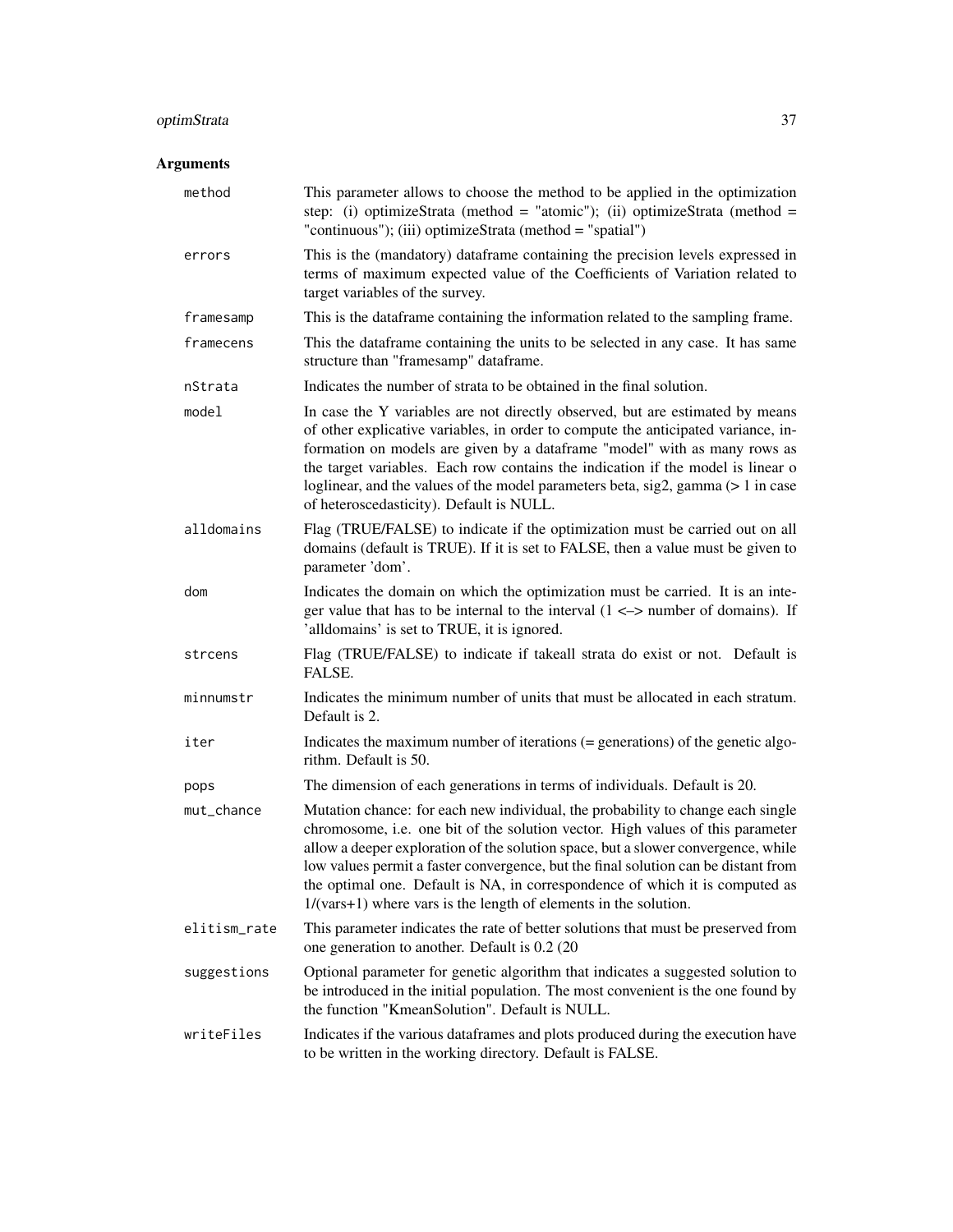| showPlot | Indicates if the plot showing the trend in the value of the objective function has<br>to be shown or not. In parallel = TRUE, this defaults to FALSE Default is TRUE.                                                                |
|----------|--------------------------------------------------------------------------------------------------------------------------------------------------------------------------------------------------------------------------------------|
| parallel | Should the analysis be run in parallel. Default is TRUE.                                                                                                                                                                             |
| cores    | If the analysis is run in parallel, how many cores should be used. If not specified<br>n-1 of total available cores are used OR if number of domains $\lt$ (n-1) cores, then<br>number of cores equal to number of domains are used. |
| fitting  | Fitting of the model(s) (in terms of $R$ squared). It is a vector with as many<br>elements as the number of target variables Y.                                                                                                      |
| range    | Maximum range for spatial autocorrelation. It is a vector with as many elements<br>as the number of target variables Y.                                                                                                              |
| kappa    | Factor used in evaluating spatial autocorrelation.                                                                                                                                                                                   |
|          |                                                                                                                                                                                                                                      |

#### Value

List containing (1) the vector of the solution, (2) the optimal aggregated strata, (3) the total sampling frame with the label of aggregated strata

## Author(s)

Giulio Barcaroli

```
## Not run:
library(SamplingStrata)
############################
# Example of "atomic" method
############################
data(swissmunicipalities)
swissmunicipalities$id <- c(1:nrow(swissmunicipalities))
frame <- buildFrameDF(df = swissmunicipalities,
                      id = "id",domainvalue = "REG",
                      X = c("POPTOT", "HApoly"),Y = c("Surfacesbois", "Airind"))
ndom <- length(unique(frame$domainvalue))
cv \leq -as.data frame(list(DOM = rep("DOM1",ndom),CV1 = rep(0.1, ndom),CV2 = rep(0.1, ndom),domainvalue = c(1:ndom))strata <- buildStrataDF(frame)
kmean <- KmeansSolution(strata,cv,maxclusters=30)
nstrat <- tapply(kmean$suggestions, kmean$domainvalue,
                 FUN=function(x) length(unique(x)))
solution <- optimStrata(method ="atomic",
                        framesamp = frame,
                        errors = cv,
                        nStrata = nstrat,
                        suggestions = kmean,
                        iter = 50,
```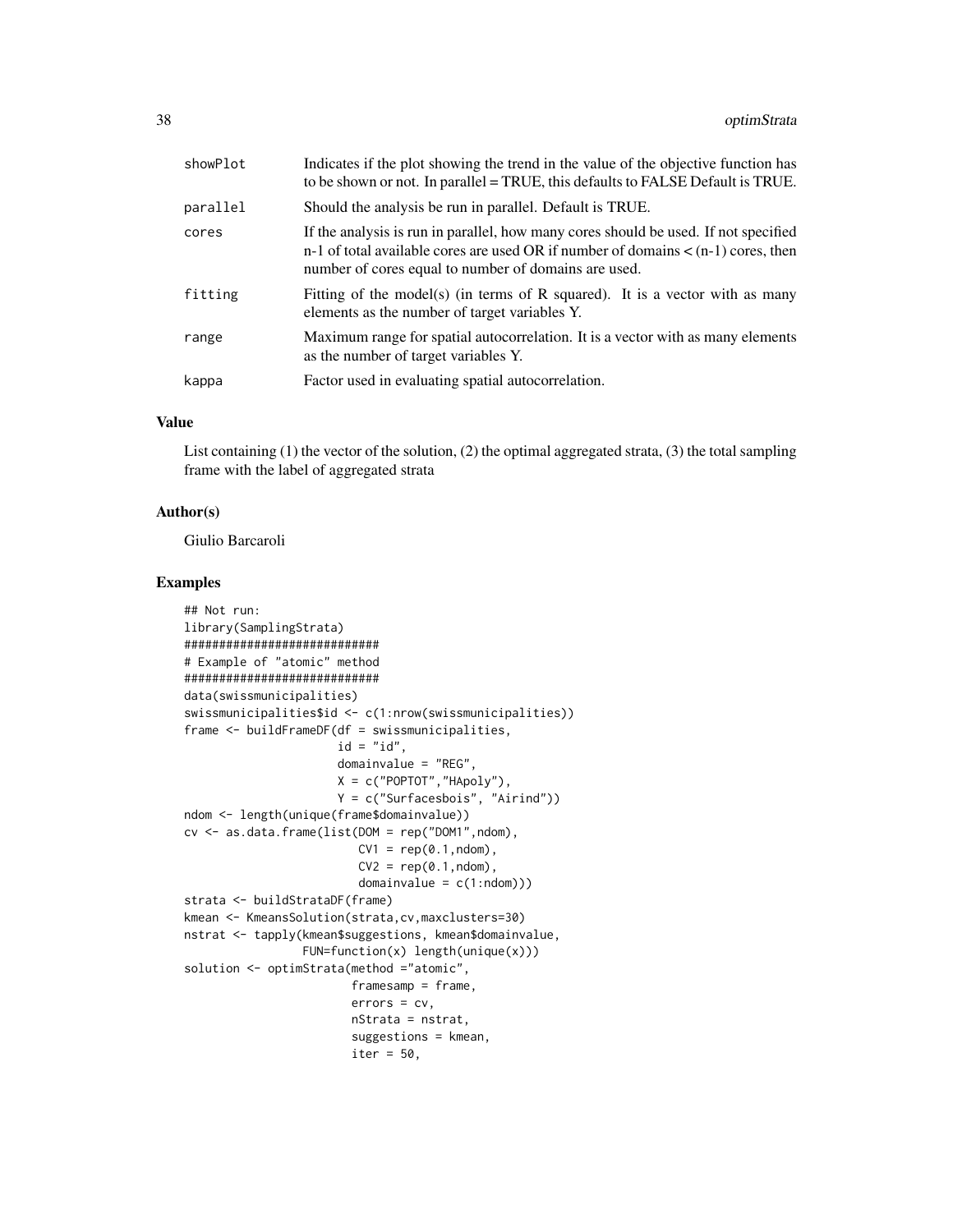```
pops = 10outstrata <- solution$aggr_strata
framenew <- solution$framenew
s <- selectSample(framenew, outstrata)
################################
# Example of "continuous" method
################################
kmean <- KmeansSolution2(frame = frame,
                         errors = cv,
                         maxclusters = 10)
nstrat <- tapply(kmean$suggestions, kmean$domainvalue,
                 FUN=function(x) length(unique(x)))
sugg <- prepareSuggestion(kmean = kmean,
                          frame = frame,
                          nstrat = nstrat)
solution <- optimStrata(method = "continuous",
                        framesamp = frame,
                        errors = cv,nStrata = nstrat,
                        iter = 50,
                        pops = 10,
                        suggestions = sugg)
framenew <- solution$framenew
outstrata <- solution$aggr_strata
s <- selectSample(framenew,outstrata)
#############################
# Example of "spatial" method
#############################
library(sp)
data("meuse")
data("meuse.grid")
meuse.grid$id <- c(1:nrow(meuse.grid))
coordinates(meuse) <- c('x','y')
coordinates(meuse.grid) <- c('x','y')
library(gstat)
library(automap)
v \le variogram(lead \sim dist + soil, data = meuse)
fit.vgm.lead <- autofitVariogram(lead ~ dist + soil,
                                 meuse,
                                 model = "Exp")plot(v, fit.vgm.lead$var_model)
lead.kr <- krige(lead ~ dist + soil, meuse, meuse.grid,
                 model = fit.vgm.lead$var_model)
lead.pred <- ifelse(lead.kr[1]$var1.pred < 0,0, lead.kr[1]$var1.pred)
lead.var <- ifelse(lead.kr[2]$var1.var < 0, 0, lead.kr[2]$var1.var)
df <- as.data.frame(list(dom = rep(1,nrow(meuse.grid)),
                         lead.pred = lead.pred,
                         lead.var = lead.var,
                         lon = meuse.grid$x,
                         lat = meuse.grid$y,
                         id = c(1:nrow(mouse.grid))))frame <-buildFrameSpatial(df = df,
                          id = "id",
```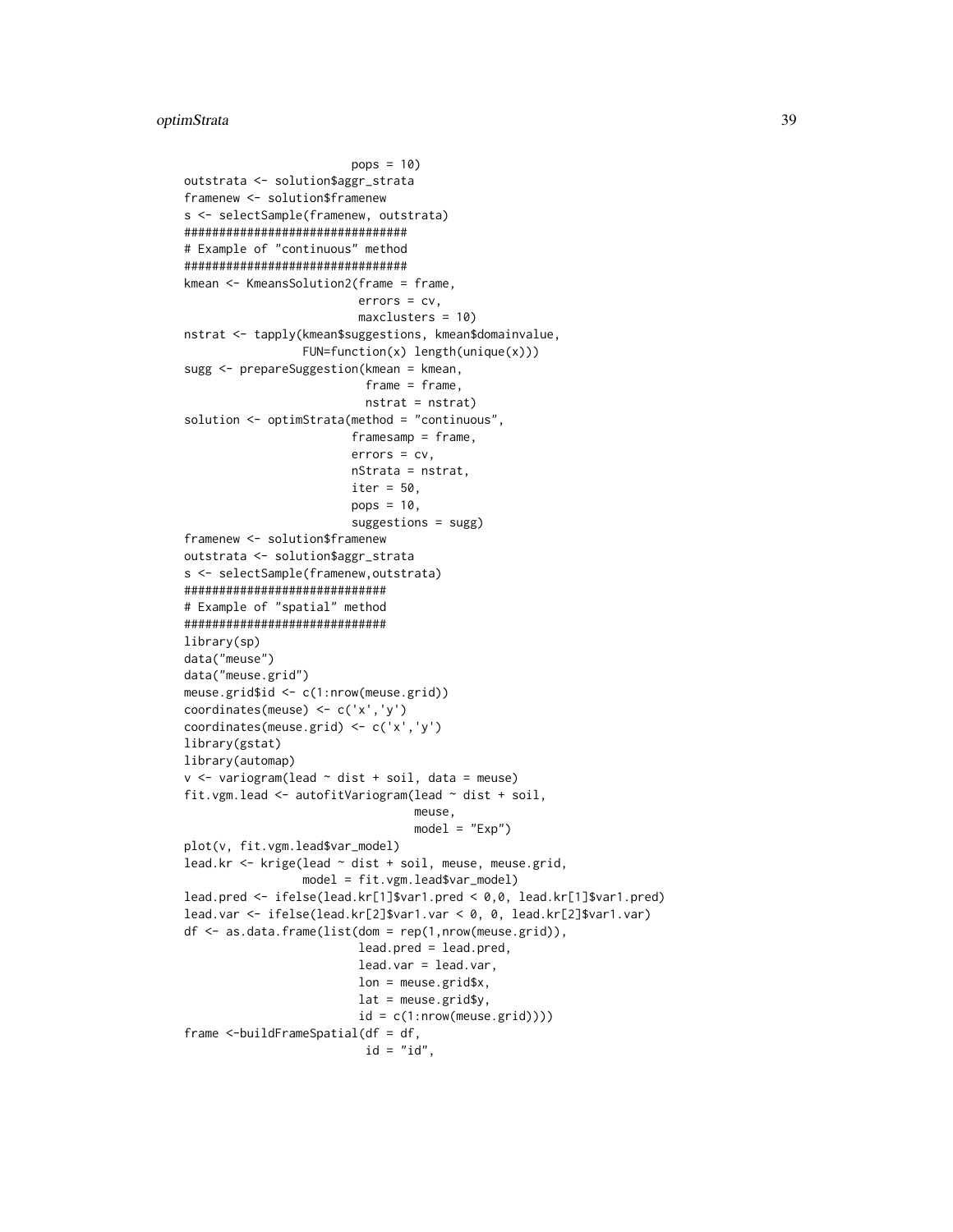```
X = c("lead.pred"),
                          Y = c("lead.pred"),variance = c("lead.var"),
                          lon = "lon",lat = "lat",domainvalue = "dom")
cv \leq -as.data frame(list(DOM = rep("DOM1", 1),CV1 = rep(0.05, 1),domainvalue = c(1:1))
solution <- optimStrata(method = "spatial",
                        errors = cv,
                        framesamp = frame,
                        iter = 25,
                        pops = 10,
                        nStrata = 5,
                        fitting = 1,
                        kappa = 1,
                        range = fit.vgm.lead$var_model$range[2])
framenew <- solution$framenew
outstrata <- solution$aggr_strata
frameres <- SpatialPixelsDataFrame(points = framenew[c("LON","LAT")],
                                   data = framenew)
frameres$LABEL <- as.factor(frameres$LABEL)
spplot(frameres,c("LABEL"), col.regions=bpy.colors(5))
s <- selectSample(framenew,outstrata)
```

```
## End(Not run)
```
plotSamprate *Plotting sampling rates in the different strata for each domain in the solution.*

## Description

Once the optimization step has been carried out, by applying this function it is possible to obtain the visualization of the proportion of sampling units in the different strata for each domain in the obtained solution.

#### Usage

```
plotSamprate(solution, dom)
```
## Arguments

| solution | Solution obtained by executing optimizeStrata |
|----------|-----------------------------------------------|
| dom      | Identification of the domain                  |

#### Value

Plot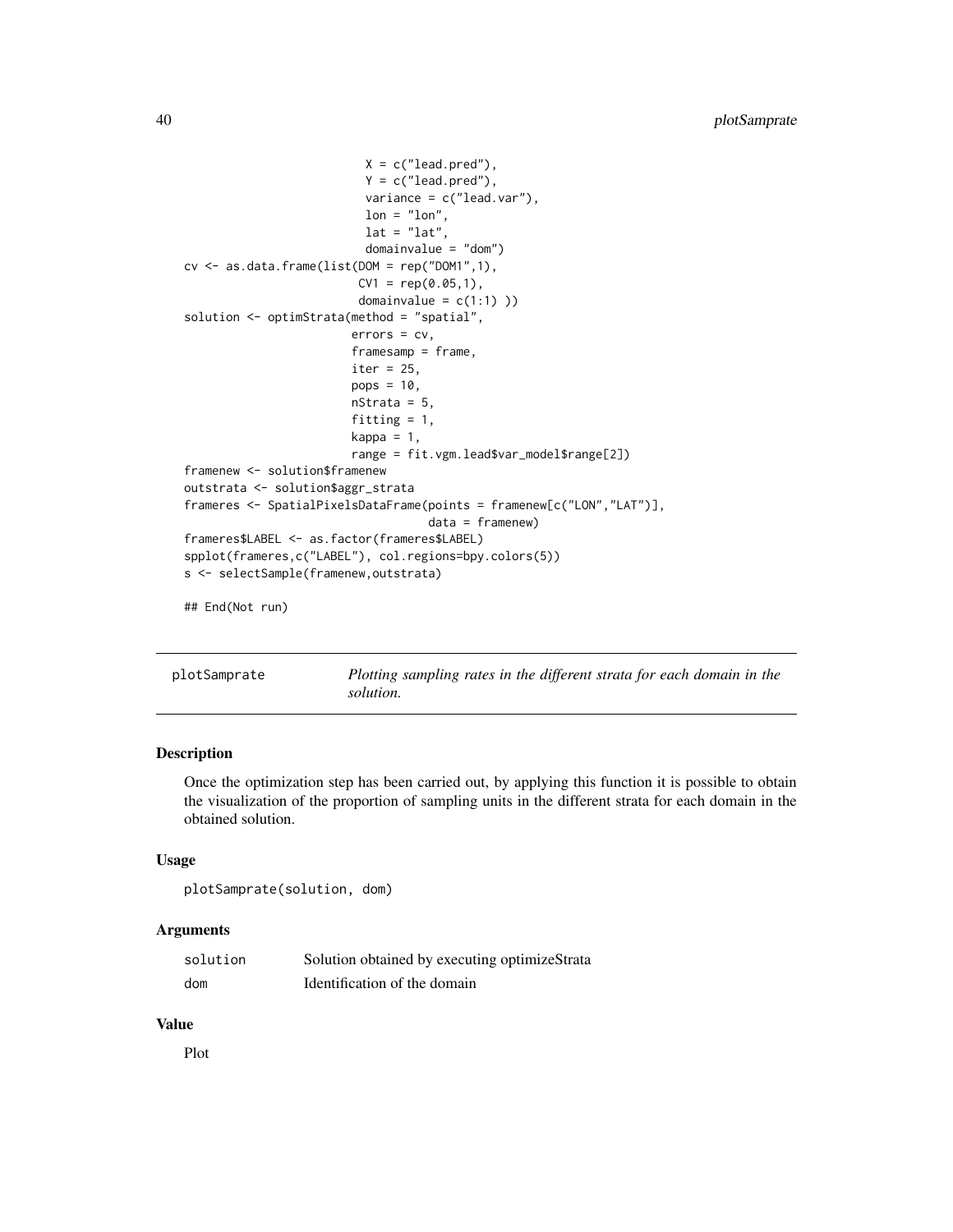## <span id="page-40-0"></span>plotStrata2d 41

## Examples

```
## Not run:
library(SamplingStrata)
data(swisserrors)
data(swissstrata)
# optimisation of sampling strata
solution <- optimizeStrata (
   errors = swisserrors,
   strata = swissstrata,
\lambda# plot of the sampling rates in strata
for (i in (1:length(unique(swissstrata$DOM1)))) plotSamprate(solution, i)
```
## End(Not run)

plotStrata2d *Plot bivariate distibutions in strata*

## Description

Plots a 2d graph showing obtained strata

## Usage

plotStrata2d (x,outstrata,domain,vars,labels)

## Arguments

| x         | the sampling frame               |
|-----------|----------------------------------|
| outstrata | the optimized strata             |
| domain    | a domain in the frame            |
| vars      | vars to appear in x and y axis   |
| labels    | labels to appear in x and y axis |

## Value

A formatted output containing information on the strata in the given domain

```
## Not run:
library(SamplingStrata)
data("swissmunicipalities")
swissmunicipalities = swissmunicipalities[swissmunicipalities$REG==1,]
data("errors")
swissmunicipalities$id <- c(1:nrow(swissmunicipalities))
swissmunicipalities$domain = 1
frame <- buildFrameDF(swissmunicipalities,
```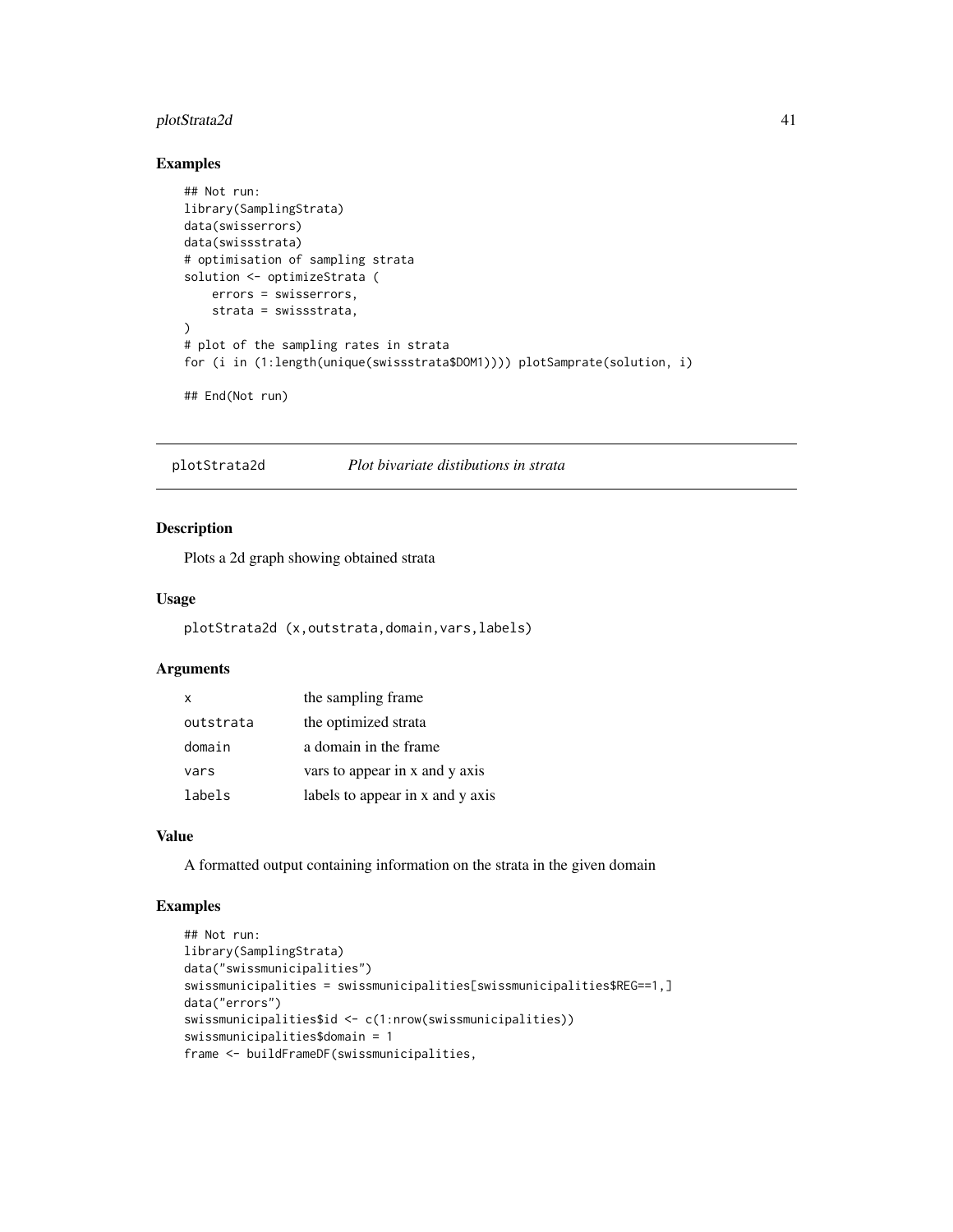```
id = "id",domainvalue = "REG",
                      X = c("Surfacesbois","Surfacescult"),
                      Y = c("Pop020", "Pop2040")
)
solution <- optimStrata (method = "continuous",
                        errors = errors,,
                        framesamp = frame,
                        nStrata = 8,
                        iter = 25,pops = 10)
p <- plotStrata2d(solution$framenew,
                  solution$aggr_strata,
                  domain = 1,
                  vars = c("X1","X2"),
                  labels = c("Surfacesbois","Surfacescult"))
p
## End(Not run)
```

| prepareSuggestion | Prepare suggestions for optimization with method $=$ "continuous" or |
|-------------------|----------------------------------------------------------------------|
|                   | "spatial"                                                            |

#### Description

This function has to be used only in conjunction with "KmeansSolution2" or with "KmeansSolutionSpatial", i.e. in the case of optimizing with only continuous stratification variables. This function prepares the suggestion for the optimization function in case of continuous variables (i.e. with with "optimStrata" when method = "continuous" or method = "spatial").

## Usage

```
prepareSuggestion(kmean = kmean, frame = frame, nstrat = nstrat)
```
#### Arguments

| kmean  | The result of the execution of function 'KmeansSolution2'.                               |
|--------|------------------------------------------------------------------------------------------|
| frame  | The data frame containing the information related to each unit in the sampling<br>frame. |
| nstrat | The vector of number of strata identified as the best for each domain.                   |

## Value

A dataframe containing the suggestions

#### Author(s)

Giulio Barcaroli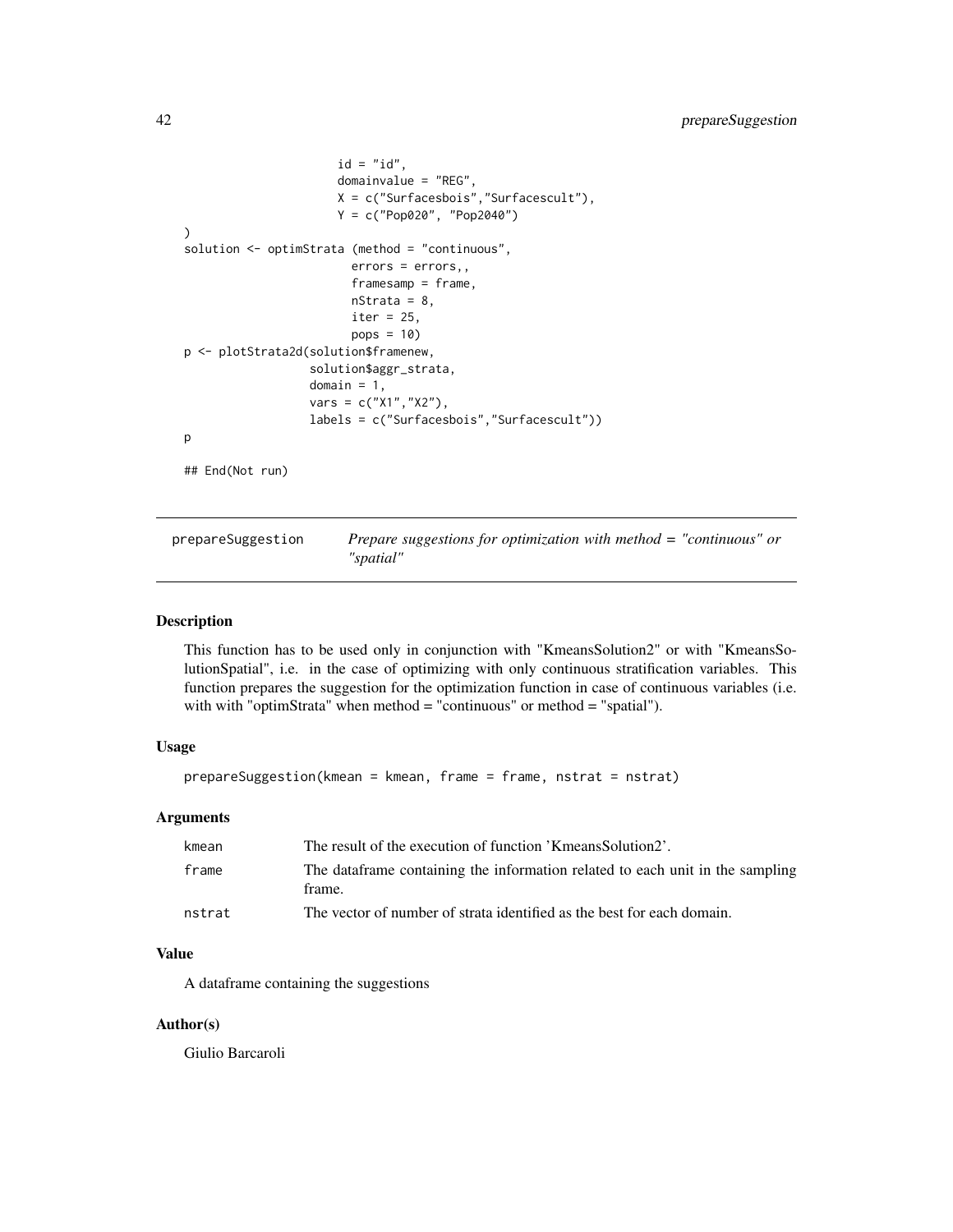#### <span id="page-42-0"></span>procBethel 43

#### Examples

```
## Not run:
library(SamplingStrata)
data("swissmunicipalities")
swissmunicipalities$id <- c(1:nrow(swissmunicipalities))
swissmunicipalities$dom <- 1
frame <- buildFrameDF(swissmunicipalities,
                      id = "id",domainvalue = "REG",
                      X = c("POPTOT", "HApoly"),
                      Y = c("Surfacesbois", "Airind")
)
ndom <- length(unique(frame$domainvalue))
cv <- as.data.frame(list(
              DOM = rep("DOM1",ndom),CV1 = rep(0.1, ndom),CV2 = rep(0.1, ndom),domainvalue = c(1:ndom))# Solution with kmean clustering
kmean <- KmeansSolution2(frame,model=NULL,errors=cv,nstrata=NA,maxclusters=4)
# Number of strata for each domain
nstrat <- tapply(kmean$suggestions,
                 kmean$domainvalue,
                 FUN=function(x) length(unique(x)))
# Prepare suggestion for optimization step
sugg <- prepareSuggestion(kmean = kmean,
                          frame = frame,
                          nstrat = nstrat)
# Optimization
solution <- optimStrata (
  method="continuous",
  errors=cv,
  framesamp=frame,
  iter = 50,
  pops = 10,
  nStrata = nstrat,
  suggestions = sugg)
## End(Not run)
```
procBethel *Procedure to apply Bethel algorithm and select a sample from given strata*

#### Description

This function allows to execute a complete procedure from the Bethel optimal allocation to the selection of a sample, without having to optimize the strata, that are supposed to be given and fixed.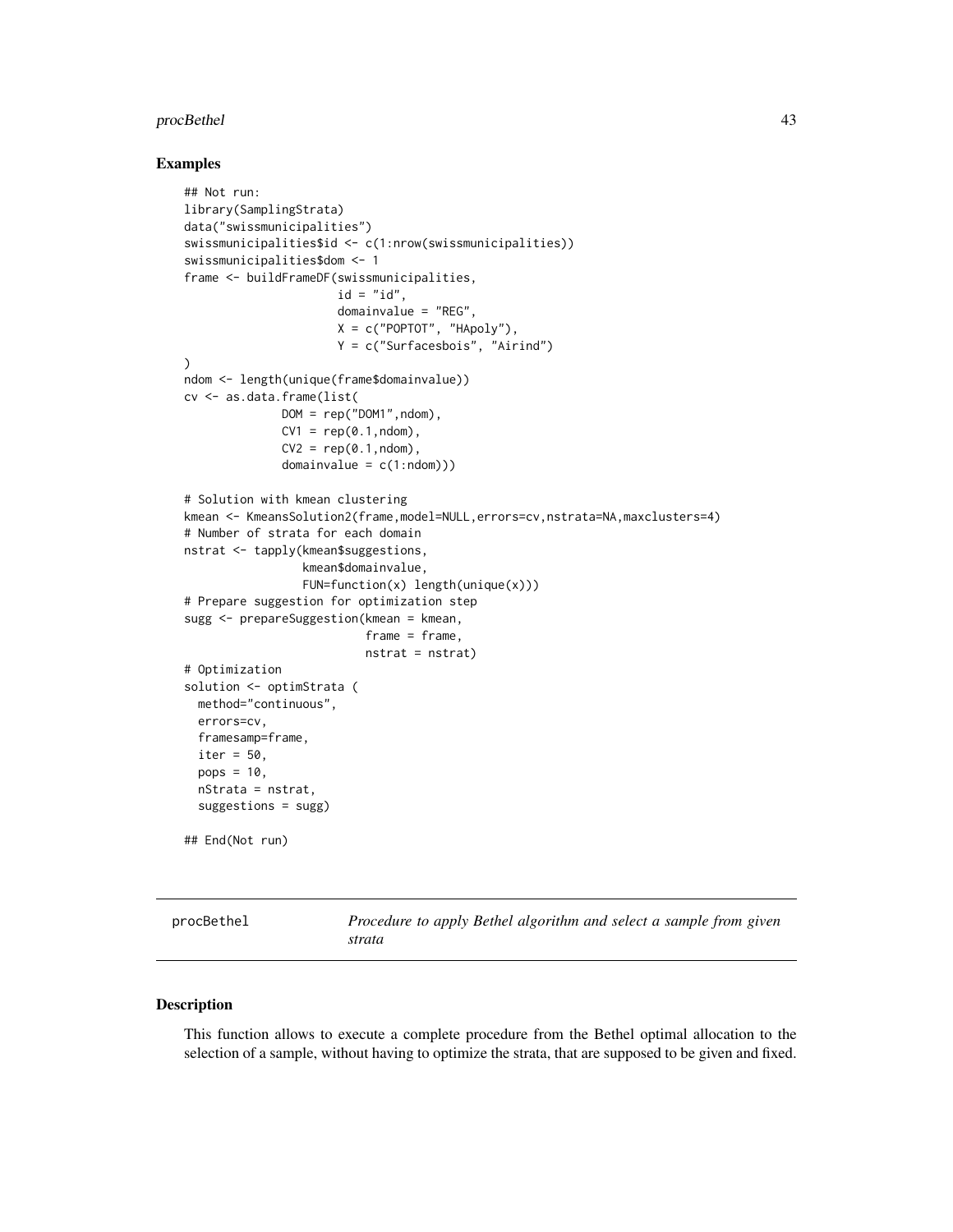## Usage

```
procBethel(framesamp,
           framecens,
           errors,
           sampling_method=c("srs","systematic","spatial"),
           minnumstrat=2)
```
## Arguments

| framesamp       | Dataframe containing sampling frame units.                                                                                                                                 |  |
|-----------------|----------------------------------------------------------------------------------------------------------------------------------------------------------------------------|--|
| framecens       | Dataframe containing frame units that must be selected.                                                                                                                    |  |
| errors          | Dataframe containing the precision levels expressed in terms of maximum ex-<br>pected value of the Coefficients of Variation related to target variables of the<br>survey. |  |
| sampling_method |                                                                                                                                                                            |  |
|                 | Parameter for choosing the selection method: "srs", "systematic" and "spatial".                                                                                            |  |
| minnumstrat     | Indicates the minimum number of units that must be allocated in each stratum.<br>Default is 2.                                                                             |  |

## Value

List containing (1) the selected sample, (2) the strata with allocated sampling units, (3) the take-all strata  $(4)$  the sampling frame with the labels linking to  $(2)$  (5) the frame with take-all units, with the labels linking to (3)

## Author(s)

Giulio Barcaroli

```
## Not run:
data("swissmunicipalities")
swissmun <- swissmunicipalities[swissmunicipalities$REG < 4,
                                c("REG","COM","Nom","HApoly",
                                  "Surfacesbois","Surfacescult",
                                  "Airbat","POPTOT")]
ndom <- length(unique(swissmun$REG))
cv <- as.data.frame(list(DOM=rep("DOM1",ndom),
                         CV1=rep(0.10,ndom),
                         CV2=rep(0.10,ndom),
                         domainvalue=c(1:ndom) ))
cv
swissmun$HApoly.cat <- var.bin(swissmun$HApoly,15)
swissmun$POPTOT.cat <- var.bin(swissmun$POPTOT,15)
frame <- buildFrameDF(df = swissmun,
                         id = "COM",X = c("POPTOT.cat","HApoly.cat"),
                         Y = c("Airbat","Surfacesbois"),
```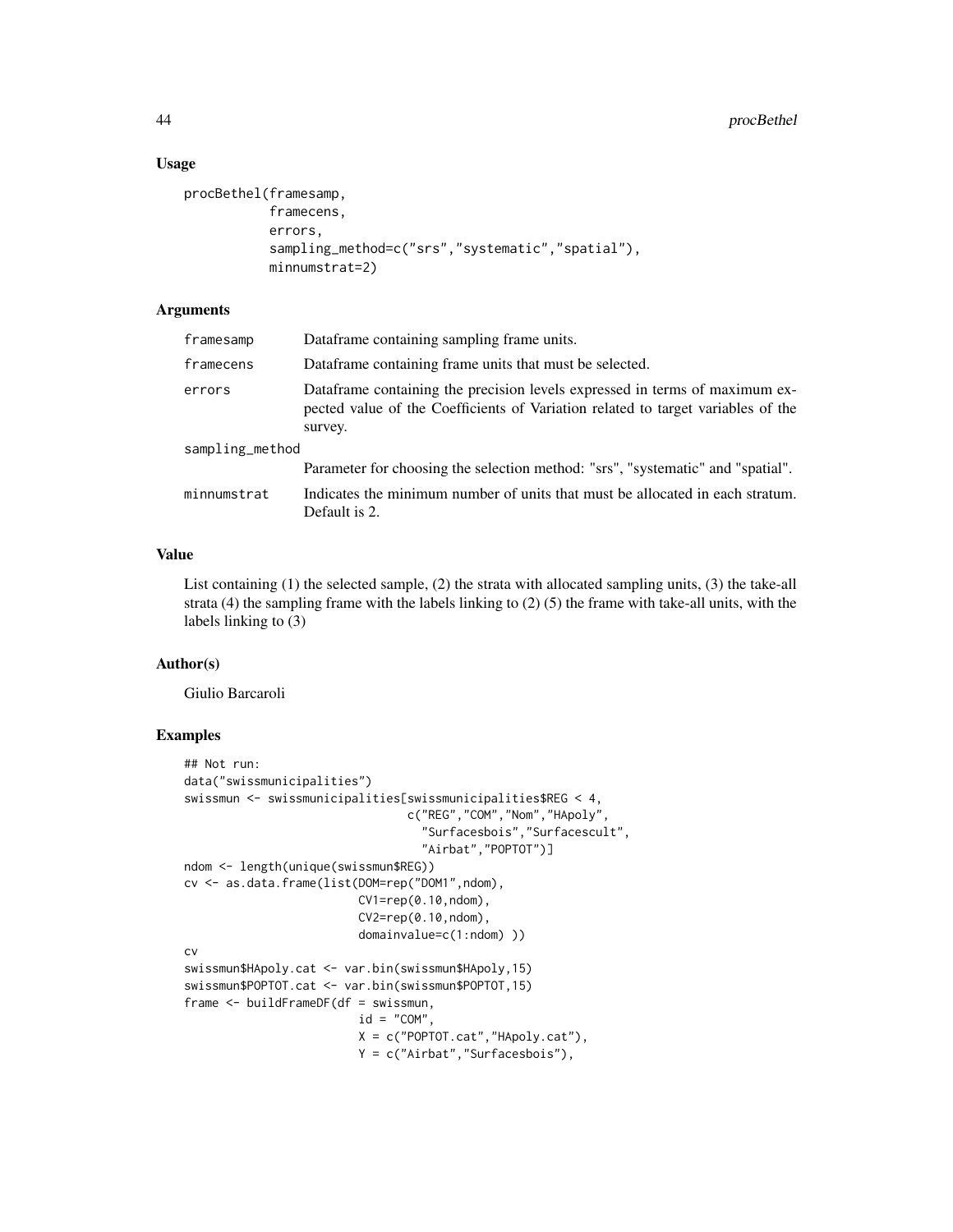## <span id="page-44-0"></span>selectSample 45

```
domainvalue = "REG")
summary(frame)
#----Selection of units to be censused from the frame
ind_framecens <- which(frame$X1 > 9)
framecens <- frame[ind_framecens,]
#----Selection of units to be sampled from the frame
# (complement to the previous)
framesamp <- frame[-ind_framecens,]
a <- procBethel(framesamp,framecens,errors=cv,sampling_method="srs",minnumstrat=2)
head(a$sample)
```
expected\_CV(a\$strata)

```
## End(Not run)
```
selectSample *Selection of a stratified sample from the frame with srswor method*

#### **Description**

Once optimal stratification has been obtained, and a new frame has been built by assigning to the units of the old one the new strata labels, it is possible to select a stratified sample from the frame with the simple random sampling without replacement (srswor) method. The result of the execution of "selectSample" function is a dataframe containing the selected units, with their weights (inverse of the probabilities of inclusion). It is possible to output this dataframe in a .csv file. One more .csv file is produced ("sampling\_check"), containing coeherence checks between (a) population in frame strata (b) population in optimised strata (c) planned units to be selected in optimised strata (d) actually selected units (e) sum of weights in each stratum

## Usage

```
selectSample(frame, outstrata, writeFiles = FALSE,verbatim=TRUE)
```
#### Arguments

| frame      | This is the (mandatory) dataframe containing the sampling frame, as it has been<br>modified by the execution of the "updateFrame" function.                                                                       |
|------------|-------------------------------------------------------------------------------------------------------------------------------------------------------------------------------------------------------------------|
| outstrata  | This is the (mandatory) dataframe containing the information related to resulting<br>stratification obtained by the execution of "optimizeStrata" function. It should<br>coincide with 'solution \$ aggr strata'. |
| writeFiles | Indicates if at the end of the processing the resulting strata will be outputted in<br>a delimited file. Default is "FALSE".                                                                                      |
| verbatim   | Indicates if information on the drawn sample must be printed or not. Default is<br>"TRUE".                                                                                                                        |

#### Value

A dataframe containing the sample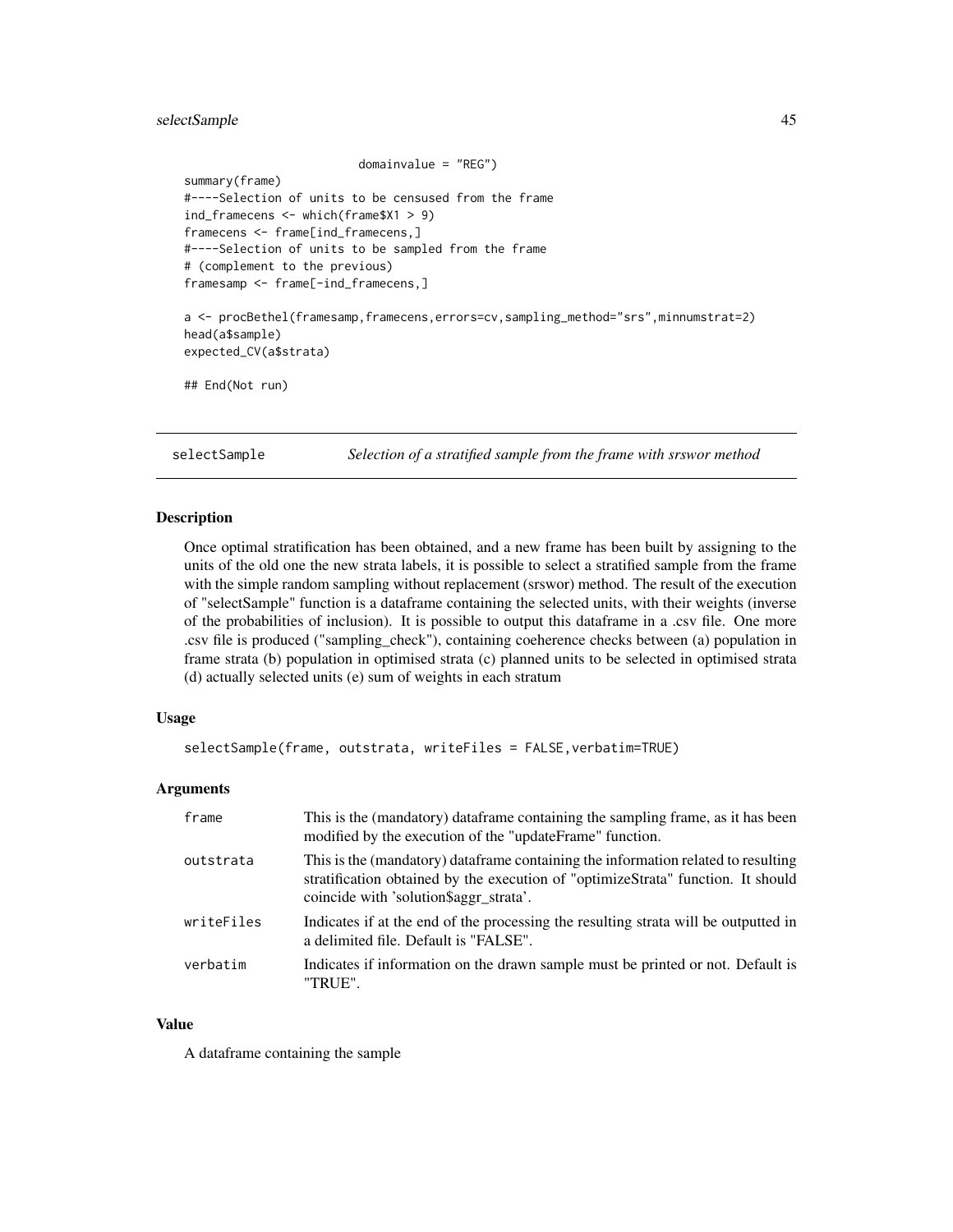## Author(s)

Giulio Barcaroli with contribution from Diego Zardetto

#### Examples

```
## Not run:
library(SamplingStrata)
data(swisserrors)
data(swissstrata)
# optimisation of sampling strata
solution <- optimizeStrata (
   errors = swisserrors,
   strata = swissstrata
)
# updating sampling strata with new strata labels
newstrata <- updateStrata(swissstrata, solution)
# updating sampling frame with new strata labels
data(swissframe)
framenew <- updateFrame(frame=swissframe,newstrata=newstrata)
# selection of sample
sample <- selectSample(frame=framenew,outstrata=solution$aggr_strata)
head(sample)
## End(Not run)
```
selectSampleSpatial *Selection of geo-referenced points from the frame*

## Description

Once optimal stratification has been obtained, and a new frame has been built by assigning to the units of the old one the new strata labels, it is possible to select a stratified sample from the frame. If geographical coordinates are available in the frame, in order to obtain spatially distributed selected points this function makes use of the 'lpm2\_kdtree' function from the' SamplingBigData' package (Lisic-Grafstrom).

## Usage

```
selectSampleSpatial(frame, outstrata, coord_names)
```
#### Arguments

| frame       | This is the (mandatory) dataframe containing the sampling frame, as it has been<br>modified by the execution of the "updateFrame" function.                                                                      |
|-------------|------------------------------------------------------------------------------------------------------------------------------------------------------------------------------------------------------------------|
| outstrata   | This is the (mandatory) dataframe containing the information related to result-<br>ing stratification obtained by the execution of "optimStrata" function. It should<br>coincide with 'solution \$ aggr strata'. |
| coord names | Indicates with which names the coordinates are indicated in the frame.                                                                                                                                           |

<span id="page-45-0"></span>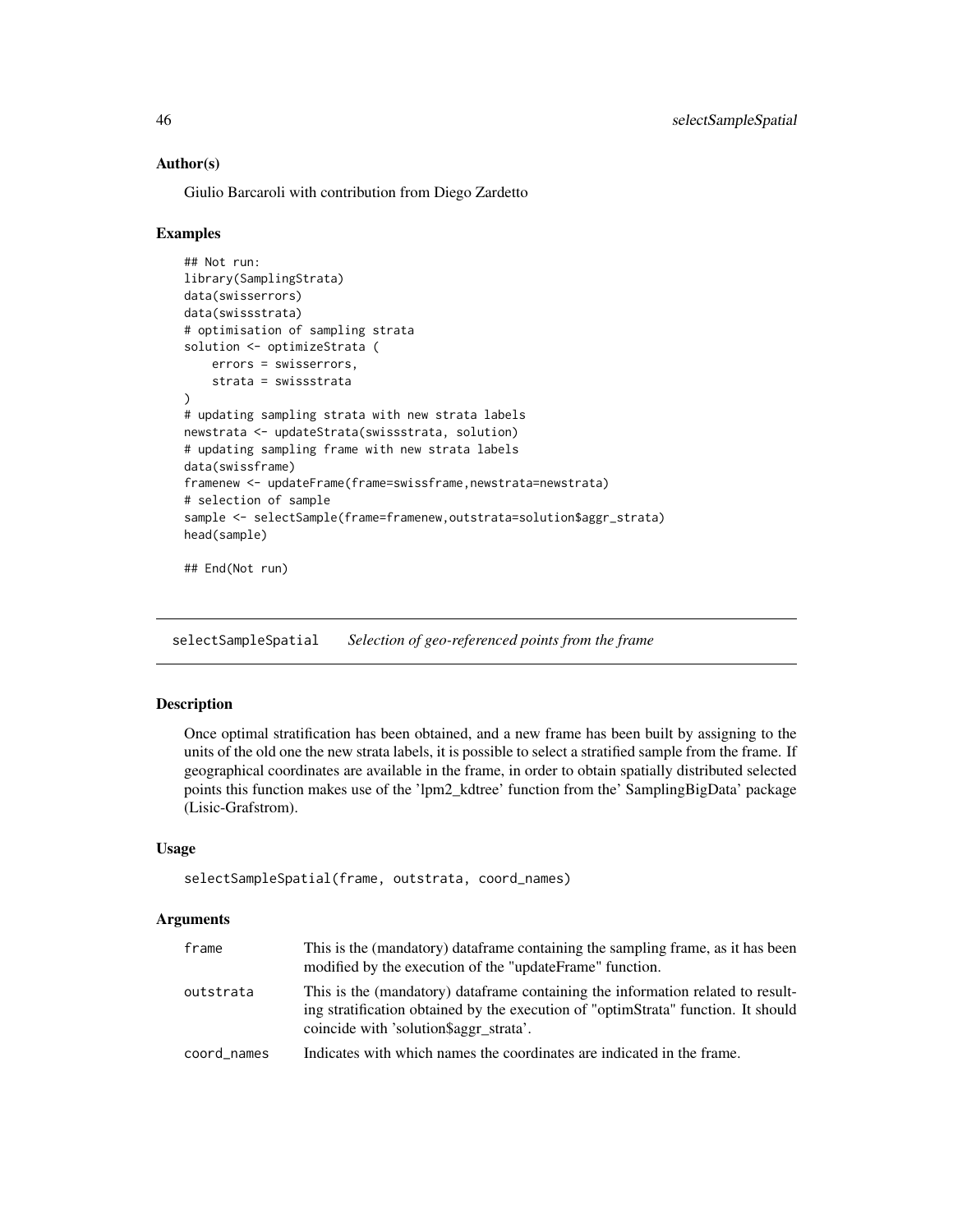## Value

A dataframe containing the selected sample

#### Author(s)

Giulio Barcaroli

```
## Not run:
#############################
# Example of "spatial" method
#############################
library(sp)
# locations (155 observed points)
data("meuse")
# grid of points (3103)
data("meuse.grid")
meuse.grid$id <- c(1:nrow(meuse.grid))
coordinates(meuse)<-c("x","y")
coordinates(meuse.grid)<-c("x","y")
## Kriging model
library(automap)
kriging_lead = autoKrige(log(lead) \sim dist, meuse, meuse.grid)
plot(kriging_lead,sp.layout = NULL, justPosition = TRUE)
kriging_zinc = autoKrige(log(zinc) \sim dist, meuse, meuse.grid)
plot(kriging_zinc, sp.layout = list(pts = list("sp.points", meuse)))
r2_lead <- 1 - kriging_lead$sserr/sum((meuse$lead-mean(meuse$lead))^2)
r2_lead
r2_zinc <- 1 - kriging_zinc$sserr/sum((meuse$zinc-mean(meuse$zinc))^2)
r2_zinc
df <- NULL
df$id <- meuse.grid$id
df$lead.pred <- kriging_lead$krige_output@data$var1.pred
df$lead.var <- kriging_lead$krige_output@data$var1.var
df$zinc.pred <- kriging_zinc$krige_output@data$var1.pred
df$zinc.var <- kriging_zinc$krige_output@data$var1.var
df$lon <- meuse.grid$x
df$lat <- meuse.grid$y
df$dom1 <- 1
df <- as.data.frame(df)
head(df)
## Optimization
library(SamplingStrata)
frame <- buildFrameSpatial(df=df,
                           id="id",
                           X=c("lead.pred","zinc.pred"),
                           Y=c("lead.pred","zinc.pred"),
                           variance=c("lead.var","zinc.var"),
                           lon="lon",
```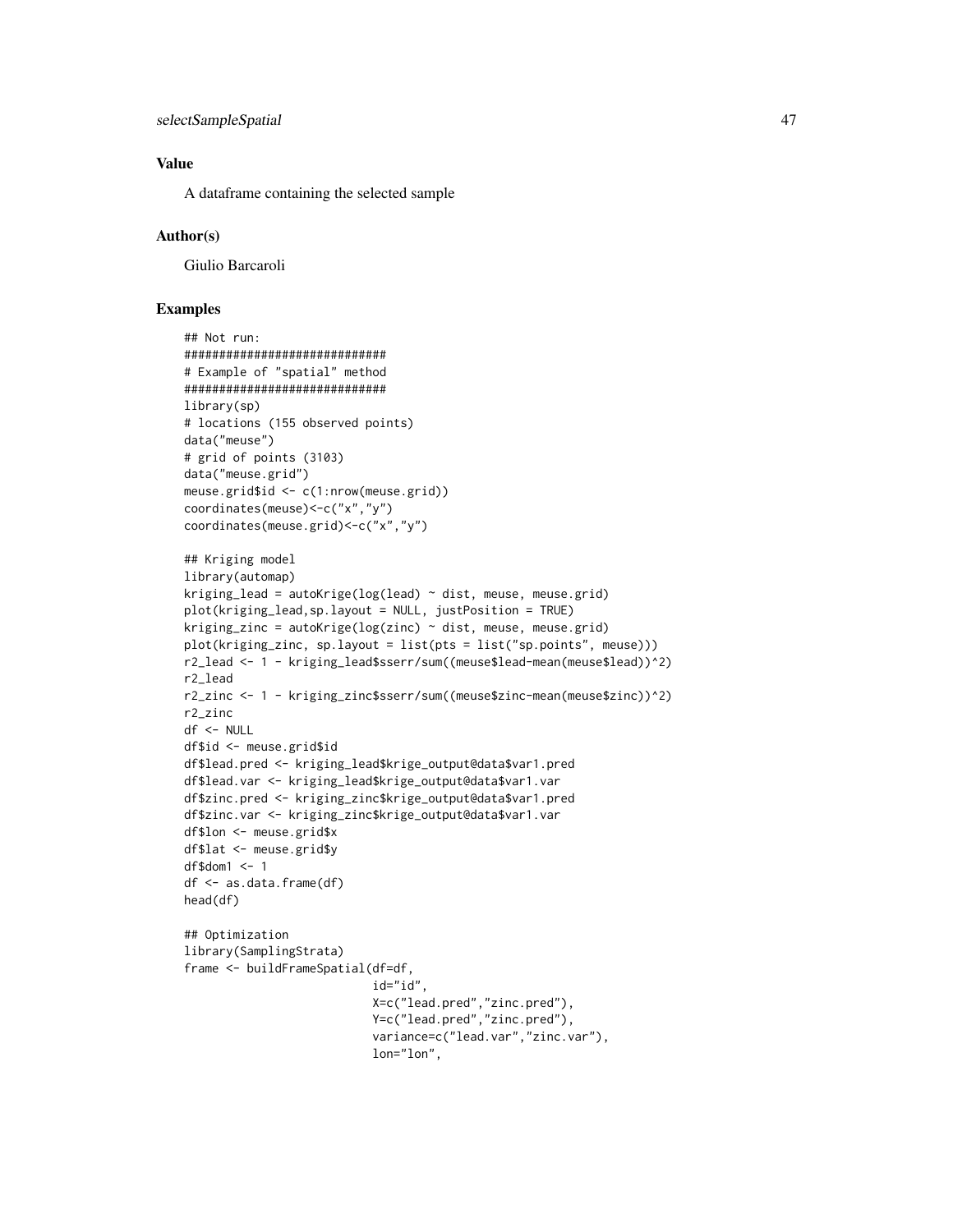```
lat="lat",
                           domainvalue = "dom1")
cv <- as.data.frame(list(DOM=rep("DOM1",1),
                         CV1=rep(0.01,1),
                         CV2=rep(0.01,1),
                         domainvalue=c(1:1) ))
set.seed(1234)
solution <- optimStrata (
 method = "spatial",
 errors=cv,
 framesamp=frame,
 iter = 15,
 pops = 10,
 nStrata = 5,
 fitting = c(r2_lead,r2_zinc),
 range = c(kriging_lead$var_model$range[2],kriging_zinc$var_model$range[2]),
 kappa=1,
 writeFiles = FALSE,
 showPlot = TRUE,
 parallel = FALSE)
framenew <- solution$framenew
outstrata <- solution$aggr_strata
# Sample selection
samp <- selectSampleSpatial(framenew,outstrata,coord_names=c("LON","LAT"))
table(samp$STRATO)
# Plot
library(sf)
samp_sf <- st_as_sf(samp, coords = c("LON", "LAT"))
plot(samp_sf["STRATO"])
## End(Not run)
```
selectSampleSystematic

*Selection of a stratified sample from the frame with systematic method*

#### Description

Once optimal stratification has been obtained, and a new frame has been built by assigning to the units of the old one the new stratum labels, it is possible to select a stratified sample from the frame with the systematic method, that is a selection that begins selecting the first unit by an initial ramndomly chosen starting point, and proceeding in selecting other units by adding an interval that is the inverse of the sampling rate in the stratum.

This selection method can be useful if associated to a particular ordering of the selection frame, where the ordering variable(s) can be considered as additional stratum variable(s).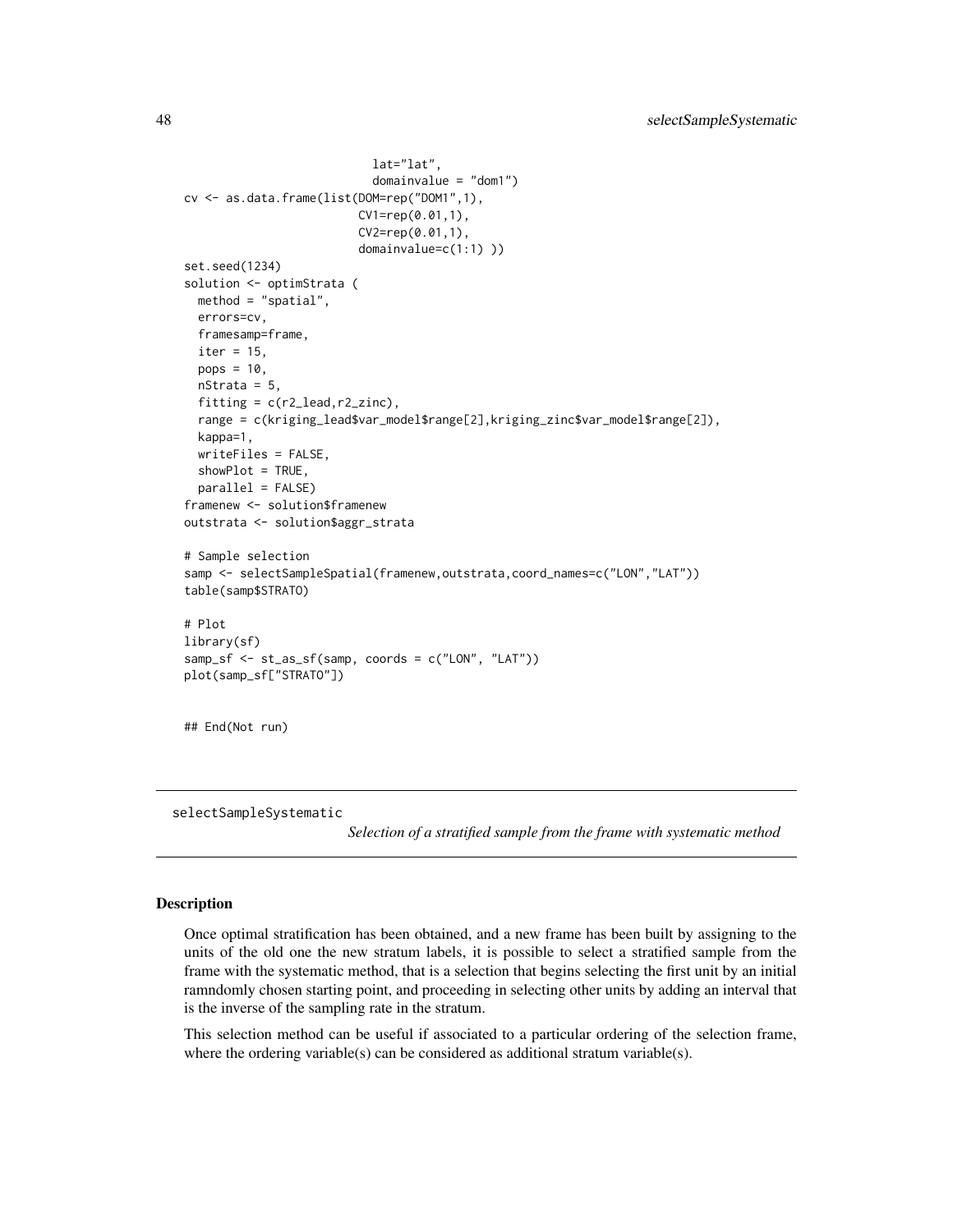The result of the execution of "selectSampleSystematic" function is a dataframe containing selected units, with the probabilities of inclusion. It is possible to output this dataframe in a .csv file. One more .csv file is produced ("sampling\_check"), containing coeherence checks between (a) population in frame strata (b) population in optimised strata (c) planned units to be selected in optimised strata (d) actually selected units (e) sum of weights in each stratum

## Usage

```
selectSampleSystematic(frame,
```
outstrata, sortvariable = NULL, writeFiles = FALSE, verbatim=TRUE)

## Arguments

| frame        | This is the (mandatory) dataframe containing the sampling frame, as it has been<br>modified by the execution of the "updateFrame" function. Name of stratum<br>variable must be 'strato'.                      |
|--------------|----------------------------------------------------------------------------------------------------------------------------------------------------------------------------------------------------------------|
| outstrata    | This is the (mandatory) dataframe containing the information related to resulting<br>stratification obtained by the execution of "optimizeStrata" function. Name of<br>stratum variable must be 'strato'.      |
| sortvariable | This is the name of the variable to be used as ordering variable inside each<br>stratum before proceeding to the systematic selection. It must be previously<br>added to the selection frame. Default is NULL. |
| writeFiles   | Indicates if at the end of the processing the resulting strata will be outputted in<br>a delimited file. Default is "FALSE".                                                                                   |
| verbatim     | Indicates if information on the drawn sample must be printed or not. Default is<br>"TRUE".                                                                                                                     |

## Value

A dataframe containing the sample

## Author(s)

Giulio Barcaroli with contribution from Diego Zardetto

```
#
# The following example is realistic, but is time consuming
#
## Not run:
library(SamplingStrata)
data(swisserrors)
data(swissstrata)
# optimisation of sampling strata
solution <- optimizeStrata (
```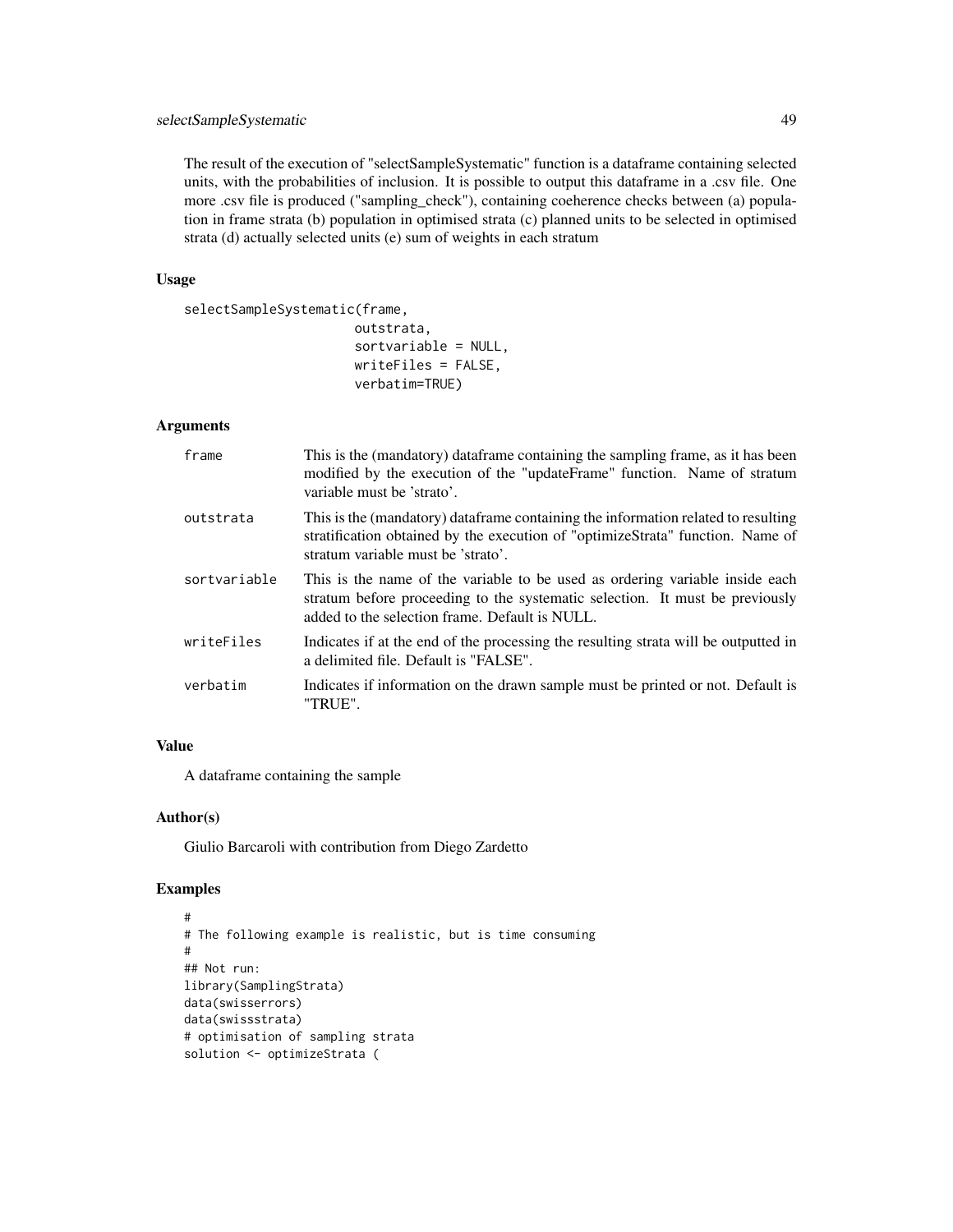```
errors = swisserrors,
    strata = swissstrata)
# updating sampling strata with new strata labels
newstrata <- updateStrata(swissstrata, solution)
# updating sampling frame with new strata labels
data(swissframe)
framenew <- updateFrame(frame=swissframe,newstrata=newstrata)
# adding variable "POPTOT" to framenew
data("swissmunicipalities")
framenew <- merge(framenew,swissmunicipalities[,c("REG","Nom","POPTOT")],
                  by.x=c("REG","ID"),by.y=c("REG","Nom"))
# selection of sample with systematic method
sample <- selectSampleSystematic(frame=framenew,
outstrata=solution$aggr_strata,
sortvariable="POPTOT")
head(sample)
```

```
## End(Not run)
```
strata *Dataframe containing information on strata in the frame*

#### **Description**

Dataframe containing information on strata in the frame

#### Usage

data(strata)

## Format

The strata data frame (strata) contains a row per stratum with the following variables:

stratum Identifier of the stratum (numeric)

N Number of population units in the stratum (numeric)

- X1 Value of first auxiliary variable X1 in the stratum (factor)
- Xi Value of i-th auxiliary variable Xi in the stratum (factor)
- Xk Value of last auxiliary variable Xk in the stratum (factor)
- M1 Mean in the stratum of the first variable Y1 (numeric)
- Mj Mean in the stratum of the j-th variable Yt (numeric)
- Mn Mean in the stratum of the last variable Y (numeric)
- S1 Standard deviation in the stratum of the first variable Y (numeric)
- Sj Standard deviation in the stratum of the j-th variable Yt (numeric)
- Sn Standard deviation in the stratum of the last variable Y (numeric)

cens Flag (1 indicates a take all straum, 0 a sampling stratum) (numeric) Default =  $0$ 

cost Cost per interview in each stratum. Default = 1 (numeric)

DOM1 Value of domain to which the stratum belongs (factor or numeric)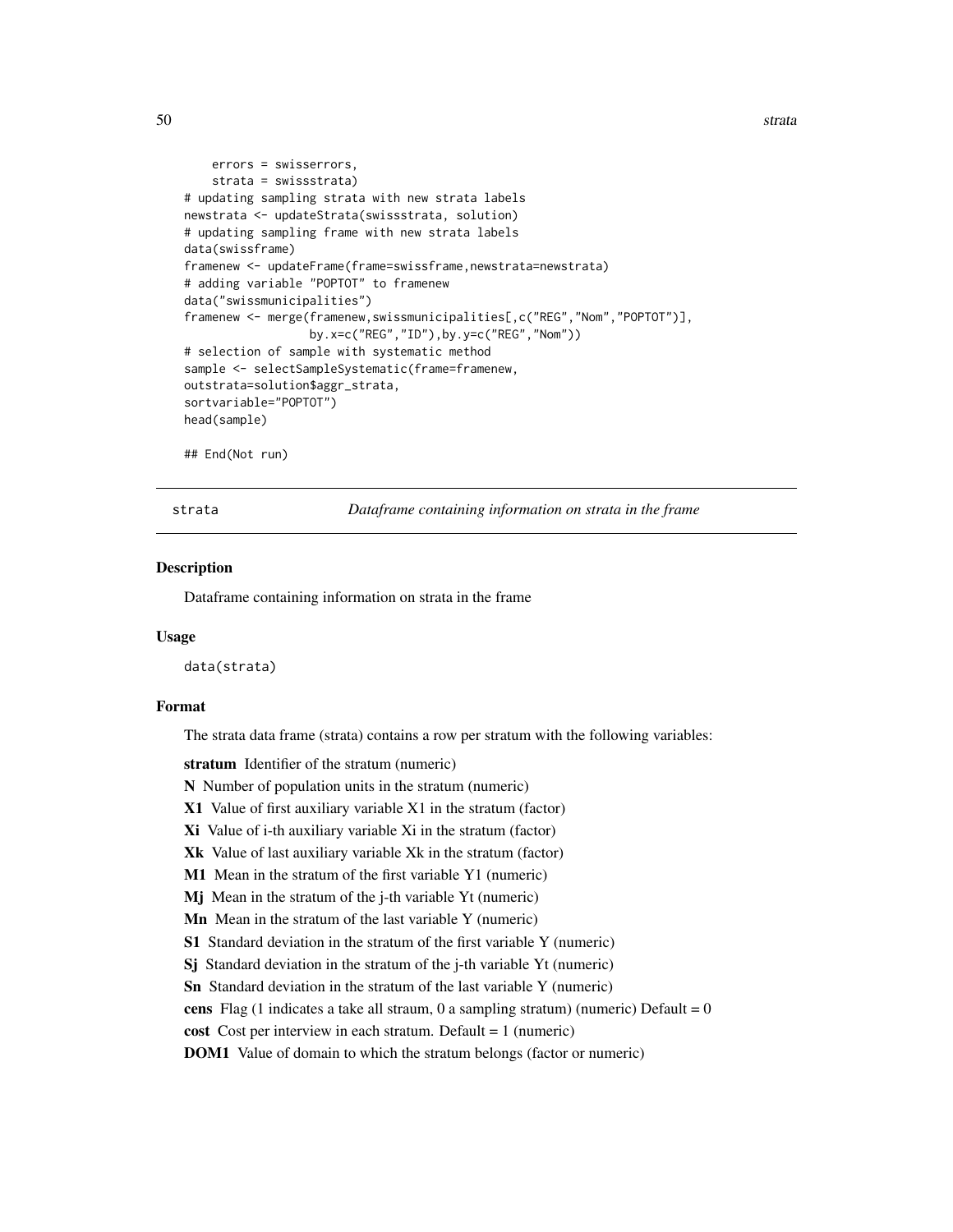## <span id="page-50-0"></span>summaryStrata 51

## Details

Note: the names of the variables must be the ones indicated above

#### Examples

```
# data(strata)
# head(strata)
```
summaryStrata *Information on strata structure*

## Description

Information on strata (population, allocation, sampling rate and X variables ranges)

#### Usage

```
summaryStrata(x,outstrata,progress,writeFiles)
```
## Arguments

| $\mathsf{x}$ | the sampling frame.                |
|--------------|------------------------------------|
| outstrata    | the optimized strata               |
| progress     | progress bar                       |
| writeFiles   | csy output of the strata structure |

## Value

A formatted output containing information on the strata in the given domain

```
## Not run:
library(SamplingStrata)
data("swissmunicipalities")
data("errors")
errors$CV1 <- 0.1
errors$CV2 <- 0.1
errors <- errors[rep(row.names(errors),7),]
errors$domainvalue <- c(1:7)
errors
swissmunicipalities$id <- c(1:nrow(swissmunicipalities))
swissmunicipalities$domain = 1
frame <- buildFrameDF(swissmunicipalities,
                      id = "id",domainvalue = "REG",
                      X = c("Surfacesbois","Surfacescult"),
                      Y = c("Pop020", "Pop2040")
```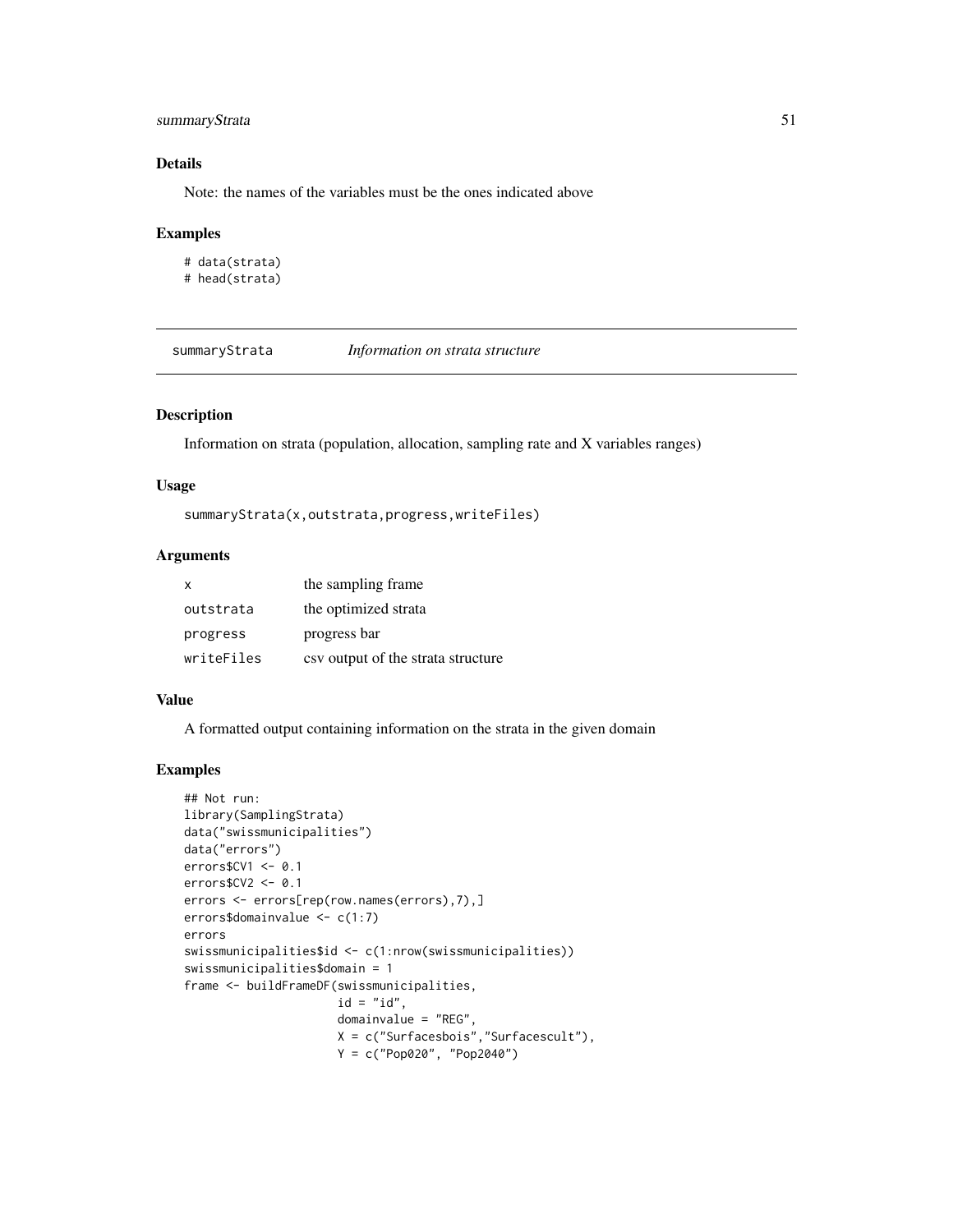```
)
solution <- optimizeStrata2 (
 errors,
 frame,
 nStrata = 5,
 iter = 10,
 pops = 10,
 writeFiles = FALSE,
 showPlot = TRUE,
 parallel = FALSE)
strataStructure <- summaryStrata(solution$framenew, solution$aggr_strata)
strataStructure
## End(Not run)
```
swisserrors *Precision constraints (maximum CVs) as input for Bethel allocation*

#### **Description**

Dataframe containing precision levels (expressed in terms of acceptable CV's)

## Usage

data(errors)

## Format

The constraint data frame (swisserrors) contains a row per each domain value with the following variables:

DOM Type of domain code (factor)

- CV1 Planned coefficient of variation for first variable Y1 (number of men and women aged between 0 and 19) (numeric)
- CV2 Planned coefficient of variation for second variable Y2 (number of men and women aged between 20 and 39) (numeric)
- CV3 Planned coefficient of variation for third variable Y3 (number of men and women aged between 40 and 64) (numeric)
- CV4 Planned coefficient of variation for forth variable Y4 (number of men and women aged between 65 and over) (numeric)

domainvalue Value of the domain to which the constraints refer (numeric)

#### Examples

## data(swisserrors) ## swisserrors

<span id="page-51-0"></span>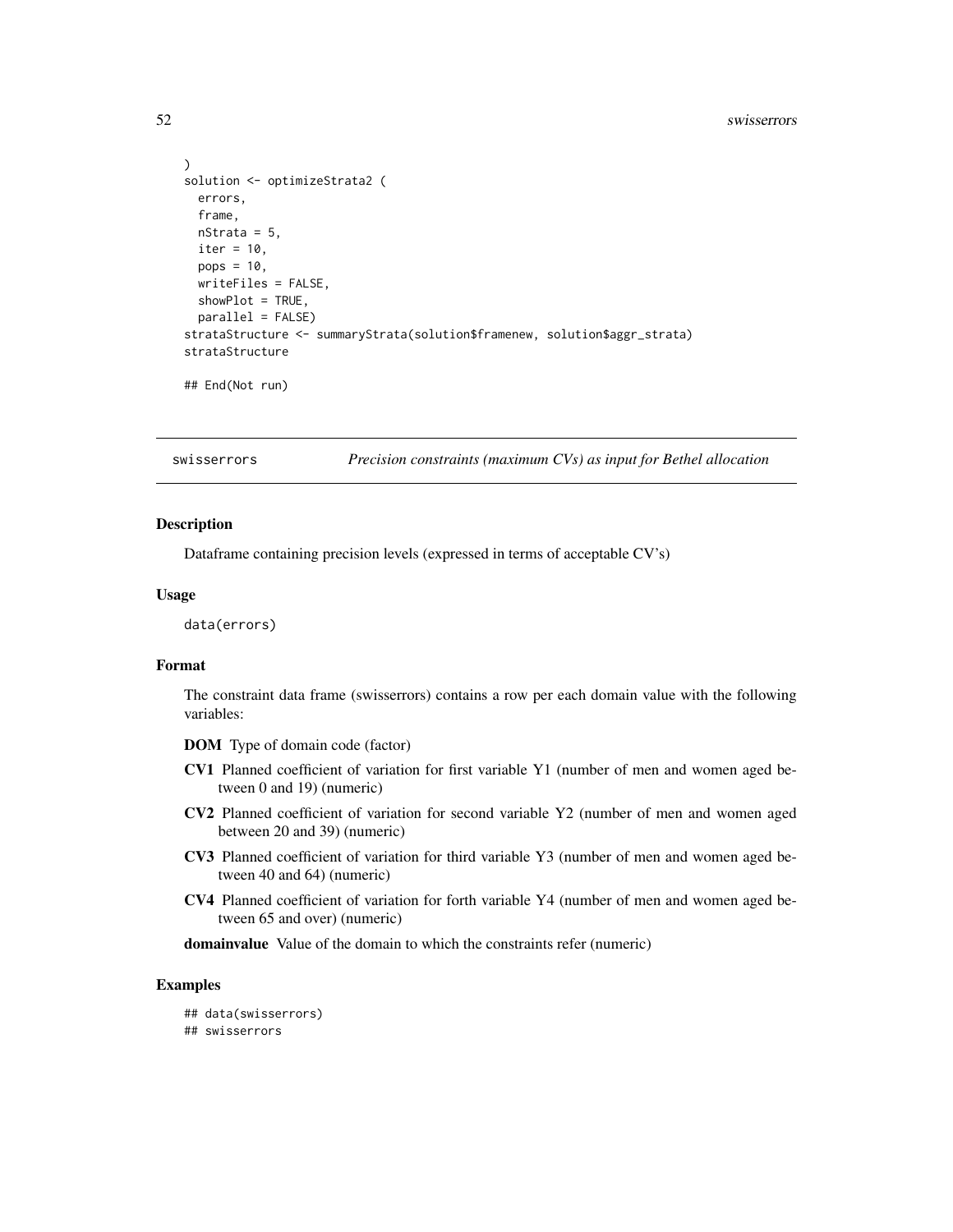<span id="page-52-0"></span>swissframe *Dataframe containing information on all units in the population of reference that can be considered as the final sampling unit (this example is related to Swiss municipalities)*

#### Description

Dataframe containing information on all municipalities in Swiss (it is a derivation of dataframe "swissmunicipalities" in "sampling" package)

#### Usage

data(swissframe)

## Format

The "swissframe" dataframe contains a row per each Swiss municipality with the following variables:

progr Progressive associated to the frame unit (numeric)

id Name of the frame unit (character)

X1 Classes of total population in the municipality (factor with 18 values)

X2 Classes of wood area in the municipality (factor with 3 values)

X3 Classes of area under cultivation in the municipality (factor with 3 values)

X4 Classes of mountain pasture area in the municipality (factor with 3 values)

X5 Classes of area with buildings in the municipality (factor with 3 values)

X6 Classes of industrial area in the municipality (factor with 3 values)

Y1 Number of men and women aged between 0 and 19 (numeric)

Y2 Number of men and women aged between 20 and 39 (numeric)

Y3 Number of men and women aged between 40 and 64 (numeric)

Y4 Number of men and women aged between 65 and over (numeric)

domainvalue Value of domain to which the municipality belongs (factor or numeric)

#### Examples

#data(swissframe) #head(strata)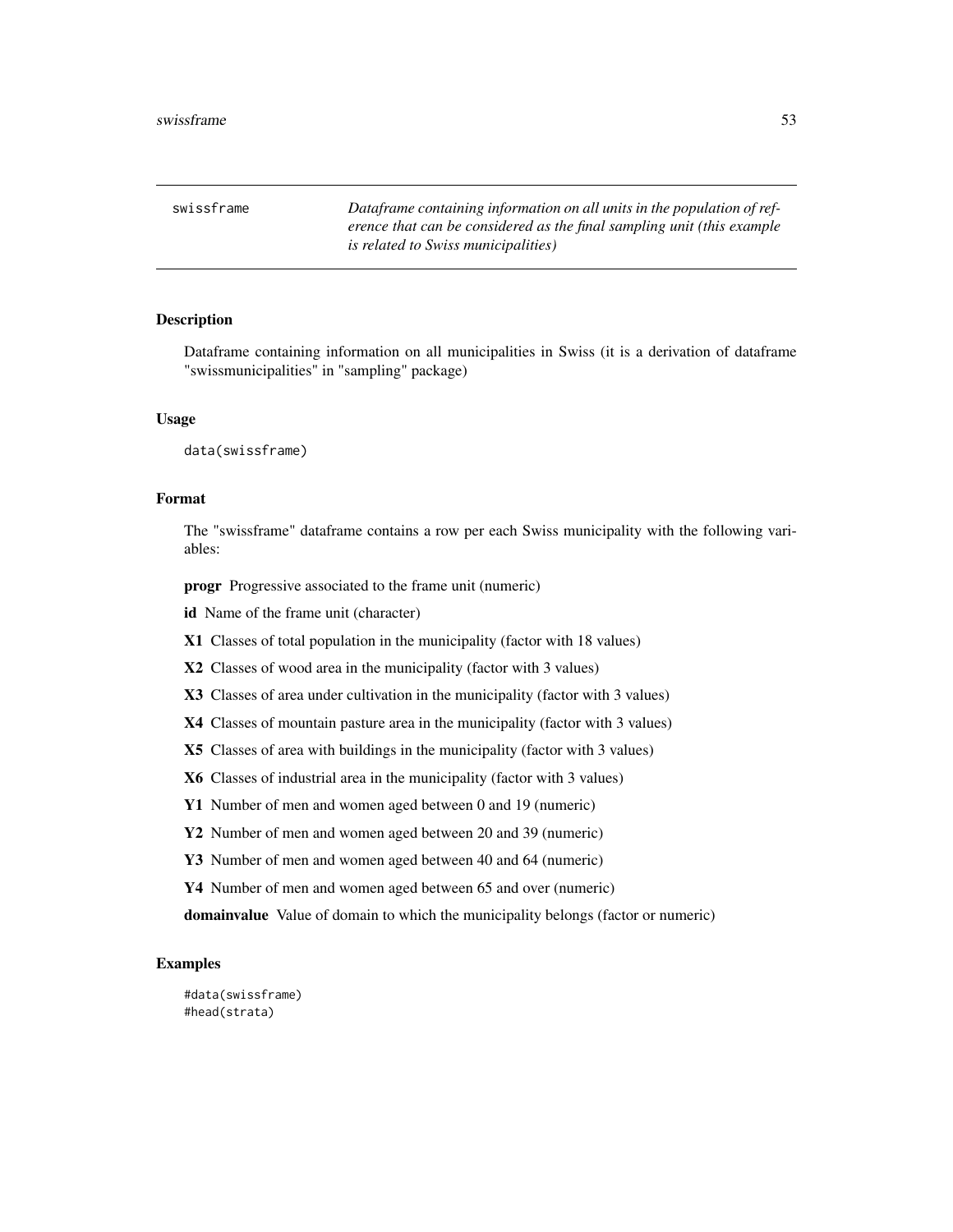<span id="page-53-0"></span>swissmunicipalities *The Swiss municipalities population*

#### Description

This population provides information about the Swiss municipalities in 2003.

## Usage

data(swissmunicipalities)

#### Format

A data frame with 2896 observations on the following 22 variables:

id Municipality unique identifier. CT Swiss canton. **REG** Swiss region. COM municipality number. Nom municipality name. HApoly municipality area. Surfacesbois wood area. Surfacescult area under cultivation. Alp mountain pasture area. Airbat area with buildings. Airind industrial area. P00BMTOT number of men. P00BWTOT number of women. Pop020 number of men and women aged between 0 and 19. Pop2040 number of men and women aged between 20 and 39. Pop4065 number of men and women aged between 40 and 64. Pop65P number of men and women aged between 65 and over. H00PTOT number of households. H00P01 number of households with 1 person. H00P02 number of households with 2 persons. H00P03 number of households with 3 persons. H00P04 number of households with 4 persons. POPTOT total population. lat latitude. long longitude.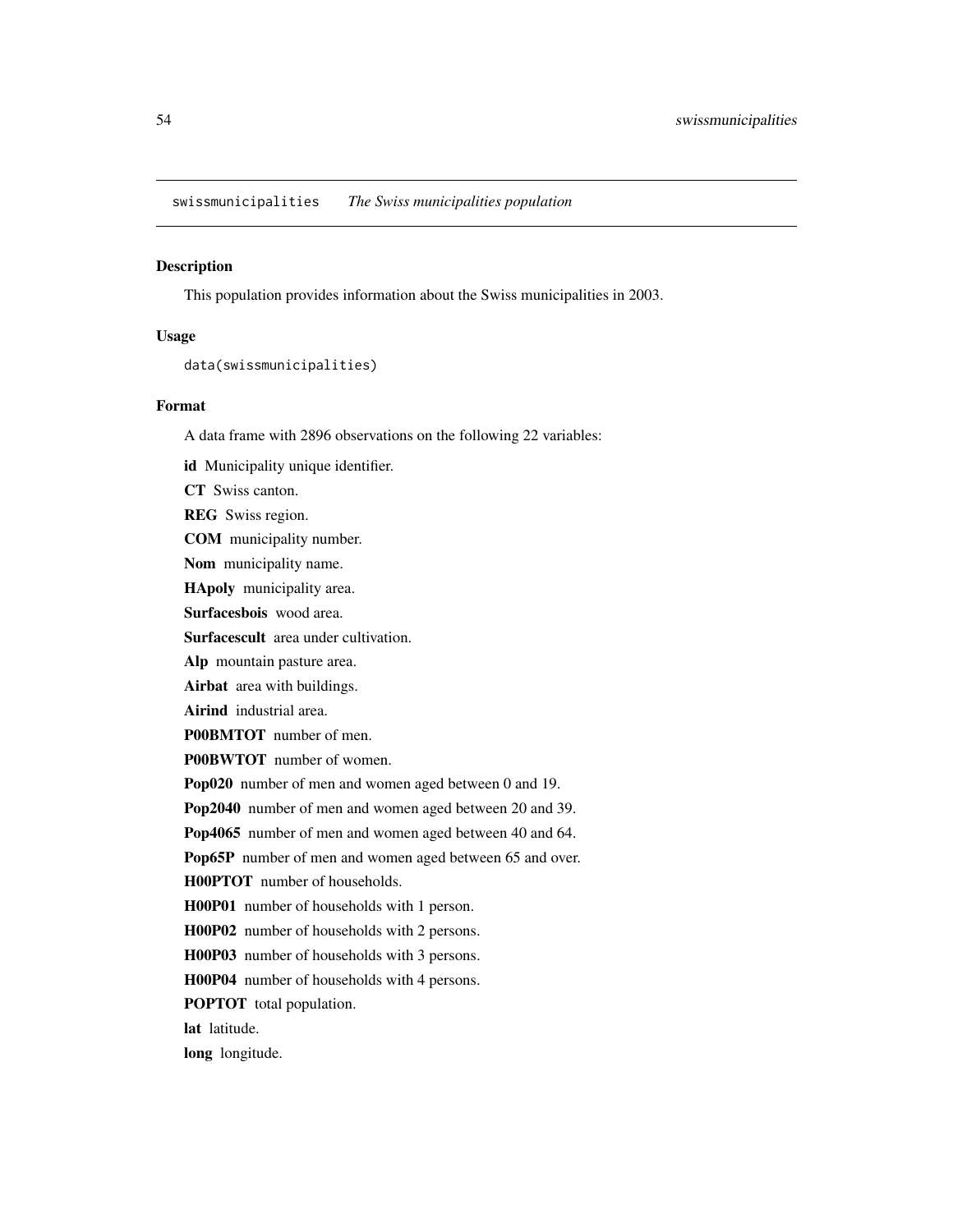#### <span id="page-54-0"></span>swissstrata 55

#### Source

Swiss Federal Statistical Office.

#### Examples

```
# data(swissmunicipalities)
# hist(swissmunicipalities$POPTOT)
```

| swissstrata | Dataframe containing information on strata in the swiss municipali- |
|-------------|---------------------------------------------------------------------|
|             | <i>ties frame</i>                                                   |

## Description

Dataframe containing information on strata in the swiss municipalities frame

#### Usage

data(swissframe)

#### Format

The "swissstrata" dataframe contains a row per stratum with the following variables:

STRATO Identifier of the stratum (character)

N Number of population units in the stratum (numeric)

- X1 Classes of total population in the municipality (factor with 18 values)
- X2 Classes of wood area in the municipality (factor with 3 values)
- X3 Classes of area under cultivation in the municipality (factor with 3 values)
- X4 Classes of mountain pasture area in the municipality (factor with 3 values)
- X5 Classes of area with buildings in the municipality (factor with 3 values)
- X6 Classes of industrial area in the municipality (factor with 3 values)
- M1 Mean in the stratum of Y1 (number of men and women aged between 0 and 19)(numeric)
- M2 Mean in the stratum of Y2 (number of men and women aged between 20 and 39) (numeric)
- M3 Mean in the stratum of Y3 (number of men and women aged between 40 and 64) (numeric)
- M4 Mean in the stratum of Y4 (number of men and women aged between 64 and over) (numeric)
- S1 Standard deviation in the stratum of Y1 (number of men and women aged between 0 and 19)(numeric)
- S2 Standard deviation in the stratum of Y2 (number of men and women aged between 20 and 39) (numeric)
- S3 Standard deviation in the stratum of Y3 (number of men and women aged between 40 and 64) (numeric)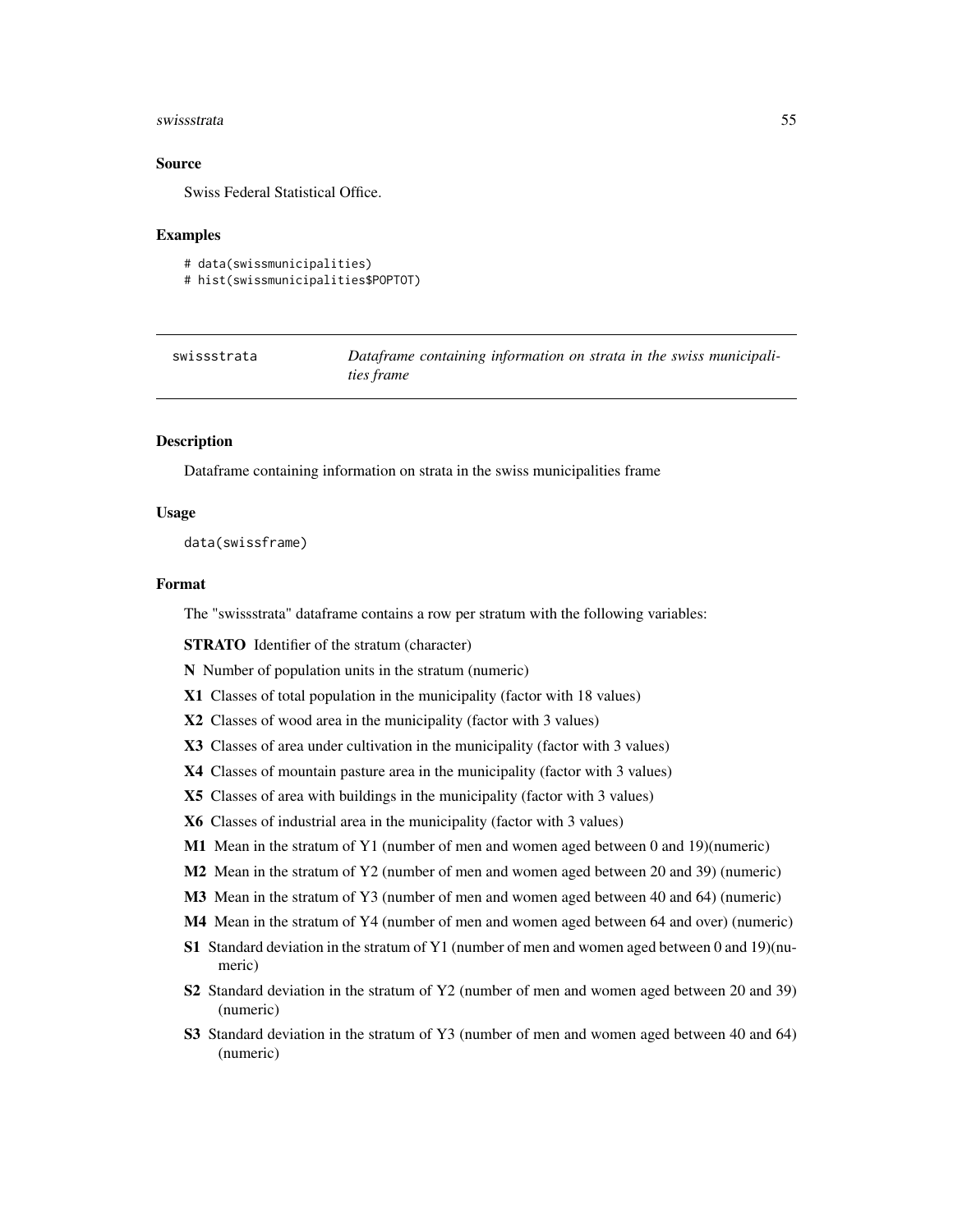- <span id="page-55-0"></span>S4 Standard deviation in the stratum of Y4 (number of men and women aged between 64 and over) (numeric)
- cens Flag (1 indicates a take all straum, 0 a sampling stratum) (numeric) Default =  $0$
- cost Cost per interview in each stratum. Default = 1 (numeric)
- **DOM1** Value of domain to which the stratum belongs Default = 1 (factor or numeric)

#### Examples

- # data(swissstrata)
- # head(swissstrata)

tuneParameters *Execution and compared evaluation of optimization runs*

## Description

This function allows to execute a number of optimization runs, varying in a controlled way the values of the parameters, in order to find their most suitable values. by comparing the resulting solutions. It can be applied only to a given domain per time. Most parameters of this function are the same than those of the function 'optimizeStrata', but they are given in a vectorial format. The length of each vector is given by the number of optimizations to be run: it is therefore possible to define different combination of values of the parameters for each execution of 'optimizeStrata'. After each optimization run, from the corrisponding optimized frame a given number of samples are drawn. For each of them, the estimates of the target variables Y's are computed ("precision"), together with the associated coefficients of variations, and the absolute differences between the values of the estimates and the true values in the population ("bias"). Information on the distribution of bias (differences) and precision (CV's) are outputted, and also boxplots for each of them are produced, in order to permit a compared evaluation of the different solutions found in the different runs. As the optimal solution is stored for each run, after the evaluation it is possible to use it directly, or as a "suggestion" for a new optimization with more iterations (in order to improve it).

## Usage

```
tuneParameters (
noptim,
nsampl,
frame,
errors = errors,
strata = strata,
cens = NULL,
strcens = FALSE,
alldomains = FALSE,
dom = 1,
initialStrata,
addStrataFactor,
minnumstr,
```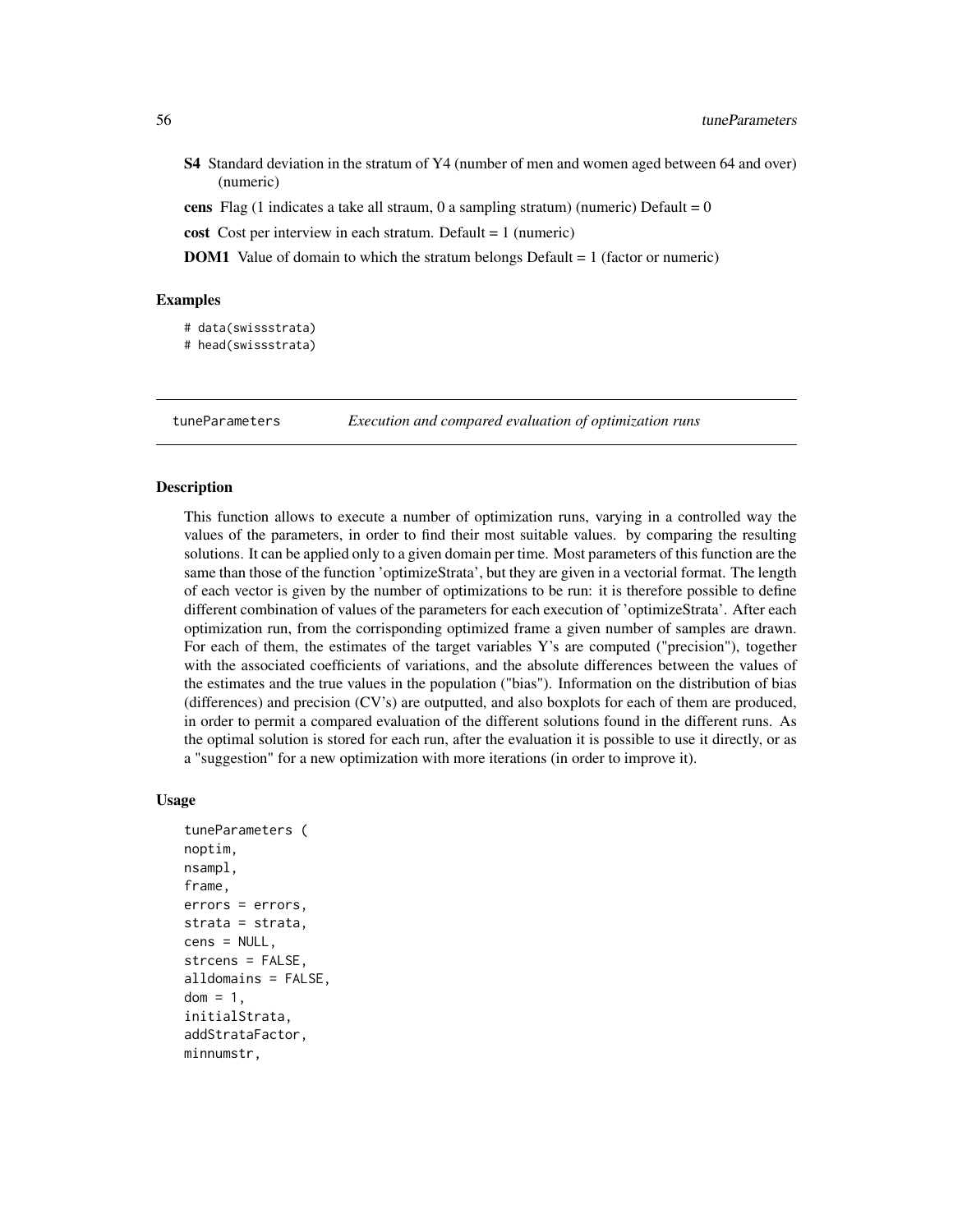## tuneParameters 57

```
iter,
pops,
mut_chance,
elitism_rate,
writeFiles
\mathcal{L}
```
## Arguments

| noptim          | Number of optimization runs to be performed                                                                                                                                                                                                                                                                                     |
|-----------------|---------------------------------------------------------------------------------------------------------------------------------------------------------------------------------------------------------------------------------------------------------------------------------------------------------------------------------|
| nsampl          | Number of samples to be drawn from the optimized population frame after each<br>optimization                                                                                                                                                                                                                                    |
| frame           | The (mandatory) dataframe containing the sampling frame                                                                                                                                                                                                                                                                         |
| errors          | This is the (mandatory) dataframe containing the precision levels expressed in<br>terms of Coefficients of Variation that estimates on target variables Y's of the<br>survey must comply                                                                                                                                        |
| strata          | This is the (mandatory) dataframe containing the information related to "atomic"<br>strata, i.e. the strata obtained by the Cartesian product of all auxiliary variables<br>X's. Information concerns the identifiability of strata (values of X's) and vari-<br>ability of Y's (for each Y, mean and standard error in strata) |
| cens            | This the (optional) dataframe containing the takeall strata, those strata whose<br>units must be selected in whatever sample. It has same structure than "strata"<br>dataframe                                                                                                                                                  |
| strcens         | Flag (TRUE/FALSE) to indicate if takeall strata do exist or not. Default is<br><b>FALSE</b>                                                                                                                                                                                                                                     |
| alldomains      | Flag (TRUE/FALSE) to indicate if the optimization must be carried out on all<br>domains. It must be left to its default (FALSE)                                                                                                                                                                                                 |
| dom             | Indicates the domain on which the optimization runs must be performed. It is an<br>integer value that has to be internal to the interval $(1 \le x$ number of domains).<br>It is mandatory, if not indicated, the default $(1)$ is taken.                                                                                       |
| initialStrata   | This is the initial limit on the number of strata for each solution. Default is 3000.<br>This parameter has to be given in a vectorial format, whose length is given by<br>the number of different optimisations $($ = value of parameter 'noptim')                                                                             |
| addStrataFactor |                                                                                                                                                                                                                                                                                                                                 |
|                 | This parameter indicates the probability that at each mutation the number of<br>strata may increase with respect to the current value. Default is 0.01 (1 This<br>parameter has to be given in a vectorial format, whose length is given by the<br>number of different optimisations ( = value of parameter 'noptim')           |
| minnumstr       | Indicates the minimum number of units that must be allocated in each stratum.<br>Default is 2. This parameter has to be given in a vectorial format, whose length is<br>given by the number of different optimisations $($ = value of parameter 'noptim' $)$                                                                    |
| iter            | Indicated the maximum number of iterations $(=$ generations) of the genetic algo-<br>rithm. Default is 20. This parameter has to be given in a vectorial format, whose<br>length is given by the number of different optimisations $($ = value of parameter<br>'noptim')                                                        |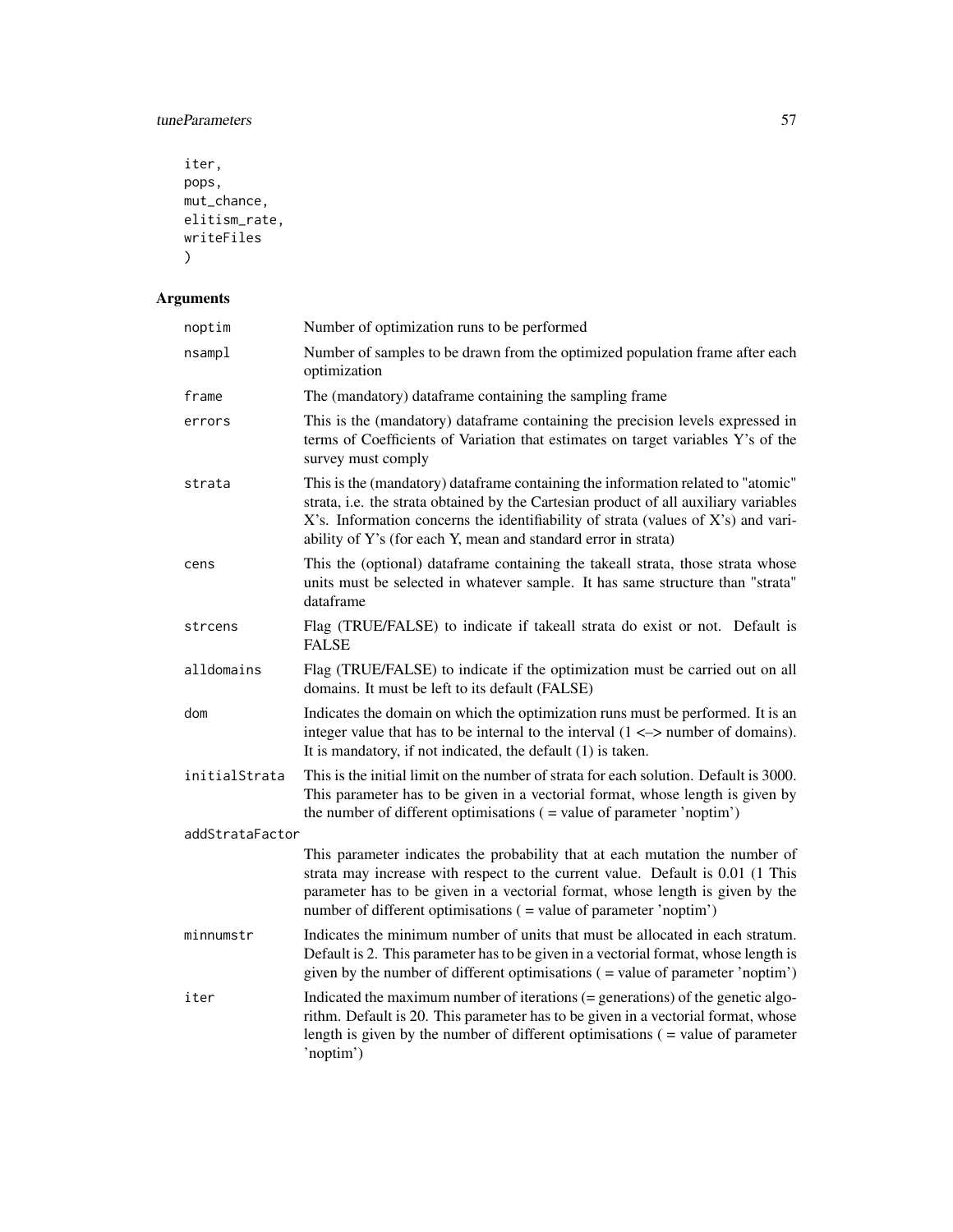| pops         | The dimension of each generations in terms of individuals. Default is 50. This<br>parameter has to be given in a vectorial format, whose length is given by the<br>number of different optimisations ( = value of parameter 'noptim')                                                                                                                                                                                                                                                                                                           |
|--------------|-------------------------------------------------------------------------------------------------------------------------------------------------------------------------------------------------------------------------------------------------------------------------------------------------------------------------------------------------------------------------------------------------------------------------------------------------------------------------------------------------------------------------------------------------|
| mut_chance   | Mutation chance: for each new individual, the probability to change each single<br>chromosome, i.e. one bit of the solution vector. High values of this parameter<br>allow a deeper exploration of the solution space, but a slower convergence, while<br>low values permit a faster convergence, but the final solution can be distant from<br>the optimal one. Default is 0.05. This parameter has to be given in a vectorial<br>format, whose length is given by the number of different optimisations $($ = value<br>of parameter 'noptim') |
| elitism_rate | This parameter indicates the rate of better solutions that must be preserved from<br>one generation to another. Default is 0.2 (20 This parameter has to be given in a<br>vectorial format, whose length is given by the number of different optimisations<br>$($ = value of parameter 'noptim')                                                                                                                                                                                                                                                |
| writeFiles   | Indicates if the various dataframes and plots produced during the execution have<br>to be written in the working directory. Default is FALSE.                                                                                                                                                                                                                                                                                                                                                                                                   |

## Value

A dataframe containing for each iteration the number of strata, the cost of the solution and the values of the expected CV's

#### Author(s)

Giulio Barcaroli

```
#
## Not run:
#------------------------------------------------------------
# data setting
library(SamplingStrata)
data(swissstrata)
data(swisserrors)
data(swissframe)
# As this function can be applied only to a given domain per time,
# we select the first domain
frame <- swissframe[swissframe$domainvalue == 1,]
strata <- swissstrata[swissstrata$DOM1 == 1,]
errors <- swisserrors[swisserrors$domainvalue == 1,]
#------------------------------------------------------------
# parameters setting
noptim <- 10 # Number of runs
nsampl <- 100 # Number of samples to be drawn after each optimization
initialStrata <- ceiling(c(1:noptim)*0.1*(nrow(strata))) # Number of initial strata
addStrataFactor <- rep(0.01,noptim) # Rate for increasing initial strata
minnumstr <- rep(2,noptim) # Minimum number of units per stratum
iter <- rep(200,noptim) # Number of iterations for each optimization
pops <- rep(20,noptim) # Number of solutions for each iteration
```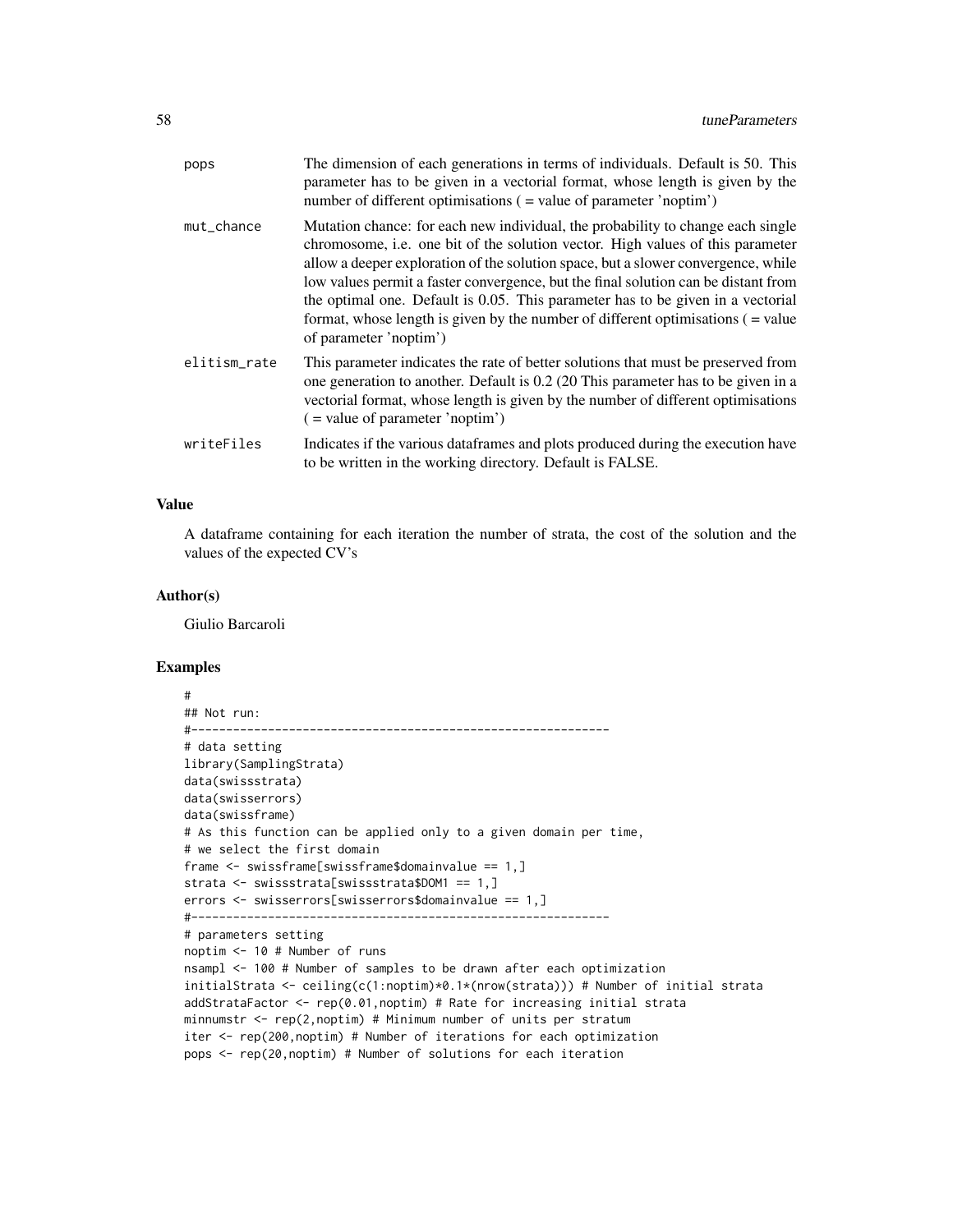## <span id="page-58-0"></span>updateFrame 59

```
mut_chance <- rep(0.004,noptim) # Mutation chance
elitism_rate <- rep(0.2,noptim) # Elitism rate
#------------------------------------------------------------
results <- tuneParameters (
 noptim,
 nsampl,
 frame,
 errors = errors,
 strata = strata,
 cens = NULL,
 strcens = FALSE,
 alldomains = FALSE,
 dom = 1,
 initialStrata,
 addStrataFactor,
 minnumstr,
 iter,
 pops,
 mut_chance,
 elitism_rate
 )
results
## End(Not run)
```
updateFrame *Updates the initial frame on the basis of the optimized stratification*

## Description

Once optimal stratification has been obtained, and new labels have been attributed to initial atomic strata ("newstrata"), it is important to report the new classification of units in the sampling frame by attributing new strata labels to each unit. By executing this function, a new frame will be obtained with the same structure of the old, but with the addition of a new stratum label. The initial frame must contain a variable named 'domainvalue' that indicates the same values of the domain that has been used with the 'optimizeStrata' function. If no domains have been defined, this variable will contains all 1's, but it must exist

## Usage

```
updateFrame(frame, newstrata, writeFiles = FALSE)
```
#### Arguments

| frame      | This is the (mandatory) dataframe containing the sampling frame.                                                                                                                                                                    |
|------------|-------------------------------------------------------------------------------------------------------------------------------------------------------------------------------------------------------------------------------------|
| newstrata  | This is the (mandatory) data frame containing the information related to the op-<br>timisation applied to initial stratification (new labels applied to atomic strata). It<br>is produced by executing the "updateStrata" function. |
| writeFiles | Flag to write or not the new sampling frame into the working directory. Default<br>is "FALSE"                                                                                                                                       |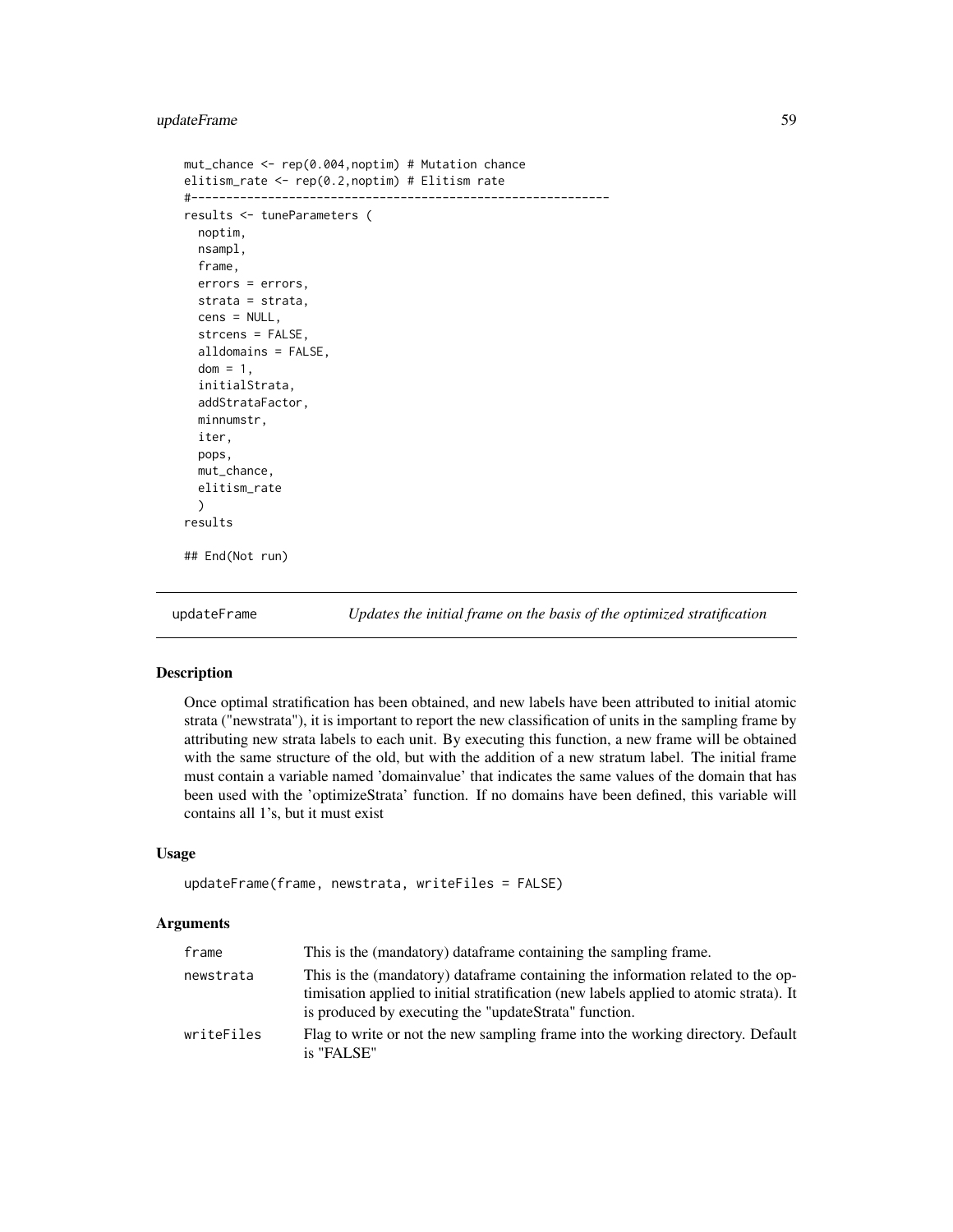#### Value

A dataframe containing the frame

#### Author(s)

Giulio Barcaroli

## Examples

```
#
# The following example is realistic, but is time consuming
#
## Not run:
library(SamplingStrata)
data(swisserrors)
data(swissstrata)
# optimisation of sampling strata
solution <- optimizeStrata (
   errors = swisserrors,
    strata = swissstrata)
# updating sampling strata with new strata labels
newstrata <- updateStrata(swissstrata, solution, writeFiles = TRUE)
# updating sampling frame with new strata labels
data(swissframe)
framenew <- updateFrame(frame=swissframe, newstrata=newstrata, writeFiles = TRUE)
## End(Not run)
```
updateStrata *Assigns new labels to atomic strata on the basis of the optimized aggregated strata*

## **Description**

Once optimal stratification has been obtained ('outstrata'), then we need to attribute new strata labels to each atomic stratum. By executing this function, a new dataframe "newstrata" will be obtained with the same structure of the old, ("strata") but with the addition of a new stratum label. By indicating "YES" to "writeFile" parameter, the dataframe "newstrata" will be written to a delimited file ("newstrata.txt"). Also a second delimited file ("strata\_aggregation.txt") will be outputted, containing the indication of the relations bewteen atomic and aggregated strata.

#### Usage

```
updateStrata(strata, solution, writeFiles = FALSE)
```
<span id="page-59-0"></span>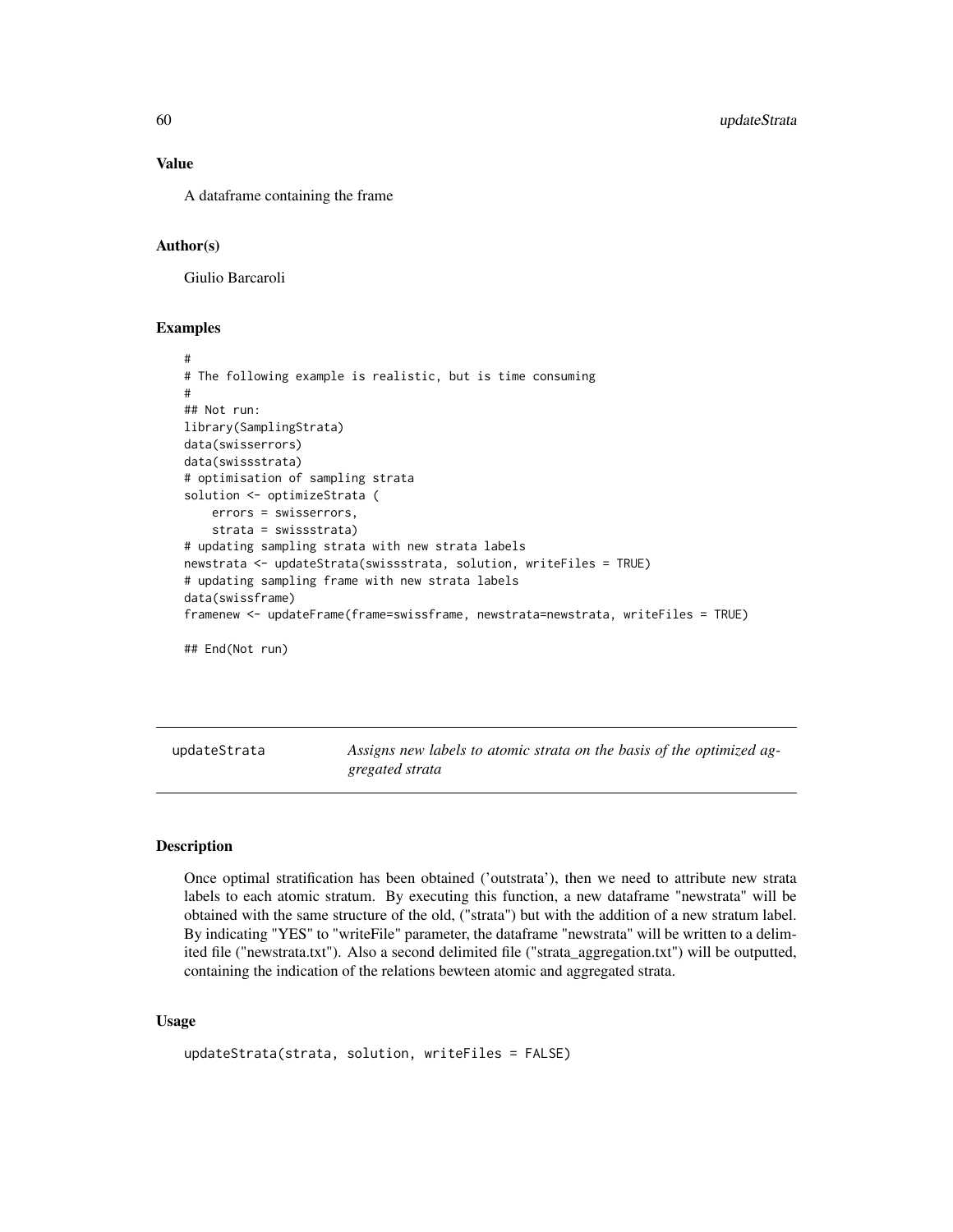#### <span id="page-60-0"></span>var.bin 61

#### **Arguments**

| strata     | This is the (mandatory) dataframe containing the information related to the<br>atomic strata to which the optimisation has been applied to.                             |
|------------|-------------------------------------------------------------------------------------------------------------------------------------------------------------------------|
| solution   | List obtained by the execution of the "optimizeStrata" function. The first ele-<br>ment of the list is the vector of the indices corresponding to the optimal solution. |
| writeFiles | Indicates if at the end of the processing the resulting strata will be outputted in<br>a delimited file. Default is "FALSE".                                            |

## Value

A dataframe containing the strata

#### Author(s)

Giulio Barcaroli

## Examples

```
## Not run:
library(SamplingStrata)
data(swisserrors)
data(swissstrata)
# optimisation of sampling strata
solution <- optimizeStrata (
    errors = swisserrors,
    strata = swissstrata,
\mathcal{L}# updating sampling strata with new strata labels
newstrata <- updateStrata(swissstrata, solution, writeFiles = TRUE)
## End(Not run)
```
var.bin *Allows to transform a continuous variable into a categorical ordinal one by applying a modified version of the k-means clustering function in the 'stats' package.*

## Description

The optimization of a frame stratification is applicable only in presence of all categorical auxiliary variables in the frame. If one or more continuous auxiliary variables are in the frame, it is necessary to pre-process in order to convert them into categorical (ordinal) variables. The applied method is the "k-means" clustering method contained in the in "stats" package. This function ensures that the final result is in an ordered categorical variable.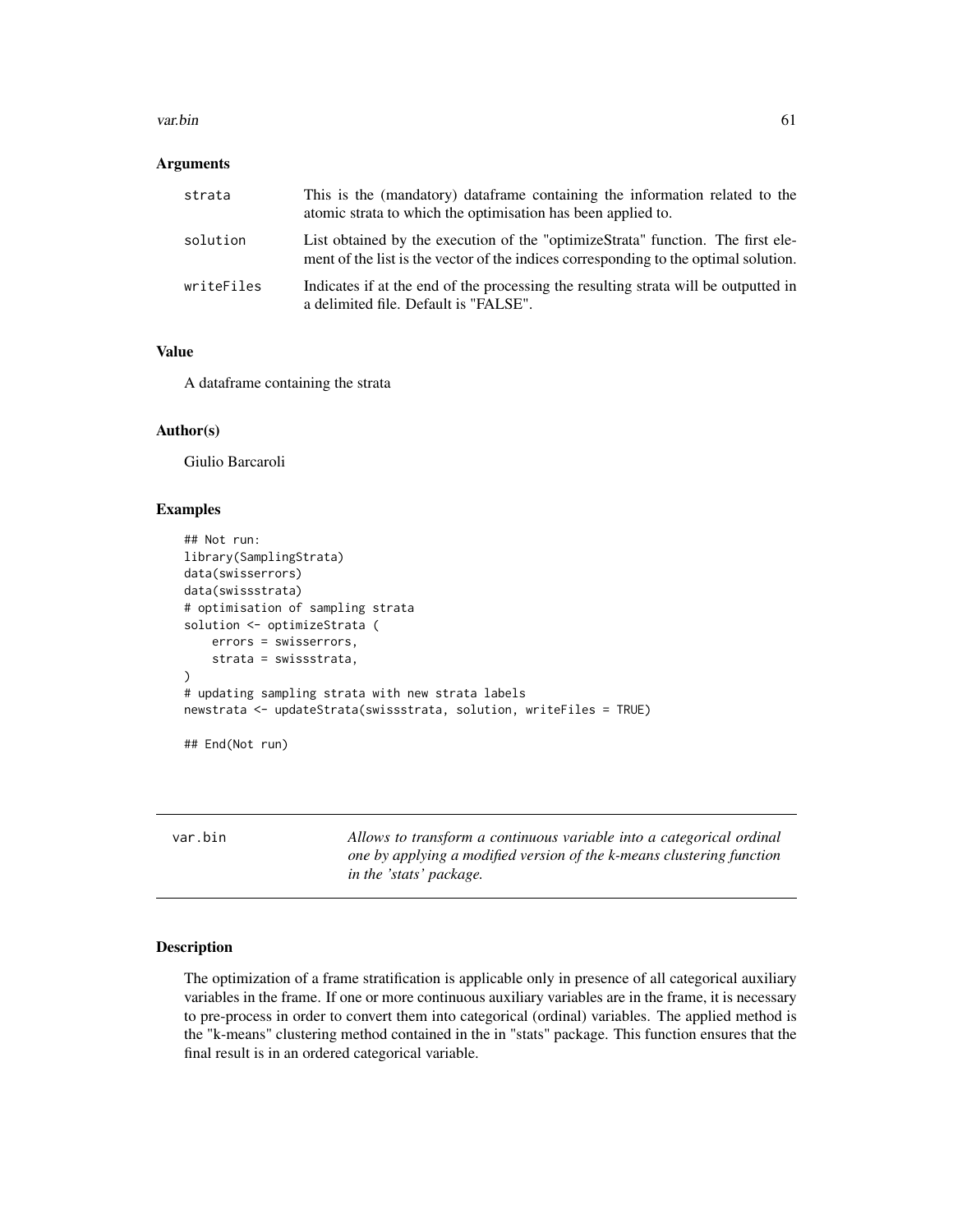## Usage

```
var.bin(x,
bins=3,
iter.max=100)
```
## Arguments

| X.       | Continuous variable to be transformed into a categorical one |
|----------|--------------------------------------------------------------|
| hins     | Number of values of the resulting categorical variable       |
| iter.max | Maximum number of iterations of the clustering algorithm     |

## Value

Binned variable

```
library(SamplingStrata)
data(swissmunicipalities)
data(swissframe)
swissframe$X1 <- var.bin(swissmunicipalities$POPTOT,bins = 18)
table(swissframe$X1)
tapply(swissmunicipalities$POPTOT,swissframe$X1,mean)
```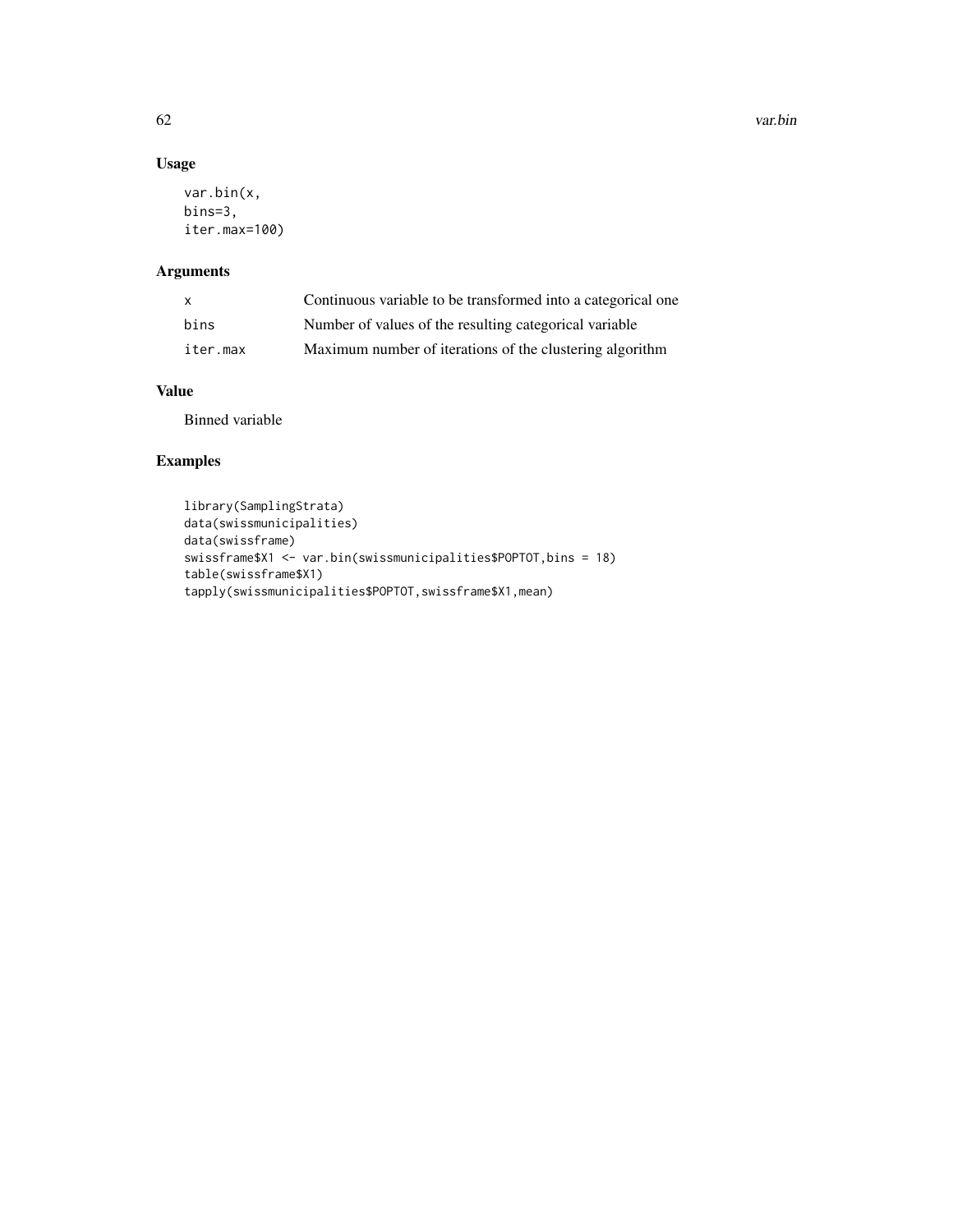# <span id="page-62-0"></span>**Index**

∗ datasets errors, [17](#page-16-0) nations, [26](#page-25-0) strata, [50](#page-49-0) swisserrors, [52](#page-51-0) swissframe, [53](#page-52-0) swissmunicipalities, [54](#page-53-0) swissstrata, [55](#page-54-0) ∗ survey adjustSize, [3](#page-2-0) aggrStrata2, [4](#page-3-0) aggrStrataSpatial, [5](#page-4-0) assignStrataLabel, [6](#page-5-0) bethel, [7](#page-6-0) buildFrameDF, [8](#page-7-0) buildFrameSpatial, [9](#page-8-0) buildStrataDF, [11](#page-10-0) buildStrataDFSpatial, [13](#page-12-0) checkInput, [15](#page-14-0) computeGamma, [16](#page-15-0) evalSolution, [18](#page-17-0) expected\_CV, [19](#page-18-0) KmeansSolution, [20](#page-19-0) KmeansSolution2, [21](#page-20-0) KmeansSolutionSpatial, [23](#page-22-0) optimizeStrata, [27](#page-26-0) optimizeStrata2, [30](#page-29-0) optimizeStrataSpatial, [33](#page-32-0) optimStrata, [36](#page-35-0) plotSamprate, [40](#page-39-0) plotStrata2d, [41](#page-40-0) prepareSuggestion, [42](#page-41-0) procBethel, [43](#page-42-0) selectSample, [45](#page-44-0) selectSampleSpatial, [46](#page-45-0) selectSampleSystematic, [48](#page-47-0) summaryStrata, [51](#page-50-0) tuneParameters, [56](#page-55-0) updateFrame, [59](#page-58-0)

updateStrata, [60](#page-59-0) var.bin, [61](#page-60-0) adjustSize, [3](#page-2-0) aggrStrata2, [4](#page-3-0) aggrStrataSpatial, [5](#page-4-0) assignStrataLabel, [6](#page-5-0) bethel, [7](#page-6-0) buildFrameDF, [8](#page-7-0) buildFrameSpatial, [9](#page-8-0) buildStrataDF, [11](#page-10-0) buildStrataDFSpatial, [13](#page-12-0) checkInput, [15](#page-14-0) computeGamma, [16](#page-15-0) errors, [17](#page-16-0) evalSolution, [18](#page-17-0) expected\_CV, [19](#page-18-0) KmeansSolution, [20](#page-19-0) KmeansSolution2, [21](#page-20-0) KmeansSolutionSpatial, [23](#page-22-0) nations, [26](#page-25-0) optimizeStrata, [27](#page-26-0) optimizeStrata2, [30](#page-29-0) optimizeStrataSpatial, [33](#page-32-0) optimStrata, [36](#page-35-0) plotSamprate, [40](#page-39-0) plotStrata2d, [41](#page-40-0) prepareSuggestion, [42](#page-41-0) procBethel, [43](#page-42-0) selectSample, [45](#page-44-0) selectSampleSpatial, [46](#page-45-0) selectSampleSystematic, [48](#page-47-0) strata, [50](#page-49-0)